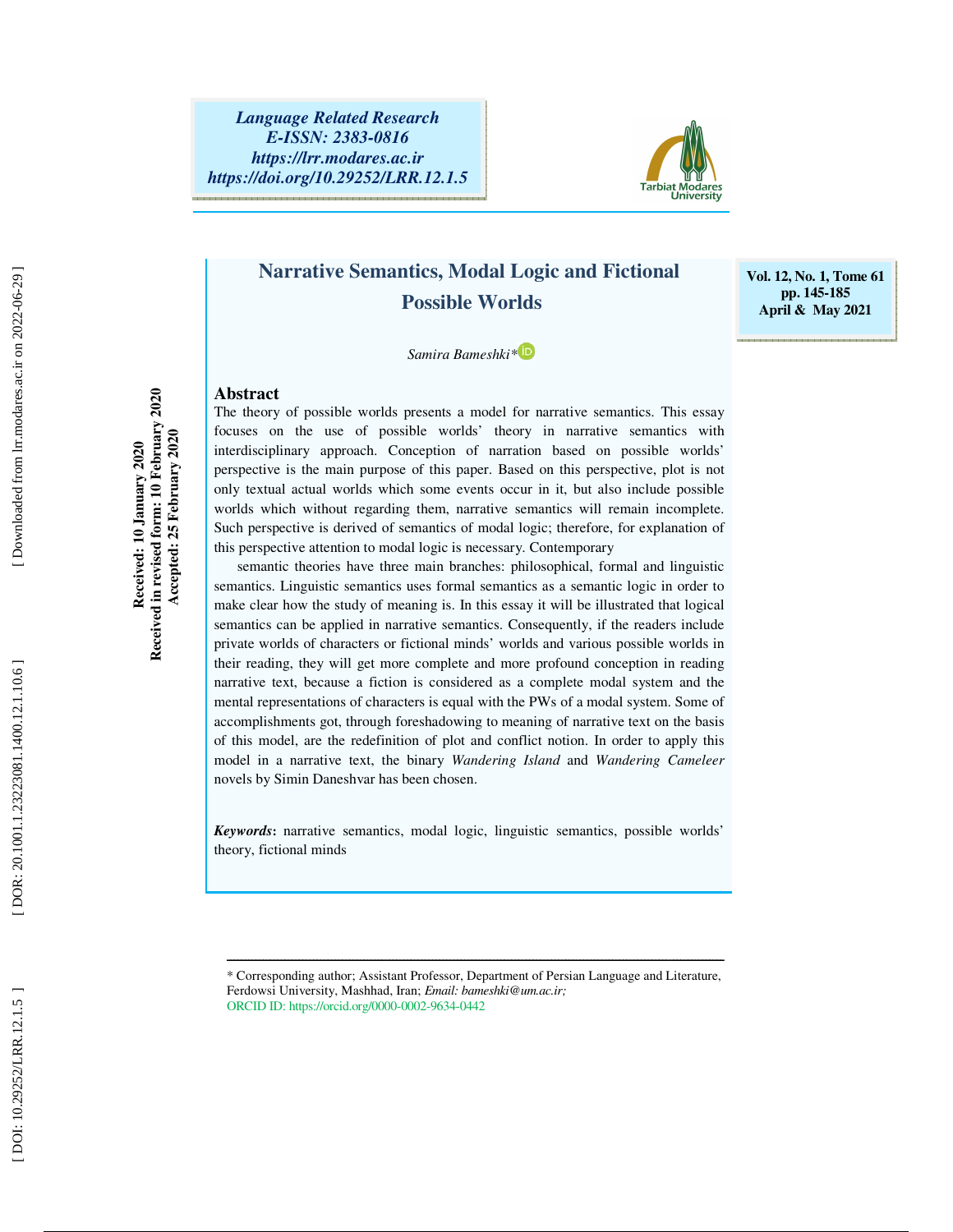#### **1. Introduction**

The theory of possible worlds presents a model for narrative semantics. This essay focuses on the use of possible worlds' theory in narrative semantics with interdisciplinary approach. Concept of narration based on possible worlds' perspective is the main purpose of this paper. Based on this perspective, plot is not only textual actual worlds which some events occur in it, but also include possible worlds which without considering them, narrative semantics will remain incomplete. Such perspective is derived from semantics of modal logic; therefore, for explanation of this perspective attention to modal logic is necessary. Contemporary semantic theories have three main branches: philosophical, formal and linguistic semantics. Linguistic semantics uses formal semantics as a semantic logic in order to make clear how the study of meaning is. In this essay it will be illustrated that formal semantics can be applied in narrative semantics. By making interdisciplinary connections between semantic method in formal logic and its use in narrative semantics, a helpful correspondence was made between this method and how to explain meaning in narration. Before that narratologists use formal semantics in studying narrative semantics, linguistics had the benefit of this method to study meaning in language. Linguistics in linguistic semantics branch used the conception of possible world in semantics of modal logic and formal semantics to understand and explain the meaning. In this essay, it has been represented how narratologists have used this method to clear the ways for construction of the meaning of narration. The main question of this research is to determine what is the process of construction of the meaning in narration in the light of possible worlds' prospective? And based on this, how the classical definitions of some narrative elements are redefined? And why? The importance of this subject lies in the significant place of concept of possible worlds in literary theory and illuminate the meaning of narrative from a new aspect. This concept is used in four area of literary theory: 1) theory and semantic of fictionality 2) theory of typology of fictional worlds 3) narrative semantics

**146**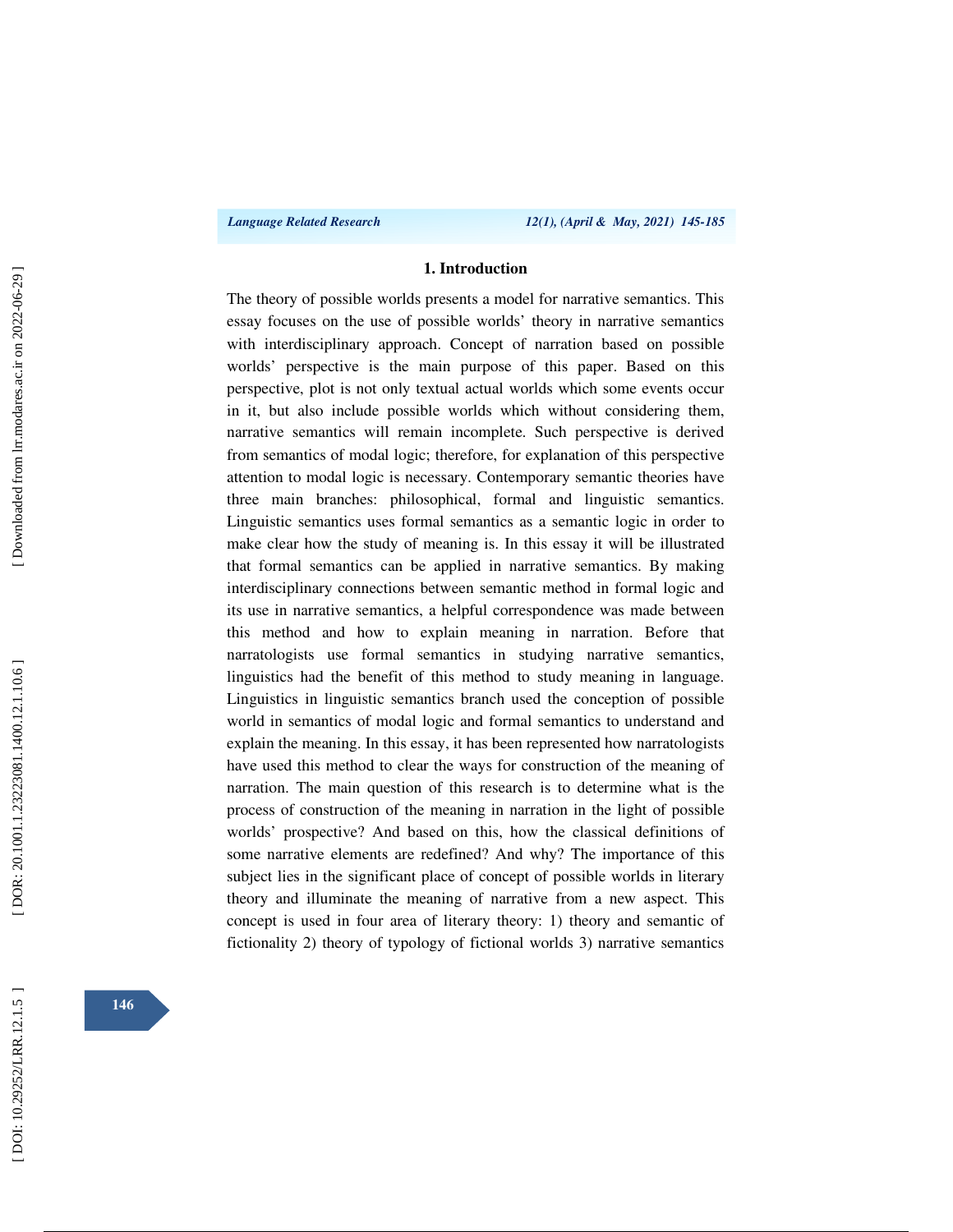#### *Narrative Semantics, Modal … Samira Bameshki*

and 4) postmodernism poetics. Contemplation and research in every of these aspects needs a distinct research but now this essay is about the use of concept of possible worlds in narrative semantic domain because of its special use in understanding the meaning of narrative. This essay clears out that the concept of narrative on the basis of possible worlds' perspective has effect on understanding the meaning of narrative more completely and thoroughly. Among narratologists, one of the preeminent figure who worked in this area and tried for conception of the fiction in form of a complete modal system was Mari Lure Ryan. Therefore, this essay focuses on Ryan's collection of works from the methodological point of view. If we look at the meaning of narrative in terms of concept of possible worlds, in order to understand the logic of acts of fiction correctly, in narrative semantics we must consider potential events in characters' mind that they think about alongside factual events which happen in story world. From this point of view, characters' mental representations are understood as possible worlds of a modal system. Accordingly, textual actual world is the center of our "system of reality" and non-actual possible worlds also exist in this modal system of realism. Analysis of concept of a narrative is done in terms of its fundamental components and private worlds of characters is one the most important components of the meaning of a narrative. Therefore, how to understand the meaning of a fiction is directly related to whether include the fictional possible worlds or not. This attitude provides a special understanding of the dynamics of narrative acts. By considering fictional possible worlds (which include: wish world, obligations world, goals and plans world and fantasies world) in meaning of plot of narrative. In this new attitude, the plot of a fiction is the movement of different and various worlds in textual universe and in fact, it's the complex and intricate connections among these textual actual and non-actual worlds that keep the engine of narrative machine on and add to its dynamism. In the same way, conflict as another important narrative factor, also is no longer traditionally defined as the problem or contrast between good or evil forces. For practical

Downloaded from lrr.modares.ac.ir on 2022-06-29

**147**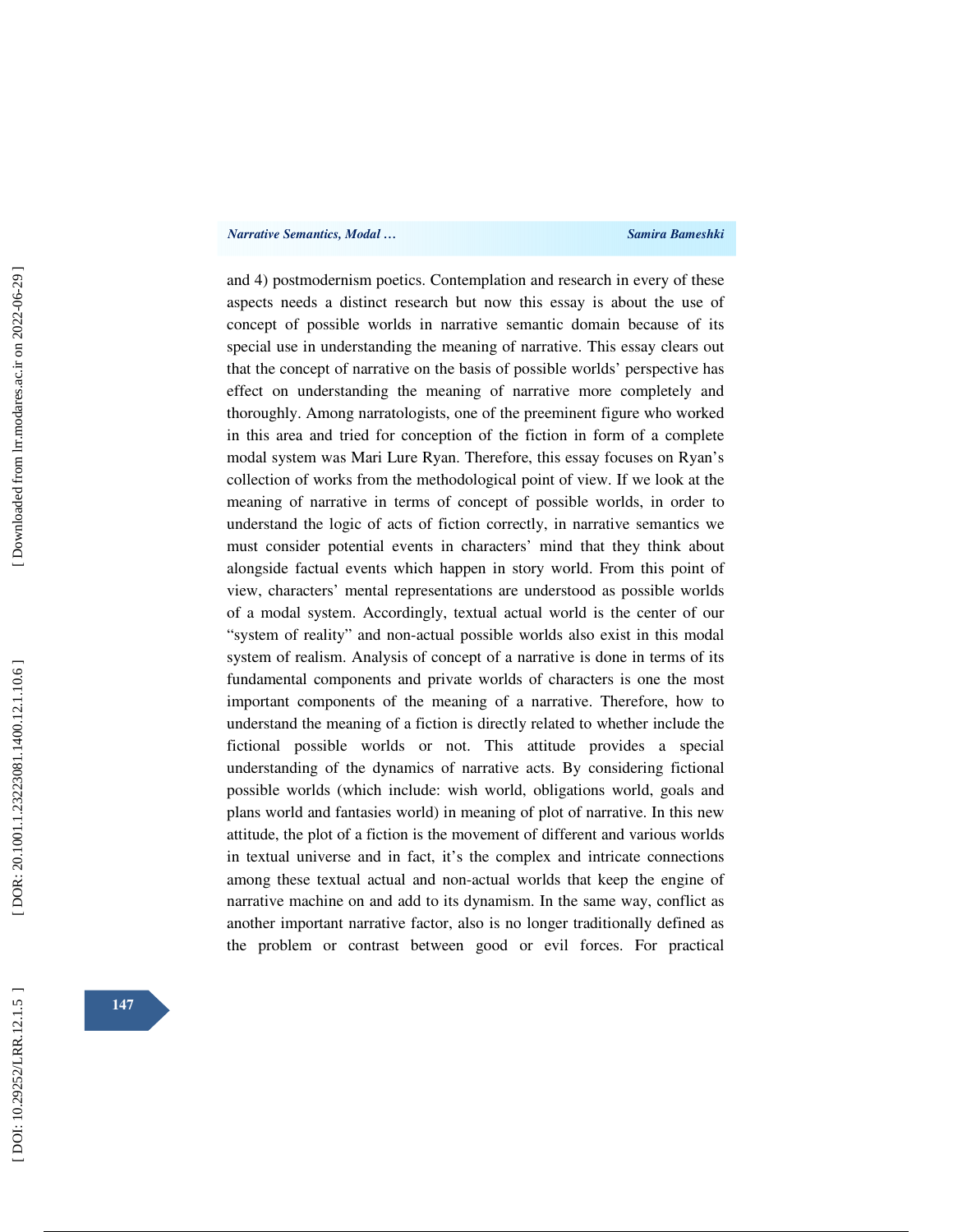explanation of issues, two novels by Simin Daneshvar have been chosen: *Wandering Island and Wandering Cameleer*. Actually in these two fictional worlds only occurs one plotline (ATW) but many other plots (possible worlds or other alternative situations) parallel to actual fictional world are moving in story world which in no way without them the meaning of fiction can be understood. There are possible or suppressed plots in these two stories that a shadow of their tracks is shown in narrative but they remain unfinished and incomplete. Understanding the more complete meaning of these plot stories depends on considering this suppressed plotline. Possible worlds that "Hasti" could make them real but it did not happen. Conflict is also evident in possible worlds of characters in *Wandering Island and Wandering Cameleer*. In plot of this story the character who has least success in resolving his conflicts by aligning all his private possible worlds with textual actual world is "Salim". Consequently, if the readers include private worlds of characters or fictional minds' worlds and various possible worlds, they will get more complete and more profound conception in reading narrative text, because a fiction is considered as a complete modal system and the mental representations of characters are equal with the PWs of a modal system. Some of accomplishments got, through foreshadowing to meaning of narrative text on the basis of this model, are the redefinition of plot and conflict notion. Understanding the story from the perspective of possible worlds' theory sheds new light on the conception of the meaning of narrative, story conflict, personality psychology, fictionallity of events, genre studies and so on.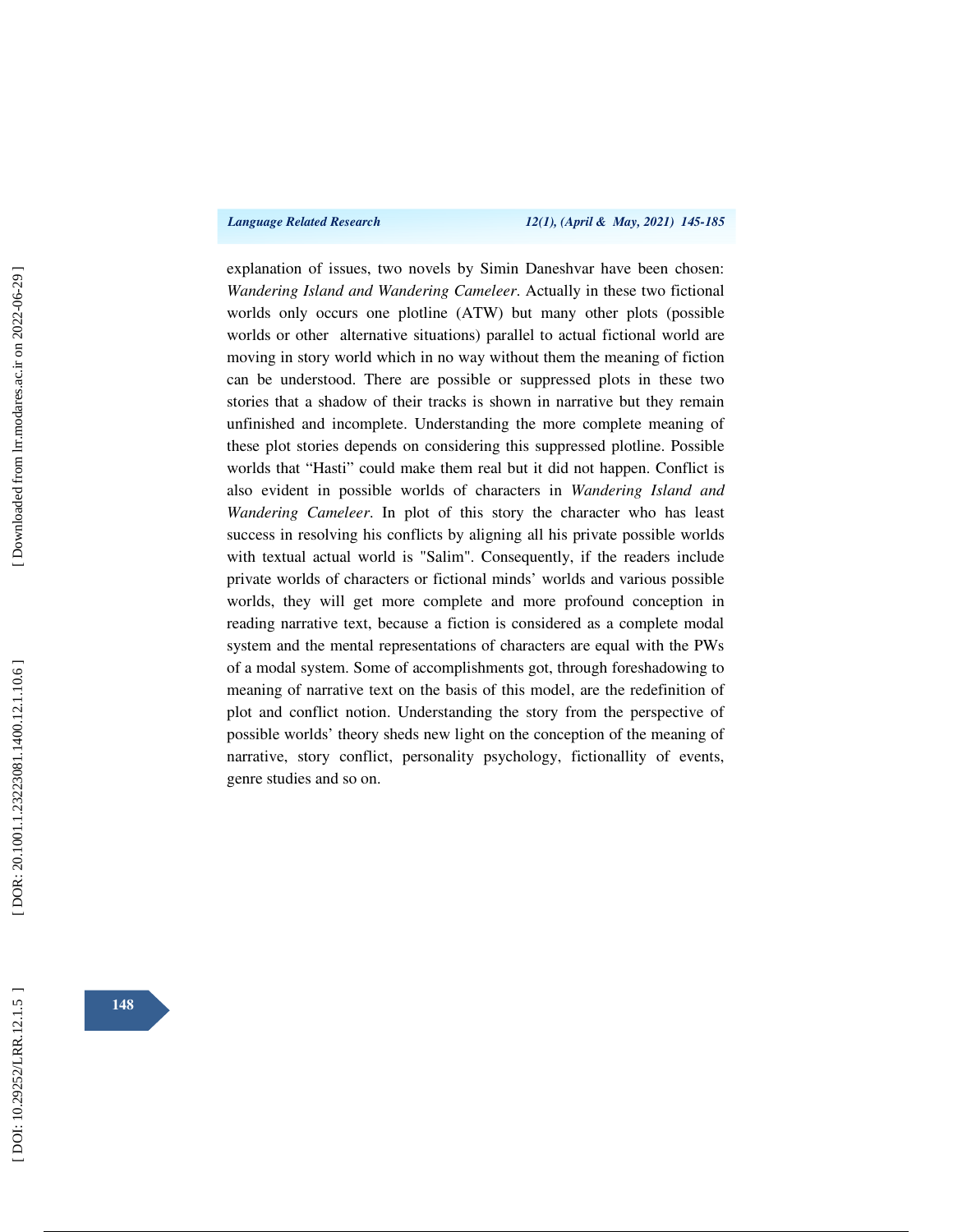

# معنيشناسي روايت، منطق موجهات و جهانهاي ممكن داستاني

سميرا بامشكى ٌ

استاديار گروه زبان و ادبيات فارسي دانشگاه فردوسي، مشهد، ايران.

دريافت: 22/ 10/ 98 پذيرش: 06/ 12/ 98

#### چكيده

نظرية جهانهاي ممكن، الگويي براي معنىشناسي روايـت ارائـه مـيكنـد. ايـن مقالـه بـر كـاربرد نظريـهٔ جهانهاي ممكن در معنيشناسي روايت با رويكردي بينارشـته اي تمركـز دارد. فهـم روايـت بـر اسـاس ديدگاه جهانهاي ممكن هدف و نتيجة عمدهاي است كه اين جستار درپي تبيين آن است. در اين نظرگـاه پيرنگ تنها عبارت از جهان واقعيِ متني نيست كه رويدادهايي در آن رخ ميدهد، بلكه شامل جهانهـاي ممكني است كه بدون لحاظ كردن آنها معنيشناسي روايت ناقص خواهد ماند. چنين ديدگاهي برگرفتـه از دلالتشناسي منطق موجهات است. بنابراين، براي تبيين ايـن ديـدگاه بايـد بـه منطـق موجهـات توجـه داشـت. نظريـه هـاي معنـايي معاصـر سـه شـاخة عمـده دارد: معنـي شناسـي فلسـفي، منطقـي و زبـاني. معنيشناسي زباني از معنيشناسي صوري يا منطقي بهمثابة يك منطق معنايي بـراي چگـونگي مطالعـة معني اسـتفاده مـي كنـد. در ايـن جسـتار نشـان داده مـي شـود كـه معنـي شناسـي صـوري در قلمـروي معنيشناسي روايت نيز كاربرد دارد. با توجه به نتايج به دست آمـده، بـا لحـاظ كـردن دنياهـاي درونـي شخصيتها، دنياهاي اذهان داستاني و جهـان هـاي ممكـن گونـاگون در خـوانش مـتن، فهـم كامـل تـر و عميقتري از معناي روايت حاصل خواهد شد، زيرا داستان بهمثابة يك نظام وجهي كامل درك ميشـود و بازنمودها*ی* ذهنی شخصیتهـا بـهمنزلـهٔ «جهـانهـای ممکـن یـک نظـام وجهـی» درک مـیشـوند. از مهمترين دستاوردهايي كه در پرتو نظـر افكنـدن بـه معنـاي مـتن روايـي بـر اسـاس ايـن الگـو حاصـل ميشود، بازتعريف مفهومِ پيرنگ و نيز مفهوم تعـارض داسـتاني اسـت. بـراي توضـيح عملـي مباحـث، دوگانة جزيرة سرگرداني و ساربان سرگردان از سيمين دانشور انتخاب شده است.

واژههاي كليدي: معنيشناسي روايت، منطق موجهـات، معنـي شناسـي زبـاني، نظريـة جهـان هـاي ممكـن، اذهـان داستاني.

ــــــــــــــــــــــــــــــــــــــــــــــــــــــــــــــــــــــــــــــــــــــــــــــــــــــــــــــــــــــــــــــــــــــــــ

E-mail: bameshki@um.ac.ir :مقاله مسئول نويسندة\*

DOR: 20.1001.1.23223081.1400.12.1.10.6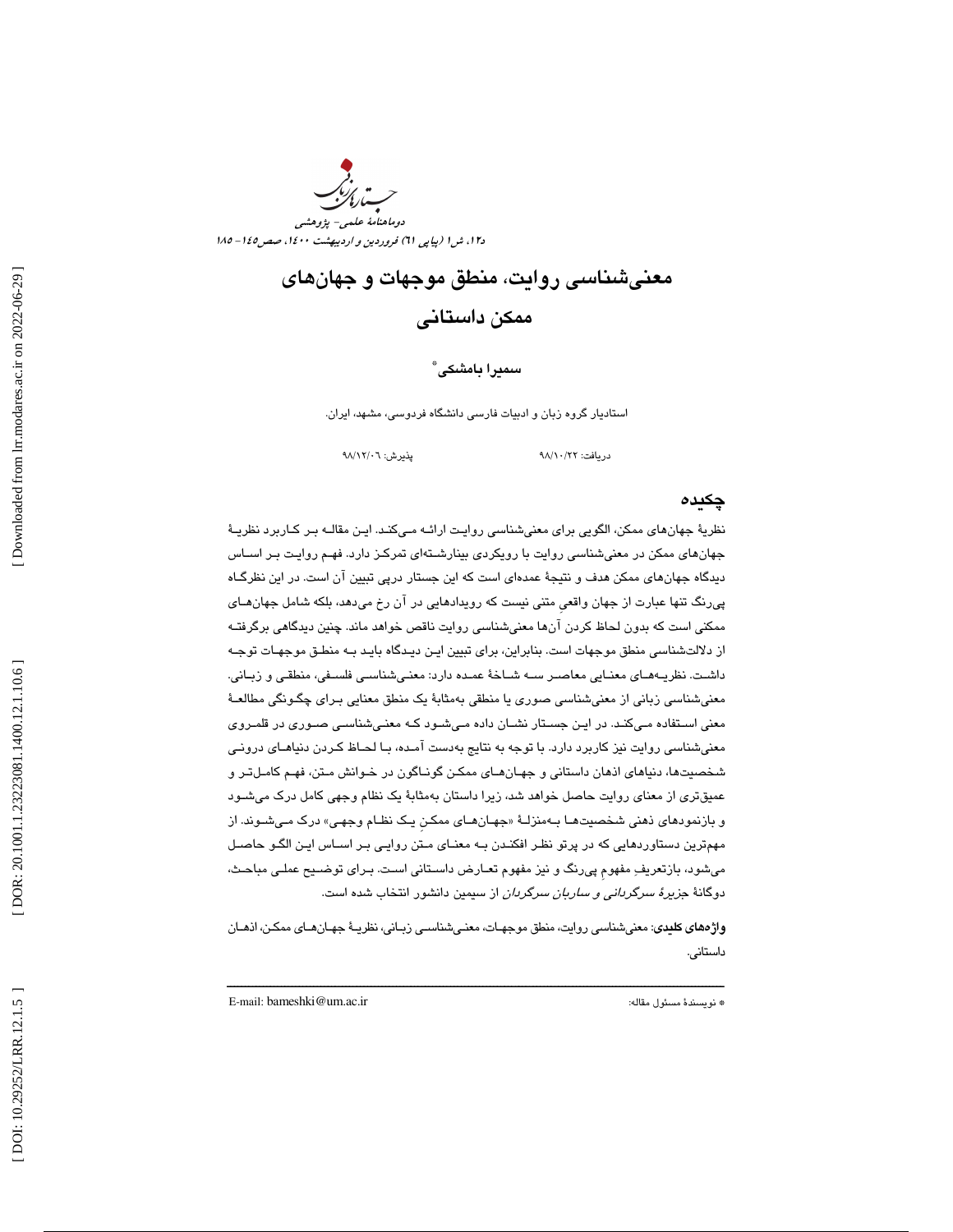سميرا بامشكي معنيشناسي روايت، منطق...

### ۱. مقدمه

پرسش عمدة اين پژوهش اين است كه روند ساخت معناي روايت در پرتو نظرگاه جهانهاي ممكن چگونه است؟ و بر اين اساس تعاريف سنتيِ برخي از مؤلفههاي روايي چگونه بازتعريف ميشود؟ و چرا؟

اهميت اين مسئله در جايگاه مهمِ مفهوم جهان ممكن در نظرية ادبي است و پرتو جديدي كه به معناى روايت مي|فكند. اين مفهوم در چهار حوزه در نظريهٔ ادبي كاربرد دارد: ۱). نظريه و معنىشناسي داستان،مندي'، ٢). نظريهٔ سنخشناسي جهانهاي داستاني، ٣). معنىشناسي روايت و ٤). بوطيقاى پسامدرنيسم (Ryan, 1992). غور و پژوهش در هر يک از اين چهار حوزه شايستة پژوهشي مستقل است، اكنون در اين جستار از كاربرد مفهومِ جهان ممكن در حوزة معنيشناسي روايت بهدليل كاربرد خاص آن در فهم معناي روايت سخن ميگوييم.

نظرية جهانهاي ممكن در منطق موجهات ريشه دارد. در قلمرو مطالعات بينارشتهاي، نظریهپردازان ادبی این مفهوم را در نظریهٔ روایت فراخواندند. در منطق موجهات تعریف<br>متفاوت و تازهای از «نظام واقعیت»<sup>۲</sup> ارائه میشود که بنا بر این تعریف نظام واقعیت ساختاري وجهي پيدا ميكند. حال زماني كه بر اساس اين تصوير از نظام واقعيت به متن داستاني مينگريم؛ فضاي متني<sup>7</sup> نيز ـــ مانند نظام واقعيت ـــ ساختاري وجهي مييابد. در اين حالت، ديگر بحث از جهانهايي است كه در فضاي روايي به حركت درميآيند، با هم تداخل میLبند، همپوشانی، تطبیق یا تضاد دارند. از این نظرگاه روایت، «هنر افرینش و درک یک دنياست» (ابوت، ۲۰۰۸، ترجمهٔ پورآذر و اشرفي، ۱۳۹۷، ص. ۲۹٤).

اين جستار در پي تبيين اين مسئله است كه آيا فهم روايت بر اساس ديدگاه جهانهاي ممكن در فهم كاملتر و عميقتر از معناي روايت مؤثر است؟ از اين رو، تلاش عمدة اين پژوهش نيز گشودن بابي براي درك داستان به منزلة يك نظام وجهي كامل است. در ميان روایتشناسان یکی از چهرههای شاخصی که در این حوزه کار کرده است، ماریلور رایان ٔ است. بنابراين، از نظر روششناسي، در اين جستار بر مجموعة آثار رايان در اين باره تمركز شده است. براي توضيح عملي مباحث، دوگانة جزيرة سرگرداني و ساربان سرگردان از سيمين دانشور انتخاب شده است، زيرا دانشور در اين دو رمان به دنياهاي دروني شخصيتها، بهخصوص قهرمان داستان، توجه خاصي كرده است و از سوي ديگر، اين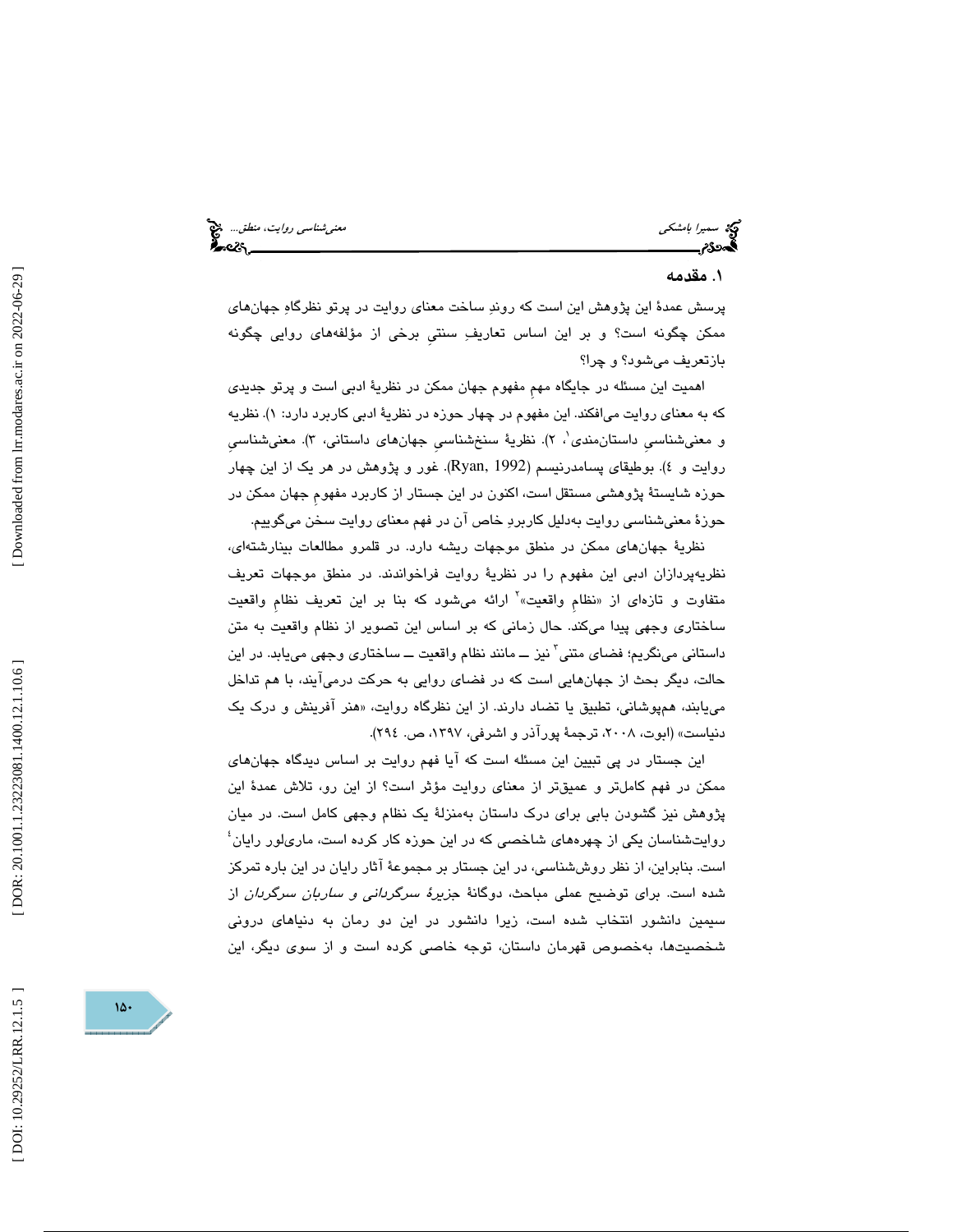رمانها روايتهايي نيستند كه رويدادهاي جهان واقعيِ متني در آن كمرنگ باشد و صرفاً روايت روان در آن برجسته باشد. اين ويژگي در اين دو رمان موجب ميشود بتوان بهخوبي نشان داد چرا و چگونه بر اساس نظريهٔ جهانهای ممکن، داستان چونان یک نظام وجهی كامل درك ميشود.

### . پيشينة تحقيق 2

بر اساس جستوجوهاي انجامشده، پيشينهاي به زبان فارسي براي اين موضوع يافت نشد. تنها پایاننامهای با عنوان *کاربرد ایدهٔ جهانهای ممکن در منطق و ادبیات داستانی* (فریدونی، 1388) وجود دارد كه پرسش اصلي آن بررسي وضعيت منطقي گزارههاي داستاني است و از منظر اين پژوهش كه معنيشناسي روايت است به مفهوم جهانهاي ممكن نپرداخته است. مقالة يوسفيان كناري و قليپور (1395) نيز بهطور مختصر به مفهوم جهان ممكن بهمنظورِ بررسي «زاويهٔ ديد» روايي در ادبيات داستاني و نمايشي ايران با رويکردی زبانشناختي ميپردازد و از اين منظر به حوزة معنيشناسيِ روايت و اذهان داستاني كه موضوع اين جستار است ارتباطي نمييابد.

# . روش پــژوهش؛ معنــيشناســي منطقــي، معنــي شناســي زبــاني، 3 معنيشناسي روايت و جهان ممكن

در دلالتشناسي منطق موجهات، كه شاخهاي از معنىشناسي صورى ْ است، مفهوم جهان ممكن استفاده شده است، اما زبانشناسان نيز در شاخة معنيشناسي زباني براي چگونگي درك و تعبير معني از اين مفهومِ موجود در معنيشناسي منطقي يا صوري بهره بردهاند (لاينز، ،1981 ترجمة صفوي، 1391 ). در اين قسمت مفهوم جهان ممكن در دو شاخة معنيشناسي منطقي و زباني توضيح داده ميشود تا با استفاده از يافتههاي اين دو شاخه به بحث اصلي اين جستار ، يعني استفاده از مفهوم جهان ممكن در معنيشناسي روايت بپردازيم.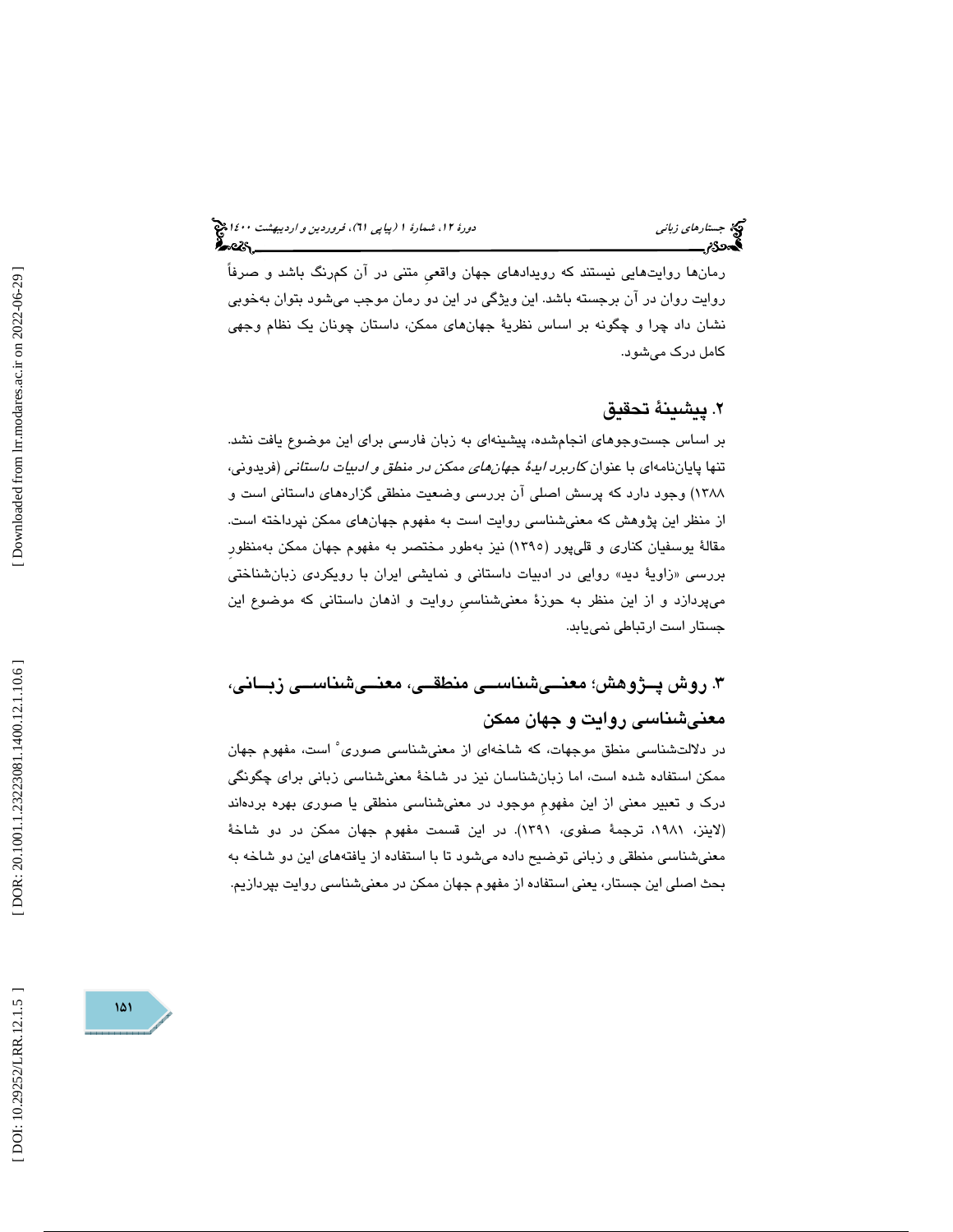سميرا بامشكي منطق... التي تعني من المشكل معني من المشكل من المشكل من المشكل من المشكل من المشكل من المشكل من ا<br>المصري معني معني معنى منطق المشكل من المشكل من المشكل من المشكل من المشكل من المشكل من المشكل من المشكل من الم

# 1 ـ 3 . لايبنيتس 6 و جهان ممكن

مفهوم جهانهای ممکن از فلسفهٔ لایبنیتس ( ۱۹۶۲ـ۱۷۱۲م) الهام گرفته شده است و فيلسوفان مكتب تحليلي در اوايل نيمة دوم قرن بيستم آن را گسترش دادند. لايبنيتس،  $^{\vee}$ زندگی میکنیم. فیلسوف و ریاضیںدان آلمانی، یک نظریهٔ متافیزیکال خوشبینانهای مطرح کرد که شامل این

بر طبق نظر لايبنيتس، تعداد نامحدودي از جهانهاي ممكن (و نه جهانهاي واقعي 8 ) در ذهن خداوند وجود دارد و خداوند از ميان اين ظرفيت، در خلق آنچه ما بهعنوان واقعي 9 درك ميكنيم، بهترين همة جهانهاي ممكن را انتخاب كرده است (Schärfe, 2002, p. 1).

ر منطق جديد، اين خصلت كلامي مفهوم جهانهاي ممكن به كناري نهاده شد و اصطلاح د «جهان $\lambda$ ای ممکن» در قالبی کاملاً فنی و غیرمتافیزیکی و غیردینی بهکار رفت، اما به هر حال، داشتن اطلاعاتي از منشأ فلسفي و كلامي اين اصطلاح، بهويژه به هنگام كاربردش در منطق معرفتي و منطق تكليف دور از فايده نيست (لاينز، ،1981 ترجمة صفوي، ،1391 ص. 325 ).

#### . 2ـ 3 معنيشناسي منطقي و جهان ممكن

پس از لايبنيتس، اين مفهوم در نزد منطقيون ديگر نه در بافت متافيزيكي، بلكه در بابِ منطق بهكار برده شد. در آثار فیلسوفان مدرن كریپكي ``، هینتیكا``، كرسول`` و لوئیس"`جهانهای ممكن در ذهنِ همهجاحاضر، يعني خداوند نيست، بلكه بهمنزلة سازهاي از فكر بشري است (Schärfe, 2002). «منطق موجهات … به قضيههاي ضروري و ممكن و نسبتهاي استنتاجي ميان آنها ميپردازد» (موحد، ،1390 ص. 1 ). كشف دلالتشناختي منطق موجهات نخستينبار از سوی کریپکی (۱۹٦۳، ترجمهٔ لاجوردی، ۱۳۸۰) منطقدان و فیلسوف امریکایی انجام شد که نظام K، يعني دلالتشناسي كريپكي ناميدند. مفهوم اساسي در اين دلالتشناسي مفهوم جهانهاي ممكن است. راهي كه منطقدانان در اوايل نيمة دوم قرن بيستم براي بيان معنايِ ضرورت و امکان یافتند، مفهوم جهان ممکن است (موحد، ۱۳۹۰). چون «در منطق موجهات معنا و مفهوم جمله در صدق و كذب آن دخالت مستقيم دارد» (همان، ص. 97) و پاي معنا در ميان ميآيد، به اين گونه منطقها منطق معنايي نيز ميگويند (همان). «در منطق معنايي معنا برحسب مصداقهاي متعدد تعريف ميشود». «دو مفهوم بنيادي منطقهاي معنايي، متن و مصداقهای متعدد است. اصطلاح دیگر «متن»، «جهان ممکن» است» (همان، ص. ۹۸).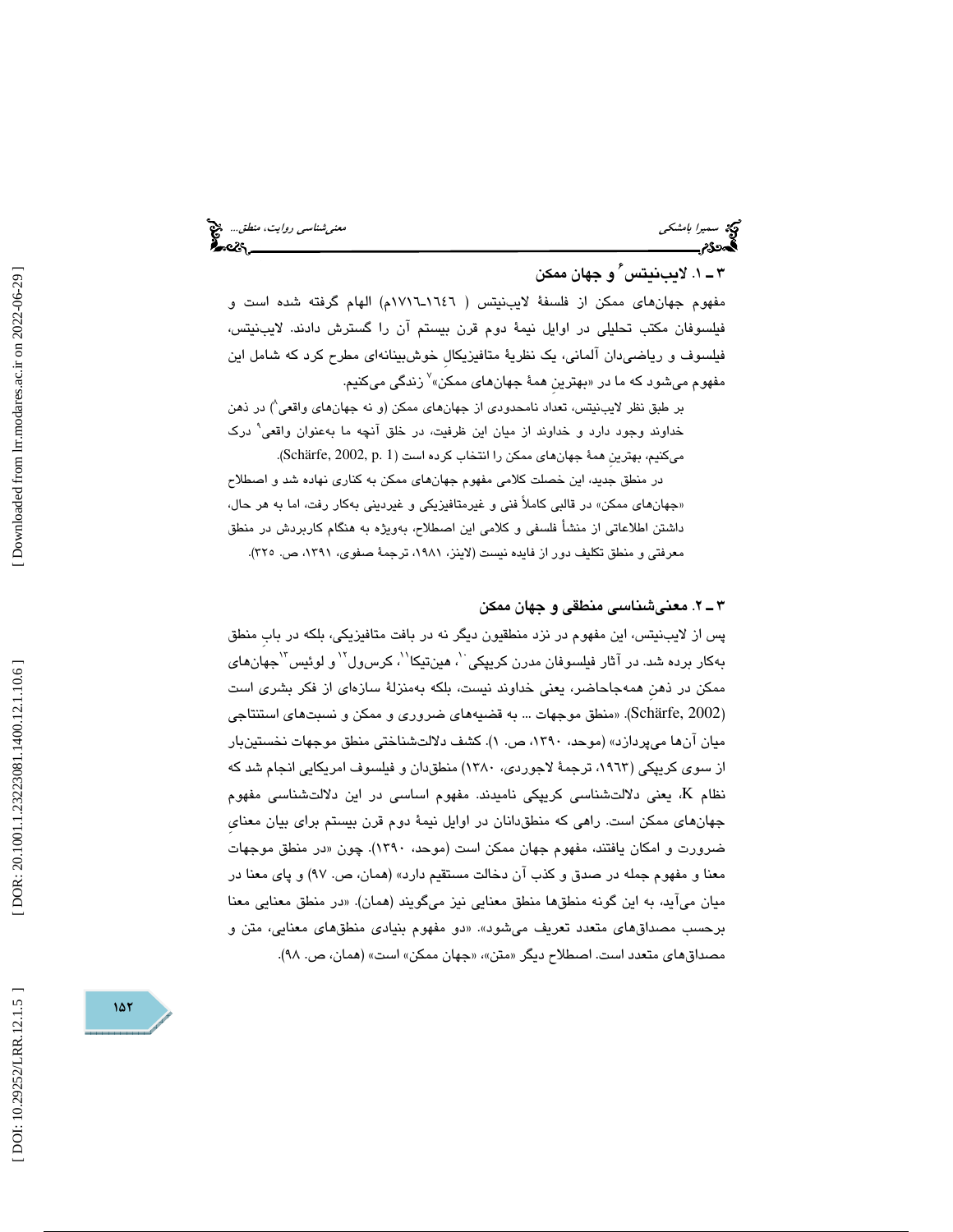هدف اوليه از ارائة چنين الگويي در منطق وجهي تعيين شرطهاي صدقِ گزارههايِ ضروري و ممكن و يا فرمولبندي كردن معنىشناسي عملگرهاي وجهي $^{\backprime \prime}$  لزوم و امكان بود. به عبارتي، براي حل اين مسئله كه ضرورت و امكان در گزاره هاي وجهي چه نقشي ايفا ميكنند و به چه معنا هستند از مفهوم جهانهاي ممكن استفاده ميشود. بنابراين، صدق در گزارههاي وجهي با مفهوم جهانهاي ممكن مرتبط است. از اين رو، فلاسفة مكتب تحليلي همچون لوئيس، كريپكي، رشر و هينتيكا از اين مفهوم به منظور «معنىشناسي صوری» استفاده كردند. بنابراين، بر پاية اين الگو:

اگر گزارهٔ P در همهٔ جهانهای این نظام (در همهٔ جهانهایی که به جهان واقعی متصل هستند) صادق<sup>°٬</sup> باشد، ضرو<u>ر</u>ی است.

اگر گزارهٔ P فقط و حداقل در یکی یا برخی از جهانهای این نظام صادق باشد، ممکن است.

اگر گزارهٔ P در همهٔ جهانای این نظام کاذب $'$  باشد، غیرممکن است ( .P P Pyan, 2006, p . (645

به عبارتی، «جملهای به ضرورت صادق است كه در تمام جهانهای ممكن صادق باشد و جملهاي صدقش ممكن است كه دست كم در يك جهان ممكن صادق باشد» (موحد، ،1390 ص.  $(\mathcal{A})$ .

كريپكي ميگويد:

من بر ضدِ آن استفادههاي نابهجايي از اين مفهوم استدلال كردهام كه جهانهاي ممكن را چيزي ميانگارند مثلِ سيارات دور ــ مثلِ محيط اطراف خود ما ولي بهنوعي موجود در بع*دی* دیگر ـــ یا ان استفادههای نابجاییِ که به مسائل ساختگیِ «اینهمانیِ بینجهانی» ميانجامد (،1980 ترجمة لاجوردي، 1381 ، ص. )17.

 جهان ممكن كشورِ دوردستي نيست كه با آن مواجه شويم يا از توي تلسكوپ ببينيمش. هر جهان ممكن با شرايط توصيف كنندهاي مشخص ميشود كه به آن مربوط ميكنيم. وقتي میگوییم «در جهان ممکن دیگری من امروز این سخنرانی را انجام نمیدادم» منظورمان چيست؟ صرفاً وضعيتي را تصور ميكنيم كه تصميم نگرفته باشم اين سخنراني را انجام دهم یا تصمیم گرفته باشم روز دیگری انجامش دهم. «جهانهای ممکن» مقرر می شوند [فرض میشود]، نه اینکه با تلسکوپهای قوی کشف شوند (همان، ص. ٤٩).

از اين رو، كريپكي ( ،1980 ترجمة لاجوردي، ،1381 ص. 17) ميگويد من براي اجتناب از اين خلطهاي فلسفي كه همراه با اصطلاح «جهانها» شده است، اصطلاح «حالتِ (يا تاريخچهٔ)

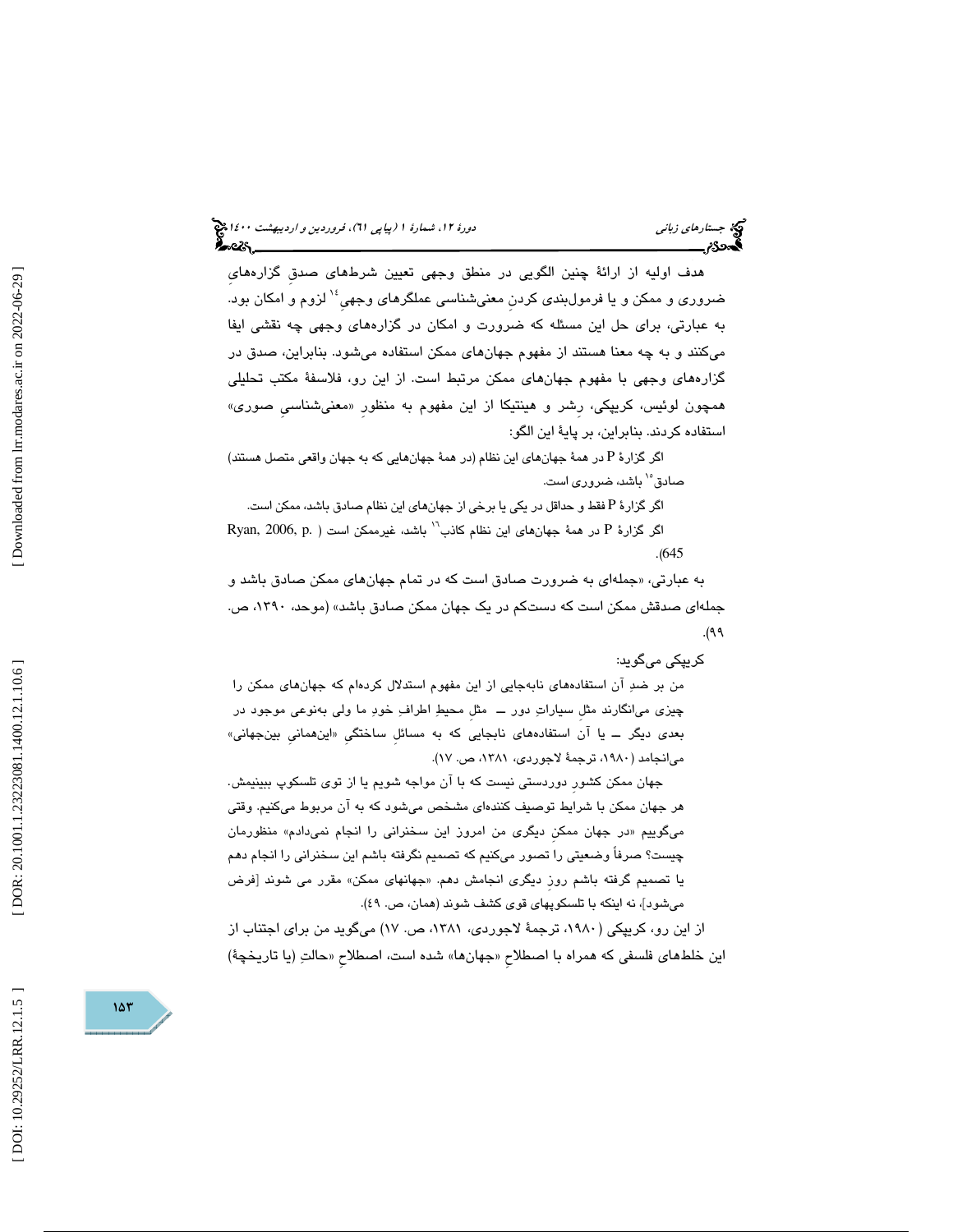ممكن جهان» يا «وضعيتِ خلافِ واقع» را مطرح ميكنم. بنابراين، «به خاطر كاربرد لفظ "جهان" در اين اصطلاح نبايد فكر كنيم كه جهان ممكن ساختاري شبيه تجربهٔ روزمره ما از جهان واقعيت دارد. جهان ممكن يك انديشة فلسفي است» (افراشي، ،1395 ص. 146). از اين رو، ميبينيم كه هدف كريپكي از بيان جهانهاي ممكن اين است كه نشان دهد تعيين صدق يا كذب گزارهها، بر اساس جهانهاي ممكن متغير است (صفوي، 1391 ب).

. 1ـ 2ـ 3 تعريف واقعيت در ديدگاه معنيشناسي منطقي يا صوري

مبناي نظرية جهان ممكن، مأخوذ از خود نظريه است كه واقعيت را به گونة خاصي تعريف میکند. در این نظرگاه واقعیت، مجموع امور قابل تصور<sup>۱۷</sup> است نه مجموع آنچه وجود دارد.<sup>۱۸</sup> از این رو، واقعیت فضایی<sup>۱۹</sup> است متشکل از تکثر جهانهای<sup>۲۰</sup> متمایز. این فضا بهطور سلسله- مراتبي از تضاد يك عنصرِ بهخوبي طراحي شده، كه بهمنزلة مركز آن نظام عمل ميكند، با تمامی دیگر اعضای مجموعه ساخته شده است. مانند شکل شمارهٔ ۱، عنصر مرکزی بهمنزلهٔ جهان واقعی شناخته میشود که از این پس آن را به اختصار «AW» مینامیم و دیگر اعضاي اين نظام «جهان هاي ممكن غيرواقعي» `` (APWs) هستند (Ryan, 2005).



شكل 1: نمايشي از ساختار وجهيِ نظام واقعيت **Figure 1**:An image of modal structure of system of reality

ساختار اين فضا مانند يك نظام خورشيدي است. در مركز اين نظام معمولاً جهاني قرار ميگيرد كه بهمثابهٔ «جهان واقعي» شناخته ميشود و اطراف اين مركز را جهانهاي ممكن همانند اقماري احاطه كردهاند. اين جهانهاي ممكن در فاصلههاي متفاوتي از جهان واقعي قرار ميگيرند و شباهتشان به جهان واقعي به درجات متفاوتي است (645 - 644 .Ryan, 2006, pp. 644).

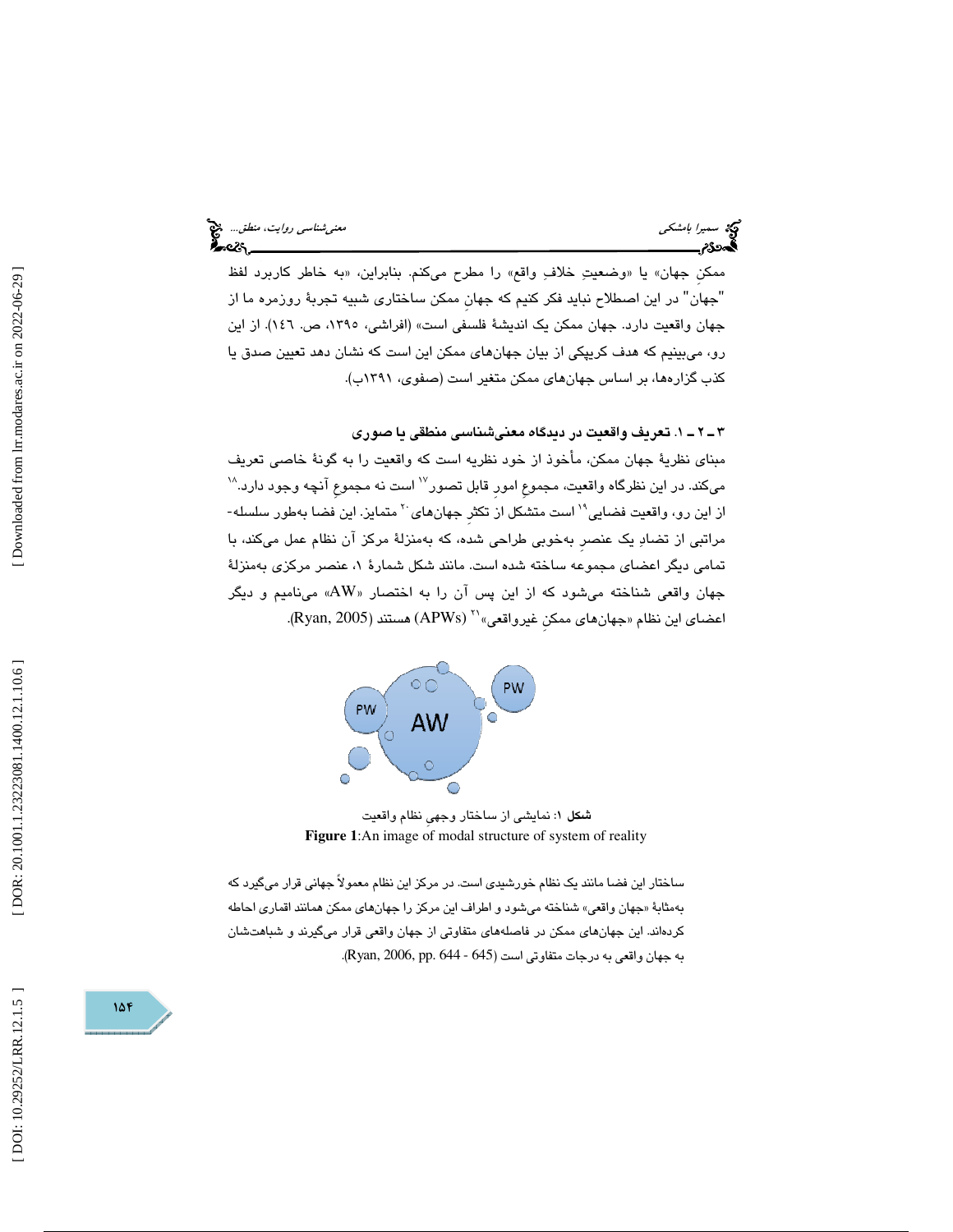نظامِ واقعيت مجموعهاي از جهانهاي متمايز است كه با توجه به ويژگياي كه توضيح داده شد (يعني وجود يك جهان واقعي در مركز اين نظام وجهي و احاطه شدن آن با جهانهاي ممكنِ اقماري) ساختاري وجهي دارد و بالتبع نظامي وجهي را شكل ميدهد ( ,ibid .( 1991

#### 2ـ 2ـ 3 . ماهيت فعليت

الگوي جهان ممكن بر اساس يك تفاوت بنيادي ميان جهان واقعي و جهانهاي صرفاً ممكن بنا شدها ست، اما آن چيزي كه يكي از جهانها را بهمنزلة جهان واقعي جدا مـي كنـد چيسـت؟ بـه ديگر سـخن، ماهيت فعليت<sup>۲۲</sup> چيست؟ در اين باره دو نظريه وجود دارد:

یکی دیدگاه مطلقگرایانه™ و نظریهٔ رشر<sup>۲٬</sup> است که تفاوت میان جهان واقعی و جهان*هـ*ای صرفاً ممكن را در وضعيت هستيشناسيك آنها ميدانـد. جهـان واقعـي بـه تنهـايي وجـودي خودبسنده<sup>۲۰</sup> دارد و بهعبارتي، بهطور فيزيكي وجود دارد.<sup>۲۰</sup> بقيهٔ جهانها محصول فعاليتهاي ذهني مانند رؤياپردازي، خيالپردازي، وعدهدهي، پيشگويي يا داستانگويي هستند.

دیدگاه دیگر رئالیسم وجهی<sup>۲۷</sup> یا نظریهٔ نمایهای<sup>۲۸</sup> لوئیس است، مبنی بر اینکه همهٔ جهانهای ممکن بهطور برابر حقیقی<sup>۲۹</sup> هستند و همهٔ ممکنات در برخی از جهانها تحقق مييابند؛ مستقل از اينكه كسي به آنها فكر ميكند يا خير، اما اگر همة جهانهاي ممكن حقيقي هستند، چگونه فردي يكي از اين جهانها را بهمنزلة جهان واقعي برميگزيند؟ براي لوئيس، فعليت مفهومي نمايهاي است كه ارجاعش بسته به تغيير گوينده فرق ميكند (داراي ارجاعات متغير است)؛ مانند ارجاع عبارتهاي زبانشناختي «من»، «تو»، «اينجا» و «حالا». از اين رو، در این دیدگاه «جهان واقعی»، جهانی است که «من ساکن ان هستم» و همهٔ جهانهای ممکن از ديد ساكنانش واقعي هستند .

 $($  Actual world = "the world where I am located")

بر اساس اين ديدگاه، جهان ما، كه ما آن را واقعي لحاظ ميكنيم، از ديدگاه اعضاي آن جهانهايي كه ما غيرواقعي لحاظ ميكنيم يك جهان ممكنِ غيرواقعي است ( 2006, ,Ryan 1992). اين ديدگاه كه ميان حقيقي و واقعي تمايز ميگذارد به رئاليسم وجهي شناخته ميشود: براي لوئيس همة جهانهاي ممكن، حقيقي هستند به اين معنا كه آنها وجود دارند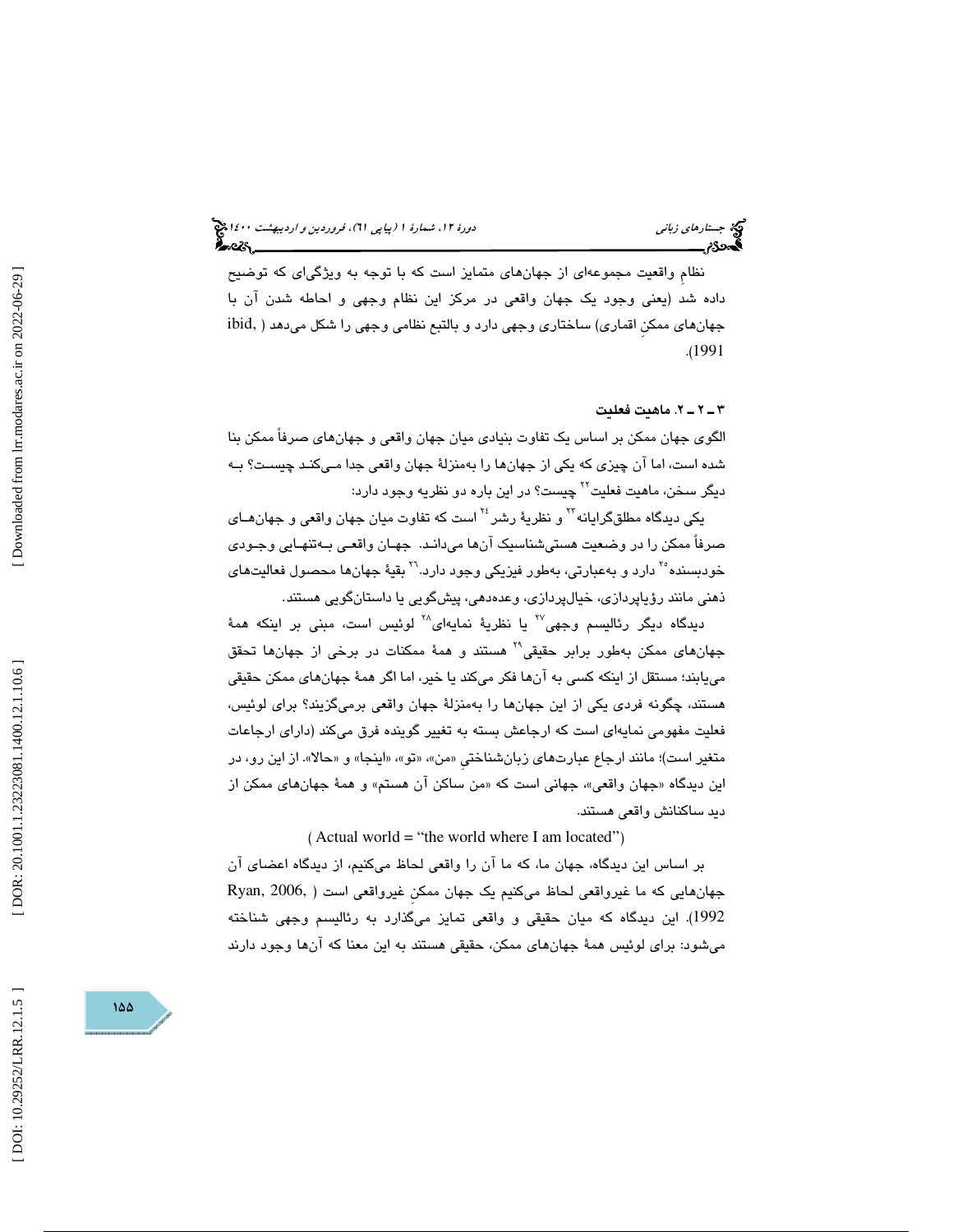فارغ از اينكه آيا عضوي از جهان واقعي آنها را تخيل ميكند يا خير، اما تنها يك جهان ميتواند از يك ديدگاه معين واقعي باشد (2013 ,ibid(. از اين رو، در نظرية لوئيس تفاوتي ميان بودن <sup>٢</sup> و وجود داشتن <sup>٣</sup> نيست (زا*هدي، ١٣٨٤*).

البته، امروزه مفهوم جهانهاي ممكن در منطق موجهات خلاصه نميشود. به قول رشر (۱۹۹۹، بەنقل از سعیدی،مهر، ۱۳۸۳) گروههای بسیاری به این مبحث توجه کردهاند ازجمله: منطق دانان، دانشمندان مابعدالطبيعهٔ تحليلي، كساني كه به نظريههاي زبانشناسانه، فسلفهٔ زبان، فلسفة منطق ميپردازند و در مطالعات اخير روايتشناسان نيز به اين مفهوم توجه داشتهاند.

#### . 3ـ 3 معنيشناسي زباني و جهان ممكن

 از آنجا كه يكي از طرق معنيشناسي در زبانشناسي، استفاده از روش معنيشناسي منطقي است، در ادامه بهطور كوتاه دگرگفتي از ايدة مطالعة معني بر اساس ايدة جهان ممكن در زبانشناسي ارائه ميشود. اين دگرگفت از منظر زبانشناسي در فهم مطلب در قسمت بعدي، يعني معنيشناسي روايت و جهان ممكن كمككننده خواهد بود.

در سالهاي اخير، معنيشناسي زبانشناختي به شدت تحت تأثير معنيشناسي منطقي » بوده است» (لاينز، ،1981 ترجمة صفوي، 1391 ، ص. 462). يكي از پاسخها به اين پرسش كه ««معنيشناسي به» مثابة بخشي از زبانشناسي چه ميتواند باشد و چگونه ميتوان به مطالعة «معني» پرداخت» (صفوي، ۱۳۹۱الف، ص. ٤٥٦)، استفاده از روش معنيشناسي منطقي و منطق موجهات بهمثابة يك منطق معنايي است. گونههاي معنيشناسي بهصورتي كه امروزه در مطالعة معني رايج است عبارتاند از سه شاخة عمده:

)1 . معنيشناسي فلسفي بهمثابة بخشي از مطالعة فلسفة زبان. سابقة اين شاخه بيشتر از آن دو ديگر است.

)2 . معنيشناسي زباني بهمثابة بخشي از زبانشناسي (كه تقسيم ميشود به دو شاخة معنيشناسي تاريخي و توصيفي).

)3 . معنيشناسي منطقي (نامهاي ديگر آن عبارتاند از: معنيشناسي صوري، معنیشناسی مشروط به صدق، معنیشناسی الگو نظری، دستور مونتاگیو <sup>۲۲</sup>) بهمثابهٔ بخشی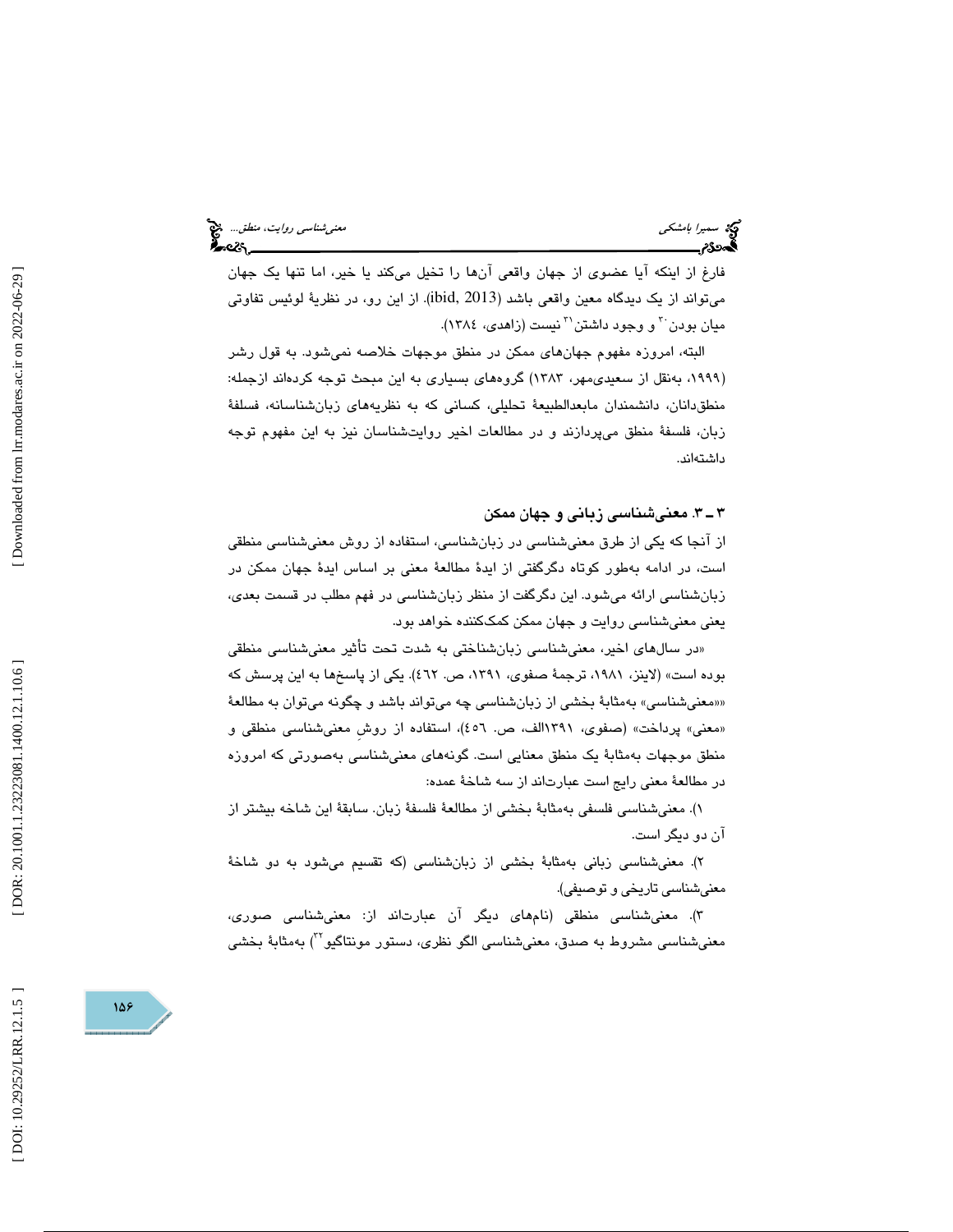#### جستار*هاي زباني هي المرديبهشت 1400 ه*ورو 11، شمارة 1 (پياپي 71)، فر*وردين و ارديبهشت 14*00 هج ?∽વડ,\_

از منطق رياضي. در اين معنيشناسي براي تحليل معني از منطق استفاده ميشود (صفوي، 1391الف).

بايد ميان معنيشناسي منطقي و زباني تقاوت قائل شويم. با اين حال معنيشناسان زباني به روش معنيشناسي منطقي بسيار توجه دارند و از آن بهره ميبرند و بهدليل موفقيتهاي جالبی که معنیشناسان منطقی بهدست اوردهاند «این امکان را پدید اوردهاند که بتوان به صراحت و با توجه به اصل اقتصاد روششناختي به مطالعة معني از منظر منطق پرداخت» (همان، ص. ۷۹).

روش مطالعة معني از ديدگاه معنيشناسان منطقي امكاناتي دارد كه هم از سوي زبانشناسان و هم از سوي روايتشناسان از آن استقبال شده است. در ادامه توضيح داده ميشود كه اين گونه از معنيشناسيِ منطقي تا چه اندازه ميتواند ماهيت معني در زبان را تبيين كند.

پیش از این اشاره شد که «جهانهای ممکن را میتوان موقعیتهای مختلف درنظر گرفت» (همان، ص. 406 ). به اعتقاد صفوي هر جملة زبان بر حسب دانش فردي گوينده از يك جهان ممكن ساخته ميشود و براي انتقال به مخاطب، به زبان اجتماعي برگردانده ميشود و در جهان ممكني كه براي گيرنده معتبر است، درك ميشود. برداشت صفوي از فرايند توليد و فهم معنا بر اساس شكل شمارة دو از اين قرار است كه در جهان ممكن فرستندة معني شكل میگیرد (بخشA) و فرستنده آن معنی را به زبان فردی خود برمیگرداند، اما قابل انتقال به گیرنده نیست (بخش B). لذا، فرستنده این پیام را از زبان فردی خود به زبان اجتماعی و مشترک میان خود و گیرنده برمیگرداند (بخش C)، سپس گیرنده این پیام بینشان را ) و سرانجام، آن را در جهان برحسب دانش و زبان فردي خود دريافت ميكند (بخش D ممکنی که برای گیرنده معتبر است درک میکند (بخش E).

DOI: 10.29252/LRR.12.1.5

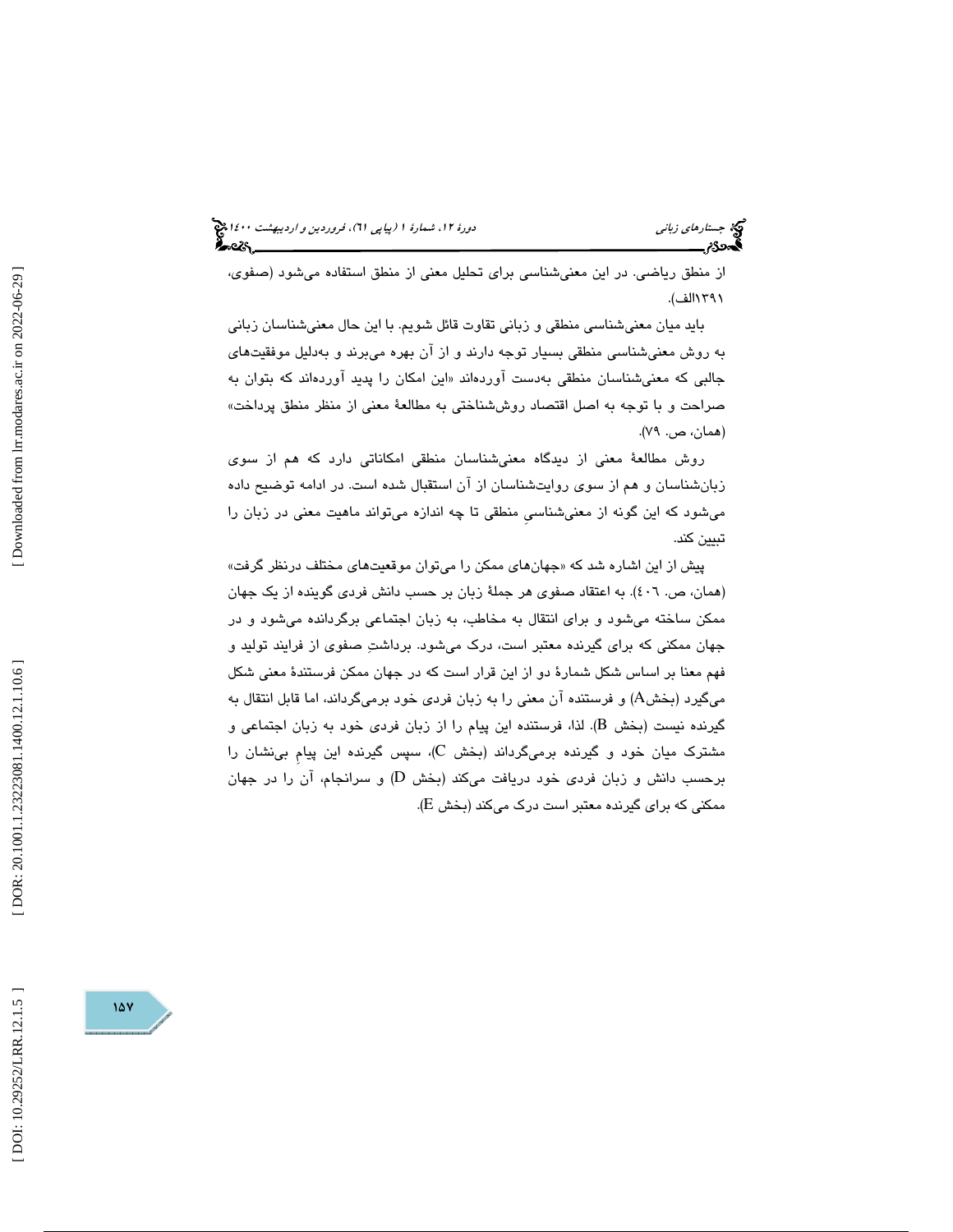

شكل 2: چگونگي مطالعة معني در زبانشناسي بر اساسِ معنيشناسي منطقي ( صفوي، 1391الف، ص. 454 ) **Figure 2:** study of meaning in linguistic based on formal semantic (Safavi, 2012, p.454 )

وي براي درك بهتر اين فرايند از اين مثال استفاده ميكند: اگر قدم بيست سانت بلندتر بود، ميرفتم تو تيم بسكتبال. در اين نمونه مصداق موردبحث، صرفاً در محدودة يك جهان ممكن مستقل از جهان واقعيت امكان درك مييابد، زيرا در جهان واقعيت، تحقق مصداق اين جمله امكانپذير نيست (مشابه اين جمله را در بخش تحليل داستان مشاهده خواهيد كرد) (صفوی، ١٣٩١الف). اين گزارش زبانشناسانه از چگونگي مطالعهٔ معني بر اساس معنيشناسي منطقي به درك مباحث ما در معنيشناسي روايت در ادامه كمك خواهد كرد.

لاينز نيز اين مبحث را بهخوبي توضيح ميدهد و ميگويد: گزارة داراي صدق ممكن يا كذب ممكن، در شرايط گوناگون ارزش صدق متفاوتي دارد. به عبارتي، ميتواند در يك جهان ممكن صادق باشد و در يک جهان ممكن ديگر كاذب به حساب بيايد، مثلاً گزارهٔ «ناپلئون در واترلو شكست خورد» داراي صدق ممكن است، زيرا ميتوان جهان ممكني را درنظر گرفت كه در آن، اين گزاره كاذب باشد. براي مثال، داستاني بگوييم كه در آن ناپلئون در نبرد واترلو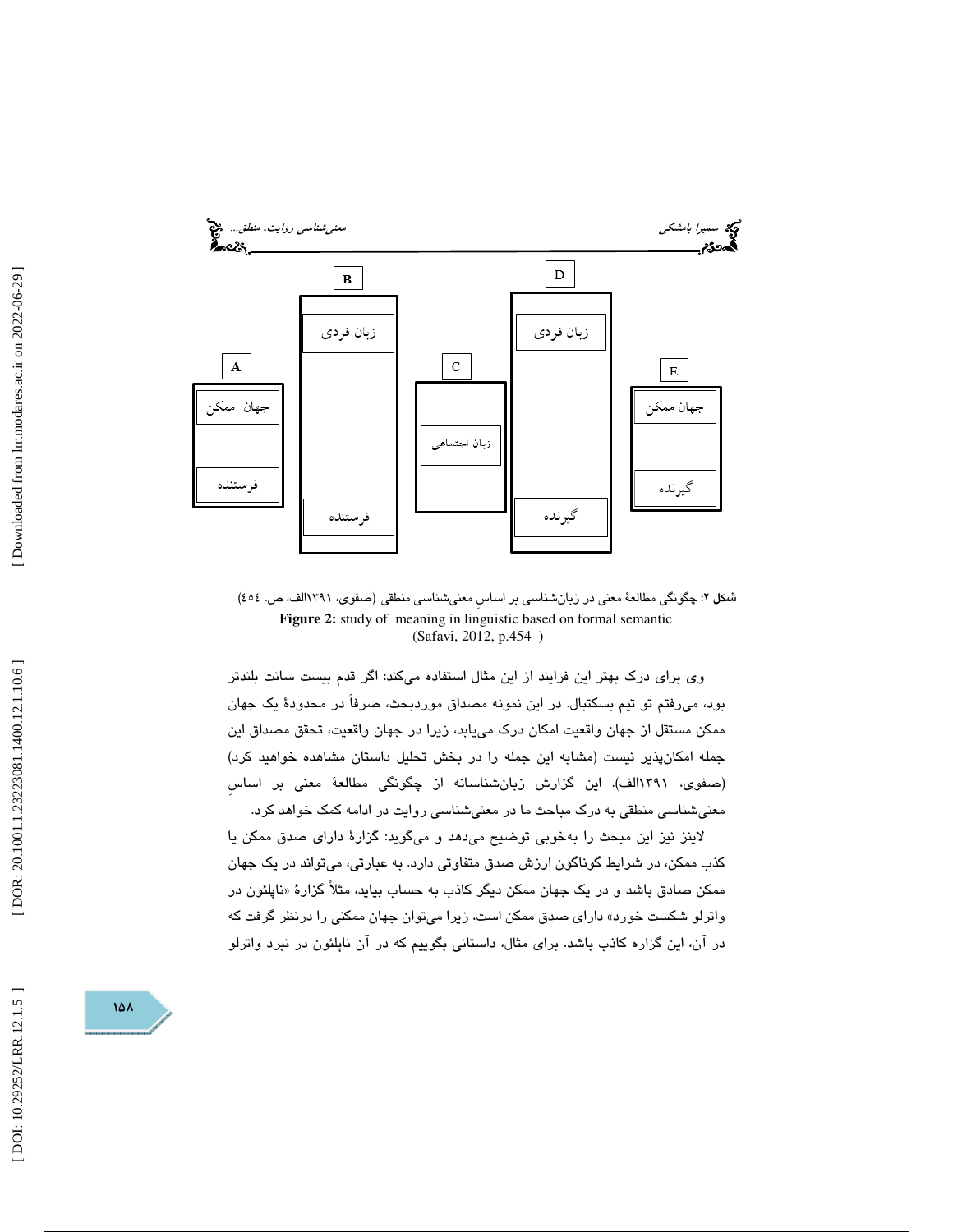شكست نخورد (لاينز، ،1981 ترجمة صفوي، 1391 ).

از این رو، «به کمک زبان و آنچه در قالب مجموعهای q→q در حافظهمان ثبت کردهایم، هر «چیز»ی میتوانست به شکل دیگری باشد» (صفوی، ۱۳۹۱ب، ص. ٤٠٠). از این رو، برای مثال، «میتوانیم بگوییم كه در برخی از جهانهای ممكن «x حامله است»، مستلزم «x مؤنث است» نيست. در اين مورد لايبنيتس هم ميتوانست بگويد كه در جهان ديگري به جز بهترين جهان ممكن آفريدة خداوند، همه چيز ميتواند به شكل ديگري باشد» (لاينز، ،1981 ترجمة صفوي، ،1391 ص. 184 ).

تا اينجا صورتبندي مفهوم جهان ممكن در فلسفه، منطق جديد بر پاية منطق موجهات و زبان شناسي ارائه شد. اكنون نوبت آن رسيده است كه جايگاه اين مفهوم در معنيشناسي روايت تبيين شود.

### . بحث و بررسي؛ معنيشناسي روايت و جهان ممكن 4

افرادي همچون اكو™، پاول"، دولژل°″، رايان و رونن™ اين نظريه را از منطق موجهات براي حوزة روايت، بهدليل نقش مهمي كه بهطور خاص اين نظريه در بسط معنيشناسيِ روايي ايفا ميكند، اخذ كردند (2003 ,Prince(. درست است كه اين مفهوم نخست در منطق موجهات به دلايلي كه مطرح شد ارائه شد، اما بر نظريهپردازان ادبي مانند افراد ذكرشده در بالا و منتقدانی چون مکـهـیلٌّ، مارگولینٌ<sup>۳</sup>، پالمر<sup>۳</sup> و داننبرگ ٔ تأثیر گذاشت. آنها بهدلیل قدرت توصيفي الگوي جهانِهاي ممكن از آن در معنيشناسي روايي استفاده كردند. البته، «طرح اوليهٔ معنىشناسي روايت بر پايهٔ نظريهٔ جهان ممكن بهطور نظاممند را لوسيا واينا<sup>٬۱</sup> در سال ۱۹۷۷ ارائه كرد» (Ryan, 1992, p. 541).

#### 1ـ 4 . كمك نظرية جهانهاي ممكن به معنيشناسي روايت

 با توجه به توضيحاتي كه تا اينجا دربارة نظرية جهان ممكن داده شد، پرسش مهم اين است كه مفهوم جهان ممكن با مسئلة معنيشناسي روايت چگونه ارتباط مييابد؟ در اينجا ابتدا اصل پاسخ به اين پرسش بهصورت كلي و ساده ارائه ميشود تا اصل مطلب دريافت شود و در ادامه به تبيين مبحث ميپردازيم.

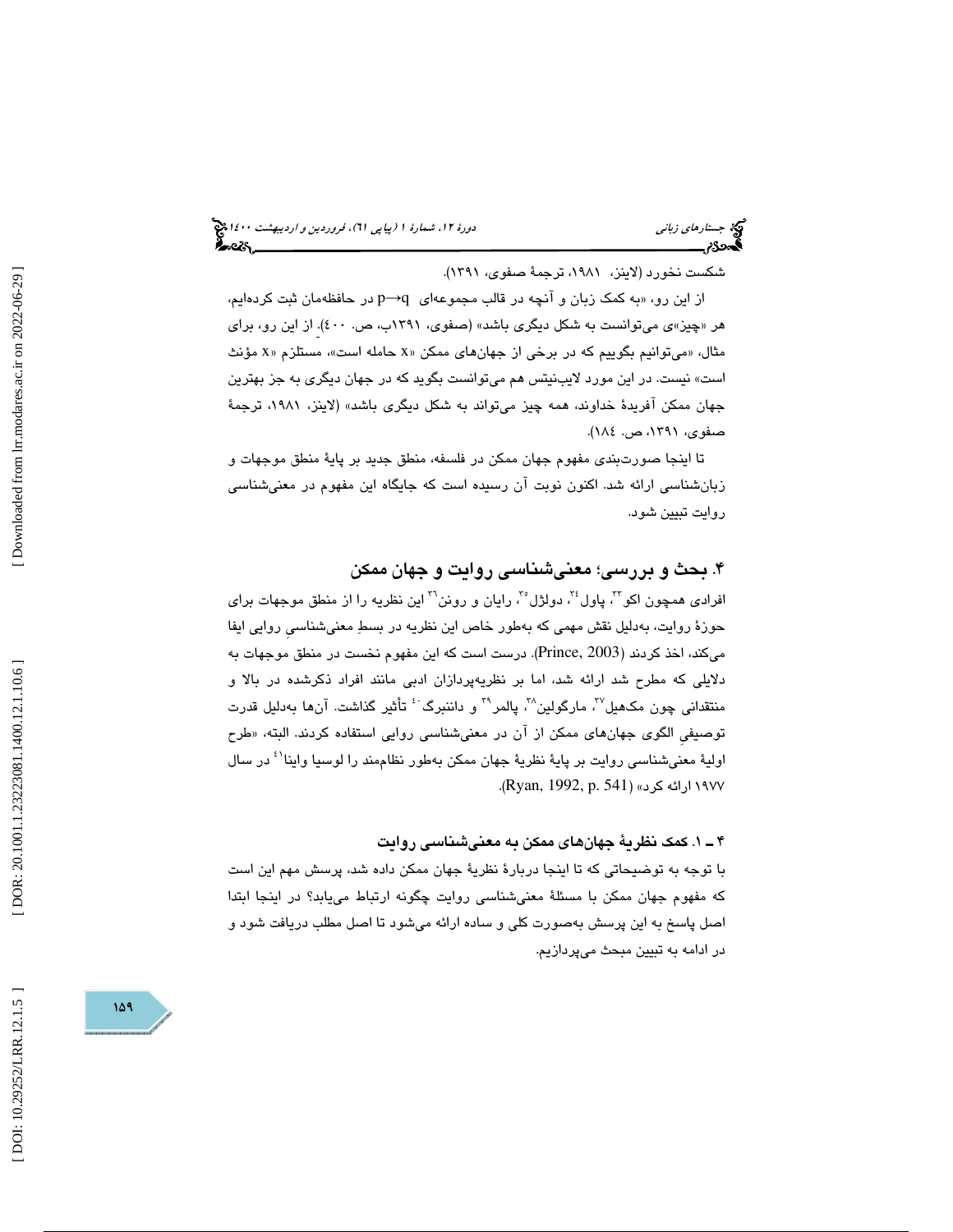بر اساس مفهوم جهان ممكن و تعريفي كه از نظامِ واقعيت در اين نظريه در مطالب قبل ارائه شد، نقش و كمك نظرية جهان ممكن به معنيشناسي روايت در اين است كه بر اساس این نظرگاه «داستان<sup>۲</sup> یک نظام وجهی کامل<sup>۶۲</sup> است»، نه صرفاً یک جهان ممکن غیرواقعی (ibid, 2006, p.646). به این معنا که برای فهم درستِ «منطق کنش»، هر دو جهان واقعی و ممكنِ متني ميبايد لحاظ شود، در غير اين صورت فهم روايت ناقص خواهد بود.

بر پاية نظرية جهان ممكن در منطق موجهات، ديدگاه جهان ممكن در معني شناسي روايت اينگونه بازسازي ميشود: در داستان يك نظام وجهيِ كامل وجود دارد و بر اساس اين الگو «قلمرو معنايي» متن روايي را بايد بهمثابهٔ يک فضای وجهی درک کنیم که متشکل از یک سيارة مركزي يا قلمرو رويدادهايِ فيزيكيِ محقق شده است، كه با سيارههايي از جهانهايِ خصوصيِ شخصيتها احاطه شده است: جهان آرزوها، تكاليف، باور، قصد، (اهداف و نقشهها)، باورِ ساختگي (بازنماييهاي جعلي كه براي فريب دادن استفاده ميشود) و جهانهاي فانتزی (رؤیاها، یا داستانهای خیالی که درون یک داستان نقل میشود) (ibid, 1991) (برای این جهانهاي ممكنِ خصوصي نك: نمودار )4.

داستان هم حاوي گزارههاي واقعشده<sup>؛؛</sup> است و هم گزارههاي واقعنشده°<sup>؛</sup>. بهديگر سخن، داستان هم شامل گزارههاي واقعي است كه «جهان واقعي متني» (TAW) را طرحريزي میكنند و هم شامل گزارههای غیرواقعی<sup>؟</sup> یا همان امور بالقوهٔ داستانی یا همان ذهن شخصيتهاست. پس داستان فقط يک جهان ممکن غيرواقعي نيست. بنابراين، براي معنيشناسي روايي بايد هم «رويدادهاي واقعي جهان واقعي متني» ُ لحاظ شود و هم «رویدادهای غیرواقعیای که صرفاً در ذهن شخصیتها»<sup>،،</sup> وجود دارد. از این رو، بازنمود*های* ذهنی شخصیتها بهمنزلهٔ «جهانِهای ممکن یک نظام وجهی» درک میشوند .(Ryan, 2006 )

The mental representations of characters = the PWs of a modal system

به اين ترتيب، «در انديشهٔ جهانِهاي ممكن، جهان واقعيت فقط يكي از جهانِهاي ممكن بهشمار ميآيد» (افراشي، ،1395 ص. 145 ).

پالمر استدلال میکند که قسمت بزرگی از سیر رویدادهای هر روایت، درواقع «سیر وقایع ذهني» است. شخصيتها پيوسته با تغيير افكار و احساساتشان تغيير مي كنند و اين تغييرات

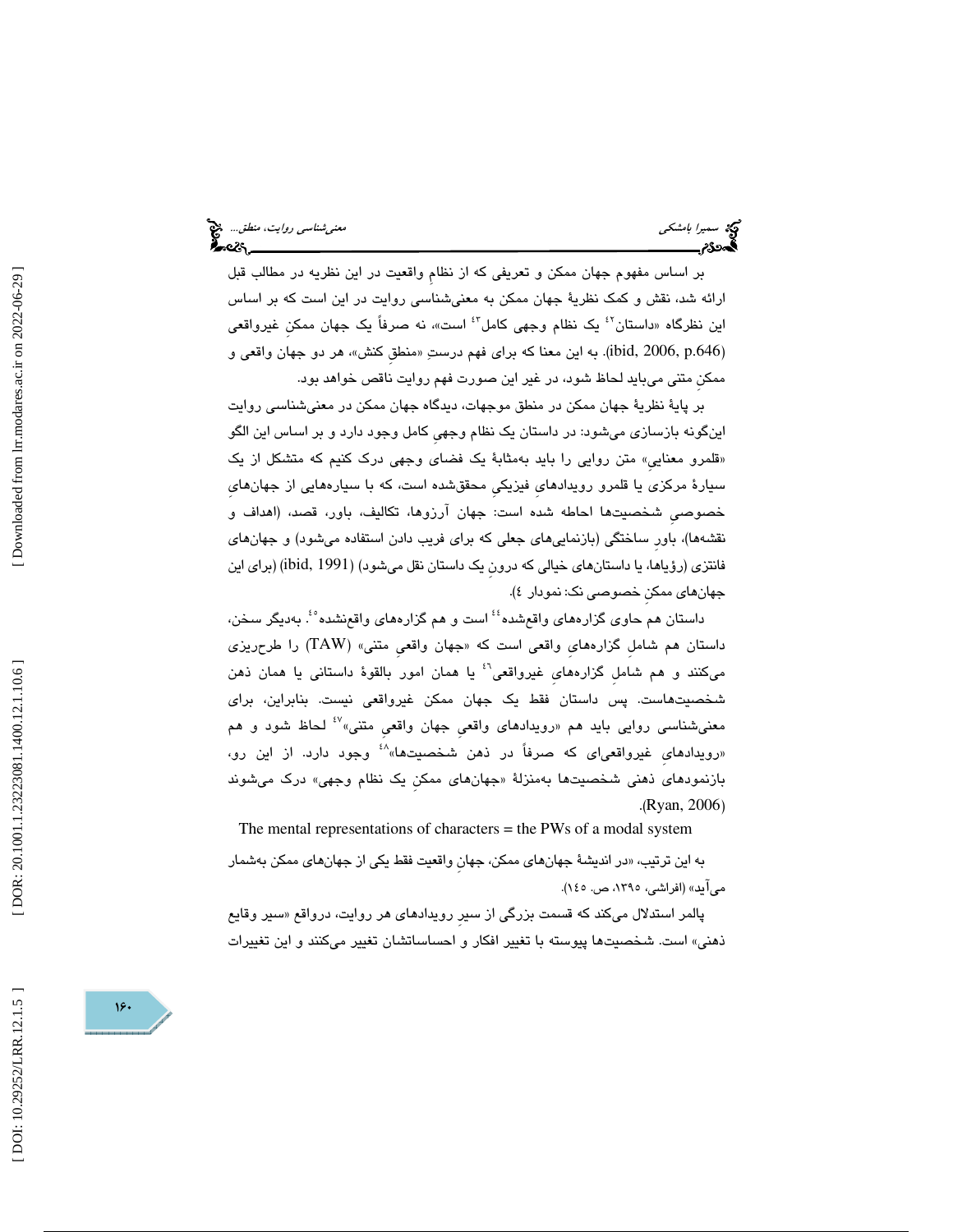بيشتر يا تحت تأثير رويدادهاي فيزيكي قرار دارند يا زماني پيش ميآيند كه شخصيت تلاش ميكند تا رويدادي به وقوع بپيوندد، مانند زماني كه براي انجام كاري تصميم ميگيريم. البته، بيشتر مواقع يك حالت ذهني، مستقل از سيرِ وقايع تأثيرگذارش، به حالت ذهني ديگر منتهي ميشود، اما پالمر ميگويد بيشتر سير وقايع ذهني، سير وقايع «زيرپوستي» است، يعني بيشتر مواقع سير وقايع ذهني، درون شخصيت و همچنين، در فضاي بين شخصيتها رخ ميدهد (ابوت، ٢٠٠٨، ترجمهٔ پورآذر و اشرفي، ١٣٩٧).

بر اساس انچه گفته شد مطابق شكل شمارهٔ ۳ در داستان یک جهان واقعی ( که «جهان واقعي اين نظام، از واقعياتي تشكيل شده است كه قانوناً راوي آن را بيان ميكند» ( ,Ryan 648 .p 2006, ((و چندين جهان خصوصيِ شخصيتها وجود دارد. بر پاية اين ديدگاه مفهوم داستان كه بهطور سنتي «توالي رويدادها» تعريف ميشد، در اين الگو بازتعريف ميشود و ديگر داستان فقط رويدادهايي كه رخ ميدهند نيست، بلكه بهجز رويدادهاي واقعي شامل رويدادهاي غيرواقعي نيز ميشود (2006 ,ibid(. شكل شمارة 3 را با شكل شمارةِ ، 1 براي درك حاكم بودن ساختار وجهي در هر دو مقايسه كنيد.



شكل ۳: نمايش ساختار وجهي فضاي روايي (برگرفته از Ryan, 2006, p. 648 با اندكي تغيير) **Figure 3**: An image of modal structure of narrative universe (based on Ryan, 2006, p. 648 with minor modifications)

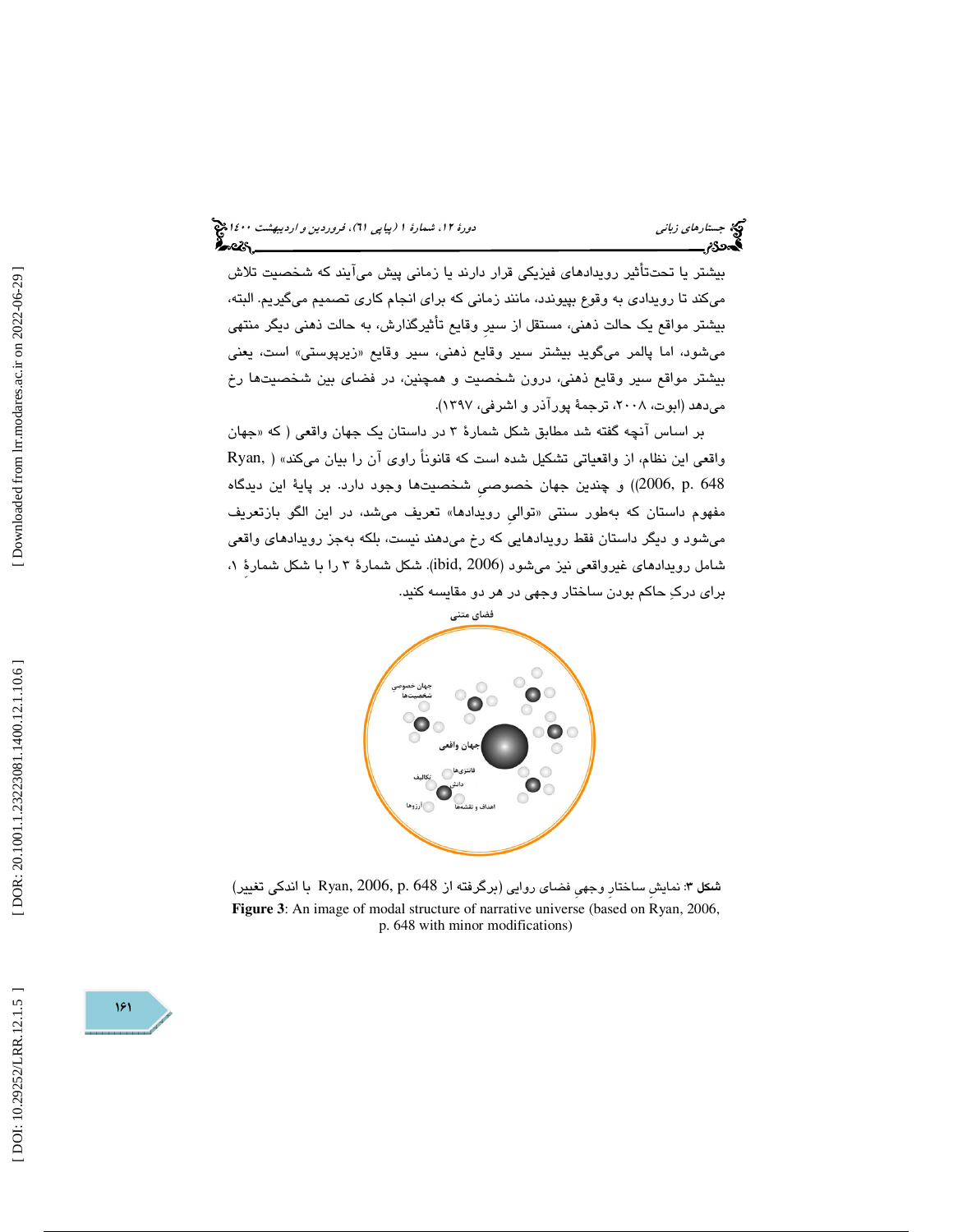اين ديدگاه سبب بازتعريف برخي از مؤلفههاي روايي مانند شخصيت و جهان خصوصي وي، پيرنگ و تعارض روايي ميشود. در ادامه توضيح ميدهيم كه هر يك از اين مؤلفههاي روايي چگونه تحتتأثيرِ مفهوم جهان ممكن دچار تحول و بازتعريف ميشوند و معناي روايت در پرتو اين ايده شموليت مييابد.

1ـ 1ـ 4 . جهانهاي ممكن داستاني «بازنمودهای ذهنی شخصیتها» بهمثابهٔ «جهانهای ممکن یک نظام وجهی» درک میشوند. در اينجا به واكاوي اين مطلب ميپردازيم.

1ـ 1ـ 1ـ 4 . اهميت روايي رويدادهاي غيرواقعي نزد ساختارگرايان فرانسوي نخستين كساني كه به اهميت لحاظ كردن جهانهايي ممكن داستاني در فهم متون روايي پي برده بودند ساختارگرایان فرانسوی بودند. تودورف<sup>٬٬</sup> و برمون<sup>۰</sup>ْ از پیشگامانی بودند که در اوايل دهة 1970 ميلادي بيان كردند كه براي تبيين بوطيقاي پيرنگبه يك الگوي معنايي نياز است كه وجه گزارههاي مختلف و همچنين، اهميت رويدادهاي فرضي و غيرواقعي براي فهمِ رفتارِ شخصيتها را تشخيص دهد. هر دوي آن «ها به اهميت استراتژيك رويدادهاي روايي كه هرگز بالفعل نميشوند، يعني رويدادهايي فرضي كه لحاظ كردنشان كنشهاي شخصيتها را برمي انگيزد، تأكيد ميكردند» (Ryan, 1992, p. 540). آنها

خاطر نشان ساختند كه در پس رويدادهاي فيزيكي كه بهعنوان واقعيات<sup>^</sup> در فضاي روايي ارائه ميشوند، شبكة پيچيدهاي از رويدادها و وضعيت هايي است كه هرگز رخ نميدهند، مانند ممكناتي كه شخصيتها دربارة آن ميانديشند و خط پيرنگهاي سركوب شدهاي كه خواننده دربارهٔ آنها ميانديشد. براي مثال، براي فهم يک کنش (واقعي) يک شخصيت، ما ميبايست سازههاي ذهنيِ غيرواقعي او را نيز لحاظ كنيم، مانند اهداف و نقشههاي يك شخصيت ( ,ibid .( 2006, p. 647

تودوروف (1969) دستور زبان داستاني را طرحريزي ميكند كه در آن وجه واقعي را <sup>52</sup> از انواع وجوه فرضى<sup>"ه</sup> متمايز مىكند. «اين دستور روايى درواقع پيشبيني تودوروف از عملگرهاي گزارهاي أ° منطق موجهات است،» (ibid, 2013). «تضاد ميان رويدادهاي واقعي و غيرواقعي با عملگرهاي وجهي بيان ميشود» (ibid, 1992, p. 540).



DOI: 10.29252/LRR.12.1.5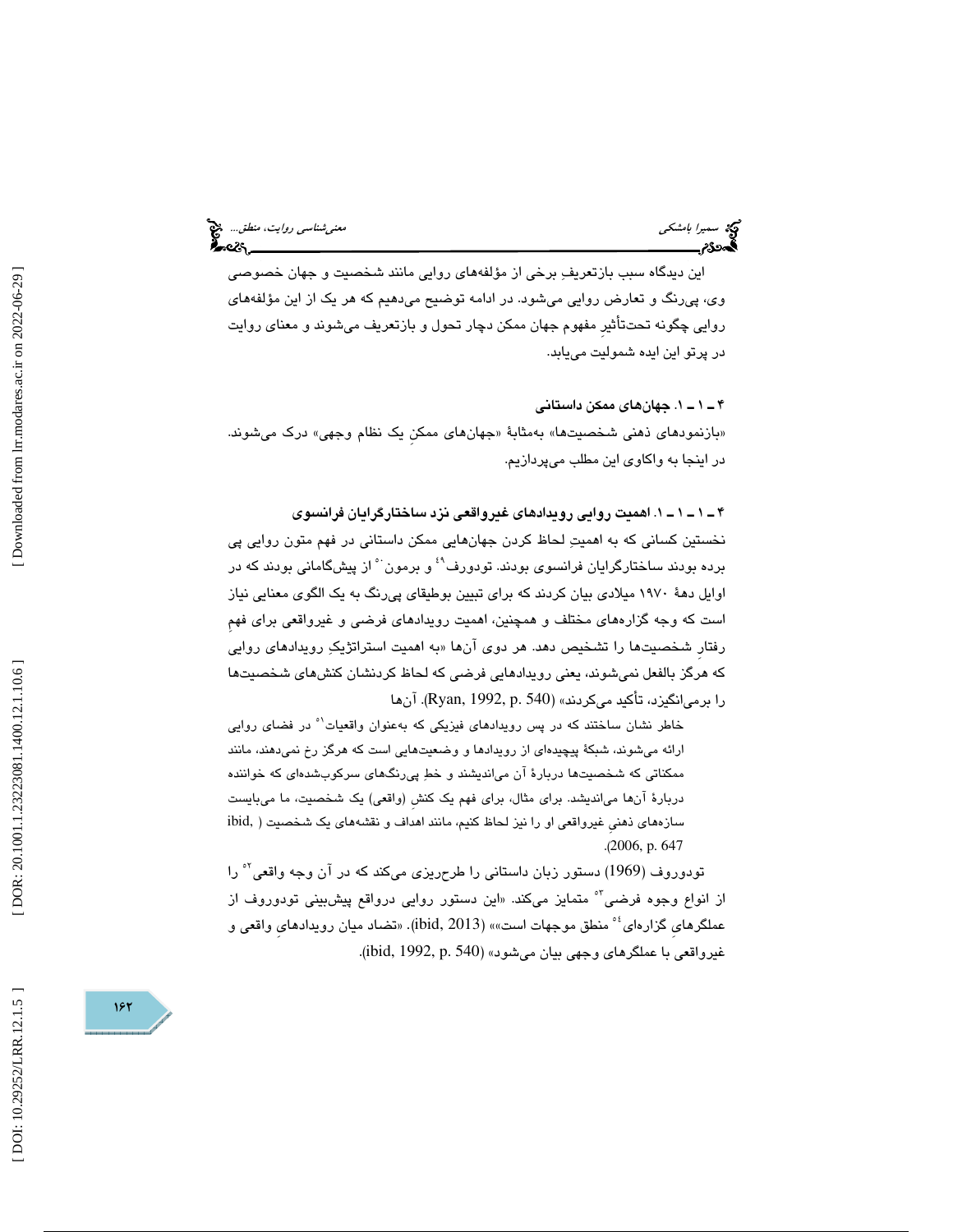نخستينبار تودوروف چهار نوع عملگر وجهي را براي گزارههاي روايي تشخيص ميدهد كه عبارتاند از:

: براي « رويدادهايي كه قوانين جامعه آنها را ديكته ميكنند» ( 1991, ,ibid <sup>55</sup> وجه اجباري ibid, 1992, ) يا «وجهى براي وظايف اجتماعي و تعهدات غيرمشروط شخصيتها» ( .1992 ,ibid ibid, ) وجه تمنايي<sup>\"م</sup>: «براي وضعيتها و كنشهايي كه شخصيتها آرزو ميكنند» ( ,ibid . یا وجهی «برای آرزوها و اهداف» (ibid, 1992, p. 540)؛ وجه شرطی $^{\circ\circ}$  که (ibid, 1992, p. 540)؛ «بیانکنندهٔ کنشهایی است که شخصیتها خودشان را به انجام انها متعهد میکنند، اگر رویدادهای مشخص دیگری رخ دهد» (ibid, 1991, p. 110). یا به عبارتی، وجهی «برای محتواهايي كه با شخصيتهاي ديگر سروكار دارد (اگر تو الف را انجام دهي، من ب را انجام خواهم داد)» (ibid, 1992, p. 540)؛ وجه پیشگویانه^ْ: برای «رویدادهای پیشبینی شده» .( ibid, 1992, p. 540; ibid, 1991, p. 110;) است

فهرستِ چهارگانهٔ تودوروف از اين وجهيات، يک سنخشناسي اوليه از اين «جهانهای ممكنِ غيرواقعي (» APWs (است ( 1991 ,ibid( .

«برمون (1973) پی $\,$ رنگها را بهمثابهٔ "درختهای ممکنات" $\,$ " توصیف میکند که مسيرهايِ گوناگونِ كنش را كه براي شخصيتها در لحظات تصميمگيريِ حساس گشوده است، بازنمایی میکنند» (ibid, 2013). وی پی برده بود که دو نوع جملهٔ <sup>۲۰</sup> روایی داریم: ۱. «جملههای وصفی: جملههایی که رویدادهای واقعی را نقل میکند و ۲. جملههای وجهی<sup>۰۲</sup>: که فرضيه هايي را دربارة رويدادهاي آينده يا همان كنشهاي بالقوة موجود پيشگويي ميكنند» (ibid, 1992, p. 540). برمون بر اين باور بود كه براي شناخت معناي متن روايي بايد هر دو وجه درنظر گرفته شود. وي ميگويد گزارههاي توصيفي، همان جمله ها و رويدادهاي جهان واقعي فضاي روايي هستند، در حالي كه جملههاي وجهي موردنظر برمون جهانهاي ممكن متغير اين نظام را توصيف ميكنند (1991 ,ibid( .

2 ـ 1 ـ 1 ـ 4 . اذهان داستاني 62

درک داستان در یک نظام وجهی ما را به این نکته رساند که «واقعیات بیرونی و فیزیکی» که از سوي راوي بيان ميشوند جهان واقعي متني (TAW (را ميسازند و بازنمودهاي ذهني

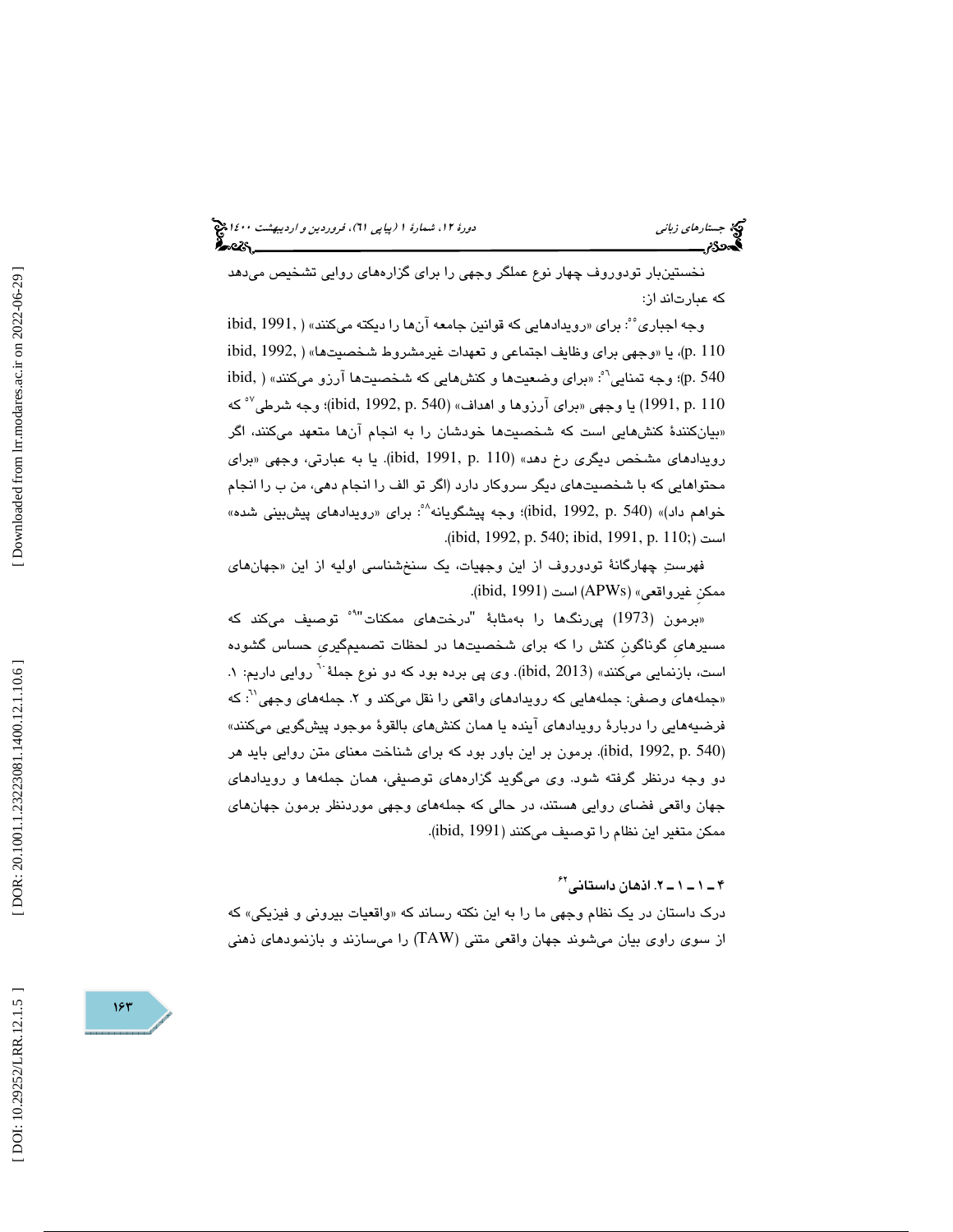شخصيتها بهمنزلة « جهانهاي ممكنِ يك نظام وجهي» درك ميشوند. در فضاي روايي، دنياي غيرواقعي در افكار شخصيتها وجود دارد.در اين مرحله به اين پرسش پاسخ ميدهيم كه اين جهانهاي ممكن داستاني چيستند؟

طبق دستهبندي رايان (2013 2005, 1992, 1991,) جهانهاي ممكن داستاني يا حالت- هاي ذهني شخصيتها در چهار مقوله طبقهبندي ميشوند كه همة آنها پيرامون جهان ي معرفتی<sup>™</sup> قرار دارند. فضاهای خصوصی شخصیتها شامل این جهانهاست: ۱). جهان آرزوها<sup>، ۲</sup>، ۲). جهان تکالیف<sup>°٦</sup> با این مسئله که شخصیت دوست دارد جهان واقعی چگونه باشد پیوند دارند، ۳). جهان نقشهها و اهدافِ پویا<sup>٦٦</sup> و ٤). جهانهای خیالی<sup>٦٧</sup> (فانتزی) مانند ؤياها، توهمات و داستان در داستانها كه مكرراً نظامهاي وجهي جديدي را درونهگيري ر ميكند (2013 ,ibid(. در شكل شمارة به 4 طور مبسوط انواع و اقسام فعاليتهاي ذهني شخصيتها نشان داده شده است تا تصوير روشني از جهانهاي ممكن داستاني ترسيم شود.



 $\left(\rm{Ryan},\,1992,\,p.\,530\,;\,Prince,\,2003,\,p.\,77\right)$  شكل ۴: محدودهٔ فعاليتهاي ذهني شخصيتها **Figure 4:** The kinds of characters' mental activities (Ryan, 1992, p. 530; Prince, 2003, p. 77)

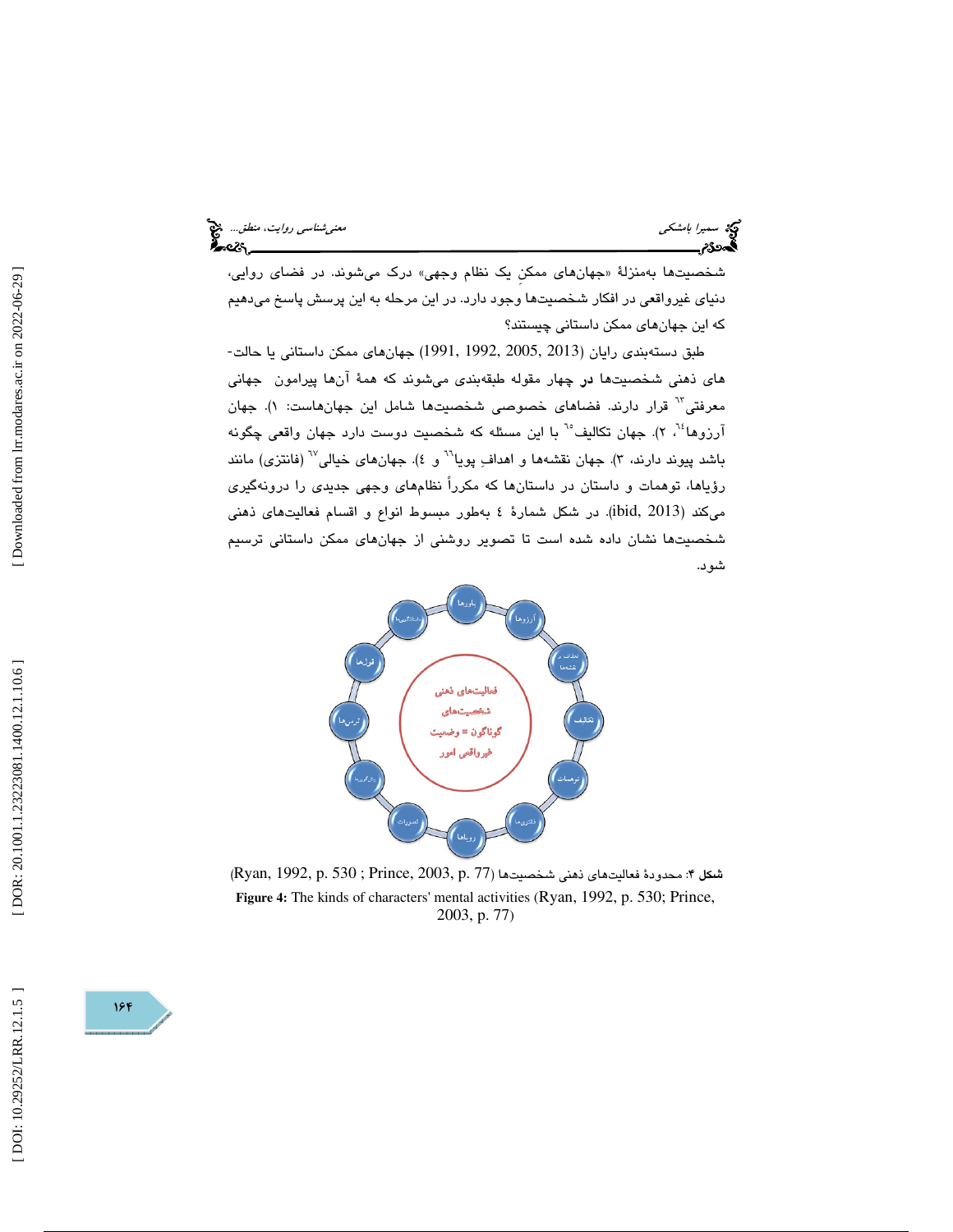اين جهانهاي ممكن در ساختار درونيشان و در نقششان درون فضاي روايي با هم ب تفاوت دارند. جهان اور يا همان جهان دانش بازنمودي از كل فضاي روايي است كه وجهي است. درواقع، این جهانِهای باور ساختار وجهی فضای روایی را تقلید میکنند (شکل ۳). به اين معنا كه جهان باور خود يك ساختار وجهي دارد. بنابراين، يك جهان باور شاملِ يك جهان واقعی میشود که جهانهای خصوصی شخصیت آن را احاطه کرده است. جهان تكليف و جهان آرزو الگوهايِ ايستايي از وضعيت جهان واقعيِ متني هستند؛ گزارههايِ سازندهشان تعيين ميكنند كه اين جهان چگونه بايد باشد. جهانهاي نيتانگيخته يا قصدي مسيرِ رويدادهايي را كه به يك وضعيت خاص منجر ميشود ، يعني نقشهاي را كه شخصيت براي رسيدن به يك هدف در فكرش ميپروراند، بازتاب ميدهند. جهانهاي فانتزي (خيالي) بهطوركل يك نظامِ متفاوتي از واقعيت را طرحريزي ميكنند. اين جهانهاي فانتزي براي شخصیتها بهمثابهٔ گریزگاههایی از نظام طبیعیشان کاربرد دارند (ibid).

از اين رو، علاوه بر اين سازه ها ــ كه يا بهمنزلة تصاويرِ جهان واقعي متني فهميده ميشوند يا بهمنزلة مدلهايي از آنچه بايد باشد (جهان آرزوها، جهان تكاليف) فهميده ميشوند ــ ذهن انساني براي فرار از جهان واقعي و بهمنزلة جانشينهايي براي حقيقت جهانهاي ممكن ديگري نيز ميسازد: رؤياها، توهمات، فانتزيها و داستانها (1991 ,ibid(. روايت بهطور عمده به كنشهاي انساني (شبهانساني) معطوف است و اين كنش بهواسطة درگيري ذهن با واقعيت بيروني تعيين ميشود (ibid( .

دربارة اين مركز هستيشناسيك ، يعني جهان واقعي متني، نظامهاي خورشيدي كوچكي هستند كه فضاهاي خصوصي شخصيتها آنها را شكل مي دهند. هر يك از اين خردهنظامها حول يك جهان معرفتي ميچرخد كه نمايندگيِ شخصيت از اين نظام كامل را دربر دارد، يعني نمايندگيِ شخصيت هم از جهان واقعي و هم از جهانهاي خصوصي ديگر شخصيتها را دربردارد. از نگاه خواننده، اين جهان معرفتيِ شخصيتها بهطور بالقوه شامل تصوير نادقيقي از جهان واقعيِ فضاي روايي ميشود، اما از ديدگاه شخصيت، اين تصوير خود جهان واقعي است (2013 ,ibid( .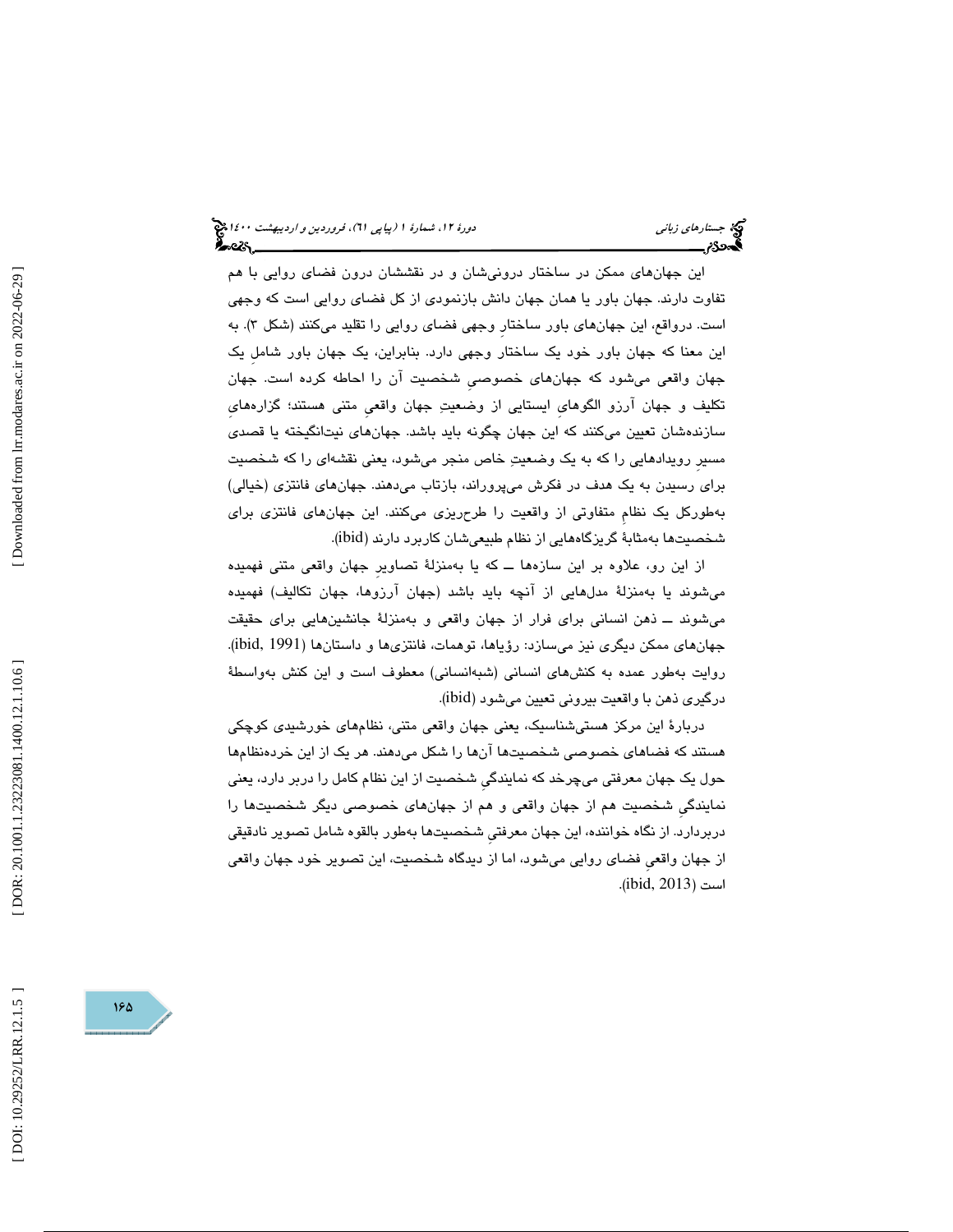#### . 2 ـ 1 ـ 4 سنخشناسيِ پيرنگ برپاية نظامهاي وجهي

در ادامه نشان خواهيم داد كه عملگرهاي وجهيِ ضرورت، امكان و امتناع در جهانهاي ممكن داستاني مانند جهان دانش، جهان تكاليف و جهان آرزوها چگونه يا معادل با چه مفاهيمي تعبير مي شوند. به عبارتي، در اينجا به ارتباط يا تناظرِ ميان هر يك از جهانهاي ممكن داستاني و نظامهاي وجهي اشاره ميشود.

برای اینکه از عنوان «جهان» در معنیشناسی روایی بتوانیم استفاده کنیم، گزارهها باید به واسطهٔ یک «عملگر وجهی» که بهمثابهٔ یک مخرج مشترک عمل میکند، در کنار هم نگه داشته شوند. «لوبومير دولژل در سال ۱۹۷۲ يک سنخشناسی از وجهياتِ روايی پيشنهاد میکند که بر پایهٔ تفسیرهایِ متنوعی است که منطقدانان از منطق موجهات ارائه کردهاند. تفسیر اصلی<br>که «نظام معرفتی»<sup>۲۸</sup> نامیده میشود شامل سه مفهوم ضرورت، امکان و امتناع میشود» (ibid, 1992, p. 541). دولژل بر این اساس نظامهای وجهی را بدین صورت برمیشمارد:

۱). نظام بایایی<sup>۲۹</sup> که بهوسیلهٔ مفاهیم تکلیف، اجازه، منع شکل میگیرد.

۲). نظام ارزشگذارانه َ<sup>۷</sup> که بهوسیلهٔ مفاهیم خوبی، خنثی و بدی بنا میشود.

۳). نظام معرفتی<sup>٬٬</sup> که بهوسیلهٔ مفاهیم آگاهی، باور و ناآگاهی ارائه میشود ( cited in (Ryan, 1991).

«در هر گونهای از این نظام، سه مفهوم ذکرشده بهترتیب مطابق است با عملگرهای ضرورت، امكان و امتناع. دولژل از اين نظامها بهعنوان پايهاي براي سنخشناسي پيرنگ بهره برد» (541 .p 1992, ,Ryan( . به اين ترتيب ، بر اساس نظامهاي وجهيِ معرفتي، بايايي، ارزشگذارانه، كه بهواسطة عملگرهاي وجهيِ ضرورت، امكان و امتناع تعريف ميشوند ، میتوان از عنوان «جهان» در معنیشناسی روایی استفاده کرد و در داستان بهترتیب از جهان دانش، جهان تكاليف و جهان آرزوها سخن گفت.

. 1 ـ 2 ـ 1 ـ 4 جهان دانش

عملگرهاي وجهيِ ضرورت، امكان و امتناع در يك نظام معرفتي به ترتيب معادل مفاهيم دانش، باور و ناآگاهي هستند.

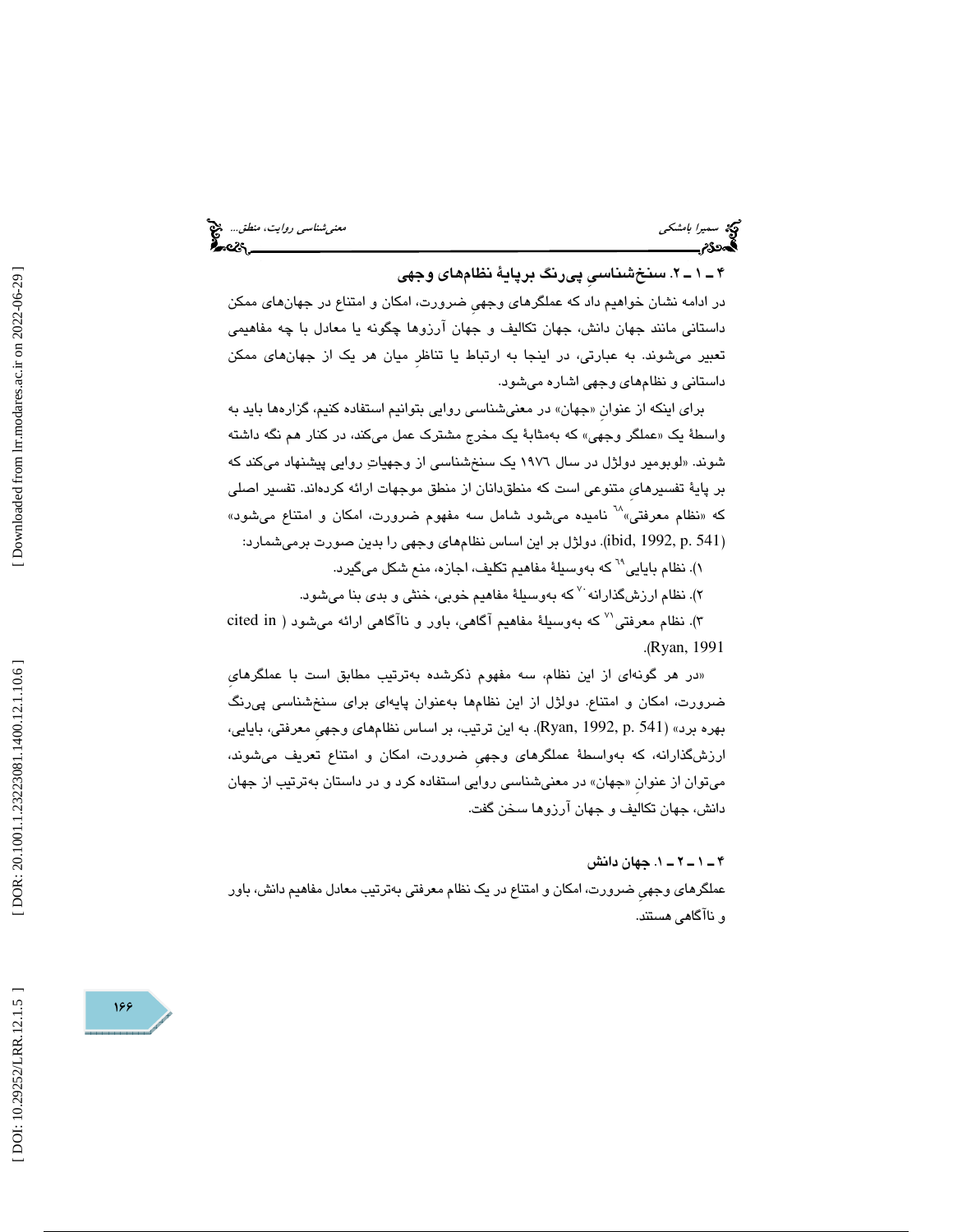

اگر فقط گزارههای «دانستهشده» داشته باشیم، «ضرورتاً» یک جهان دانش در T/AW داريم.

اگر گزارههای «دانستهشده» و «باورشده» داشته باشیم، «ممکن» است یک جهان دانش در AW/T داشته باشيم.

اگر گزارههای «نادانسته شده» داشته باشیم، جهان دانش با T/AW در تعارض است .( ibid, 1991 )

#### ۴ـ ۱ ــ ۲ ــ ۲. جهان تكاليف

جهان تكاليف نظامي از تعهدها و ممنوعيتهايي است كه از سوي قوانين اجتماعي و اصول اخلاقي تعريف مي شود، در حالي كه مراجع بيروني قوانين اجتماعي را صادر ميكنند. اصول اخلاقي را خود شخصيتها تعريف ميكنند. اين مقررات حاكم در جهان تكاليف، كنشهايِ شخصيتها را با سه عنوان تعيين ميكنند: اجباري، مجاز، ممنوع. معادلسازي عملگرهاي وجهي در نظام بايايي، به عملگرهايي در جهان تكاليف به صورتي كه آورده ميشود خواهد شد:

| عملگرهای وجهی<br>در یک نظام بایایی | در جهان تكاليف به اين عملگرها<br><mark>ا ترجمه میشوند:</mark> | أنسخه دبكر از تفسير نظام بابابي<br>عملكرهاي وجهيء كنشرهاي داستاني<br>.<br>در جهان نکلیف را این گونه نقسیم میکند: <mark>.</mark> |
|------------------------------------|---------------------------------------------------------------|---------------------------------------------------------------------------------------------------------------------------------|
| ∙ضرورت                             | •اجبارى                                                       | • معتبر (كسب شابستگي)                                                                                                           |
| •امكان                             | •مُجاز                                                        | • حنثى                                                                                                                          |
| وامتناع                            | •ممنوع                                                        | •بدهكاريها (كسب ناشايستگي)                                                                                                      |
|                                    |                                                               |                                                                                                                                 |

187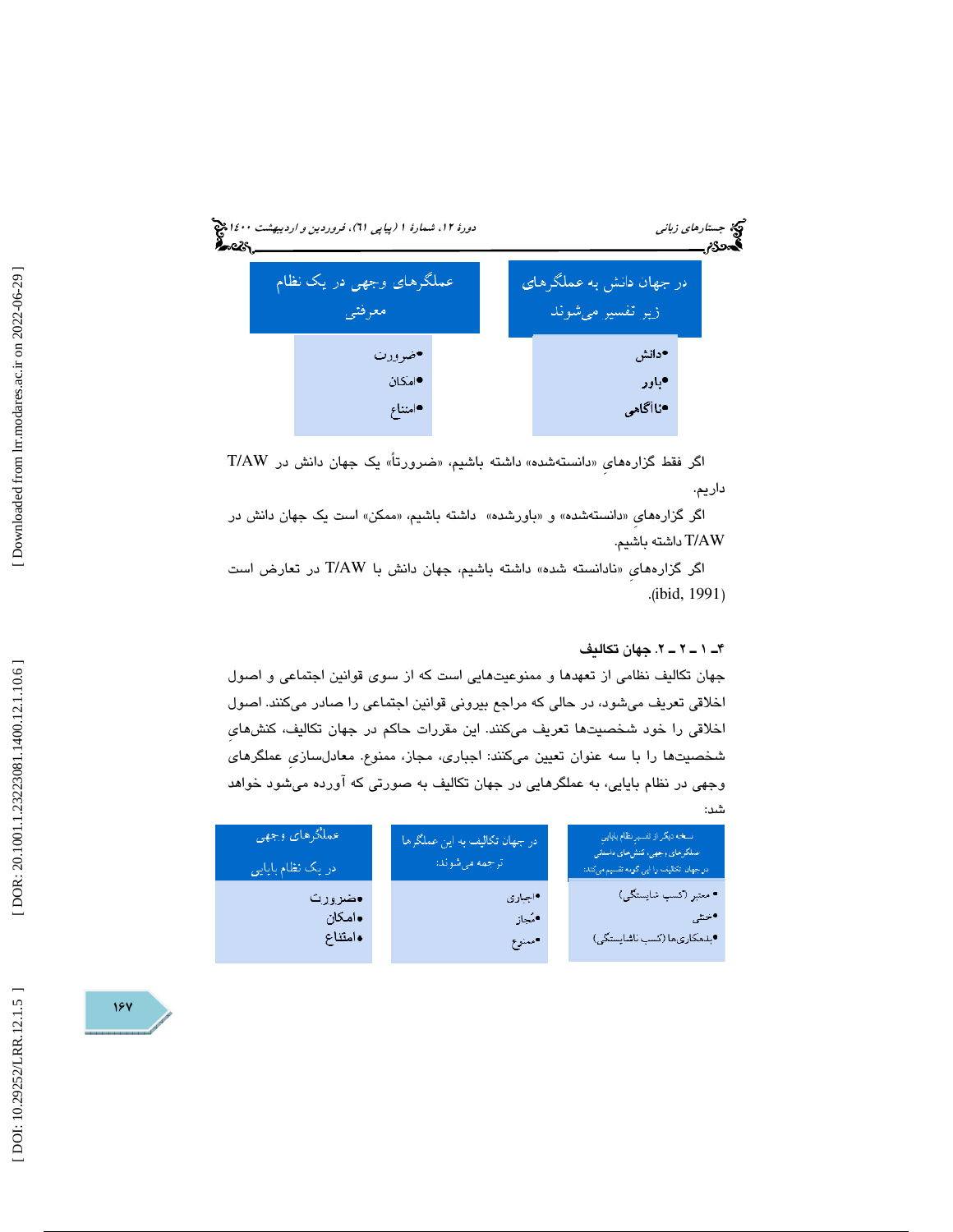جهان تكاليف يك فرد يا يك شخصيت در جهان واقعي متني/ جهان واقعي تحقق مييابد اگر همة الزامات برآورده شود و هيچ يك از ممنوعيتها تخطي نشود. (ن ك: وجه اجباري تودوروف). نسخهاي ديگر از تفسيرِ نظام باياييِ عملگرهاي وجهي، كنشها را با عنوان . 1 معتبر (كسب شايستگي)، ۲. خنثي و ۳. بدهكارىها (كسب ناشايستگي) طبقهبندي ميكند. كسب شايستگي شخصيتها را سزاوار پاداش ميكند، در حالي كه كسب ناشايستگي شخصيتها را سزاوار تنبيه يا مجازات ميكند. براي اينكه جهان تكاليف در جهان واقعي/ جهان واقعي متني تحقق يابد همة شايستگيها بايد پاداش داده شود و همة ناشايستگيها بايد مورد مجازات يا پشيماني قرار بگيرد. يك جهان تكاليف كه شامل تخلفهايي باشد كه مورد مجازات واقع نشدهاند در تعارض با جهان واقعي متني/ جهان واقعي قرار ميگيرد، در حالي كه يك جهان تكاليف با شايستگيهايِ پاداش داده نشده با جهان واقعي متن سازگار است . البته ، بدون اينكه رضايت خاطري ايجاد شود (117 - 116. pp ,116).

. 3 ـ 2 ـ 1 ـ 4 جهان آرزوها

جهان آرزوهای شخصیتها فراتر از گزارههایی که شامل محمول۵ای ارزشگذارانهٔ خوب، بد و خنثي است، تعريف ميشود. اولين گزارهها با وجه تمنايي تودوروف تطابق دارد، در حالي كه قوانين اخلاقي خوبي و بدي را در نسبت با جامعه تعريف ميكند، قانون آرزوها اين محمولها را به نسبت با هر فرد تعريف ميكند (117 .p 1991, ,ibid(» . زماني كه يك كنش اجرا ميشود، ما بايد حاصلِ واقعي آن را با آنچه شخصيت اميد داشته تا به آن برسد مقايسه كنيم» (ibid, 2006, pp. 648).

در نظرية جهان متن در رويكرد شعرشناسي شناختي سه لاية جهان گفتمان، جهان متن و جهان زيرشمول شناسايي ميشود. استاك ول (بهنقل از گلفام و همكاران، 1393 ) جهانهاي زيرشمول را به سه دسته تقسيم میکند که «جهان زيرشمول نگرشی» با «جهان*ه*ا*ی* خصوصيِ» بحث ما در اين جستار شباهت دارد. منظور از جهان زيرشمولِ نگرشي همان جهانهاي آرزو، جهانهاي باور و جهانهاي هدف است. جهانهاي نگرشي بر پاية آرزو، بهواسطة گزارههايي مانند خواستن، آرزو كردن، خواب ديدن، رؤيا ديدن و مفاهيم مشابه ايجاد ميشود. جهانهاي باور بهواسطة گزارههايي مانند باور كردن، دانستن و فكر كردن معرفي مي شود. جهان هاي هدف به قصد شركتكنندگان و شخصيتها مربوط است، بدون

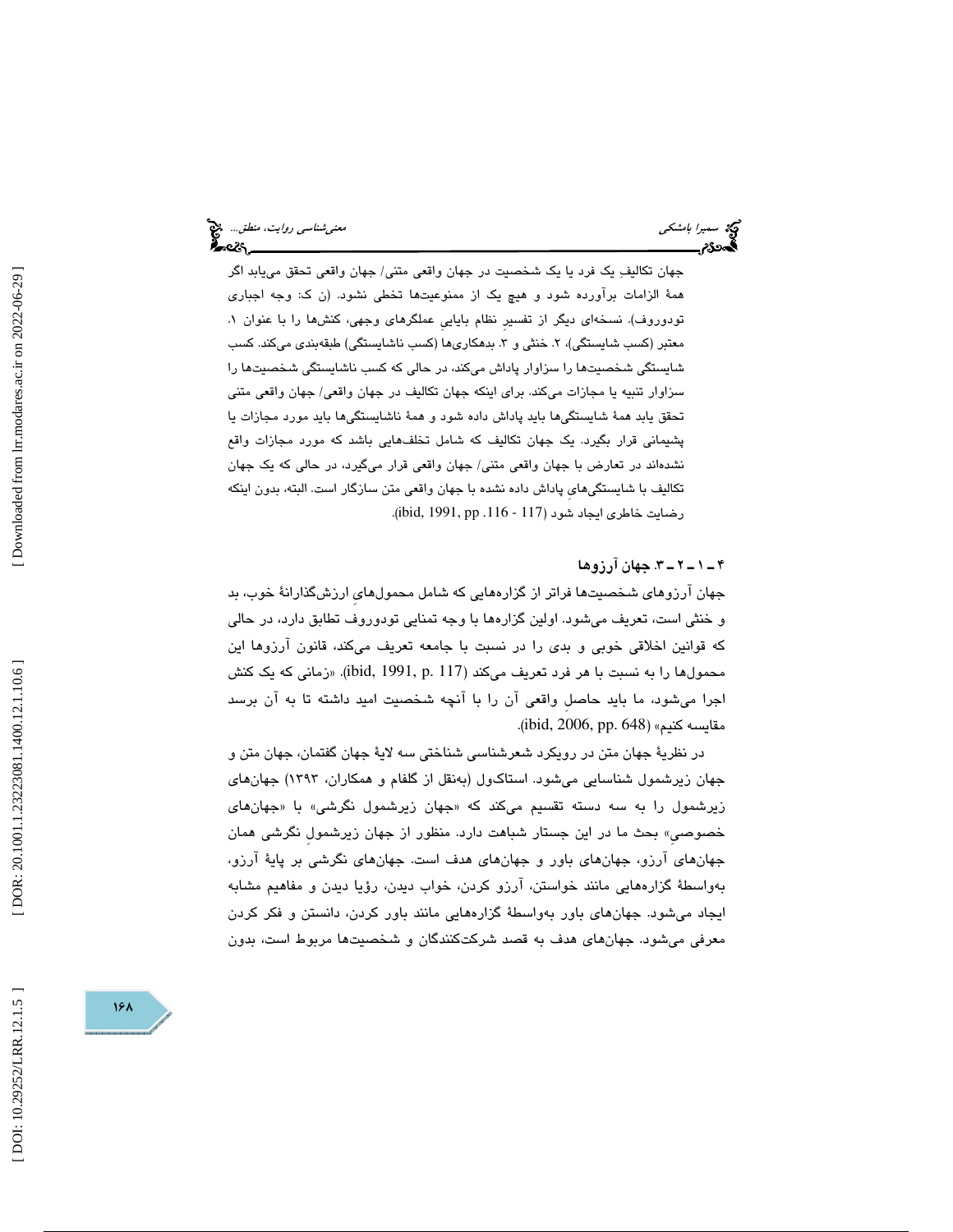جستار*هاي زباني هي المرديبهشت 1400 ه*ورو 11، شمارة 1 (پياپي 71)، فر*وردين و ارديبهشت 14*00 هج

 در نظر گرفتن كنشي كه انجام ميدهند ، مانند قول دادن، تهديد كردن، عرضه كردن و درخواست كردن.

بنابراین،«اندیشهٔ فضاهای ذهنی در معناشناسی ـ شناختی بر مبنای جهانهای ممکن در فلسفة زبان شكل گرفت» (افراشي، ،1395 ص. 145). جهانهاي ممكن همان دنياهاي ذهني شخصيتها هستند كه عبارتاند از: باورها، بايدها، خواستهها، پيشگوييها، اهداف، نقشهها، رؤياها، توهمات و تخيلات شخصيتها. بنا بر اين، ديدگاه است كه امبرتو اكو بر اين باور است كه «متن ماشینی است برای تولیدِ جهانهای ممكن» (Eco, 1981, p. 246)، زیرا هرگاه يك شخصيت فكر كند يا تصميم بگيرد، جهانهاي جديد در جهان روايي جوانه ميزند .( Ryan, 2006, p. 644 )

#### 3ـ 1 ـ 4 . تعريف پيرنگ از ديدگاه جهان ممكن

يكي از مهمترين دستاوردهايي كه در پرتو نظر افكندن به معناي متن روايي بر اساس اين الگو حاصل میشود، بازتعريفِ پیِرنگ بهمثابهٔ «حرکت جهانِها در فضای معنایی روایت» است. بازبيني پيرنگ از ديدگاه جهان ممكن تعريف تازهاي به پيرنگ ميدهد ، در حالي كه در مفهوم سنتي، پيرنگ بهمثابهٔ «توالي رويدادهايي» كه در جهان معيني رخ ميدهند، درک ميشود، اما مفهوم جهانهاي ممكن اين نسخة سنتيِ تعريف پيرنگ را با تعريف نويني جايگزين ميكند. در اين بازتعريف، پي رنگ بهمنزلهٔ شبكهٔ پيچيدهای از ارتباطات ميان رویدادهای واقعی و غیرواقعی درک میشود. «پی $_2$ رنگ یک متن روایی حرکتِ جهانها را در فضايِ معناييِ كلي ايجاد ميكند» (544 - 543 .pp 1992, ,ibid(. ها ارتباط ميان جهان موتورِ اين ماشين روايي را به حركت درميآورد.

پیرنگ، فقط یک خط واحدِ کنش نیست، بلکه تعامل فرایندهای همزمان است. روایت، مانند كامپيوتري چندمنظوره كار ميكند، فرايندي، ممكن است فرايند ديگري را آغاز كند، در آن وقفه ایجاد کند، پایانبخش آن باشد، آن را کُند کند یا به آن سرعت ببخشد (ibid, 1991, p. 128). در اين نظريه پويايي پيرنگ، «حرکتِ جهانهای فردی» به سمتِ ساختن یک جهان رواییِ كلي تعريف ميشود. اهداف، كنشها، نقشهها و روايتهاي خصوصي شخصيت ها، پويايي پيرنگ را سبب ميشوند. ابوت اين حركت جهانها را اينگونه توصيف ميكند:

در هيچ روايتي رفتن از نقطة الف به نقطة ب فقط يك جابهجايي زماني يا مكاني نيست، بلكه

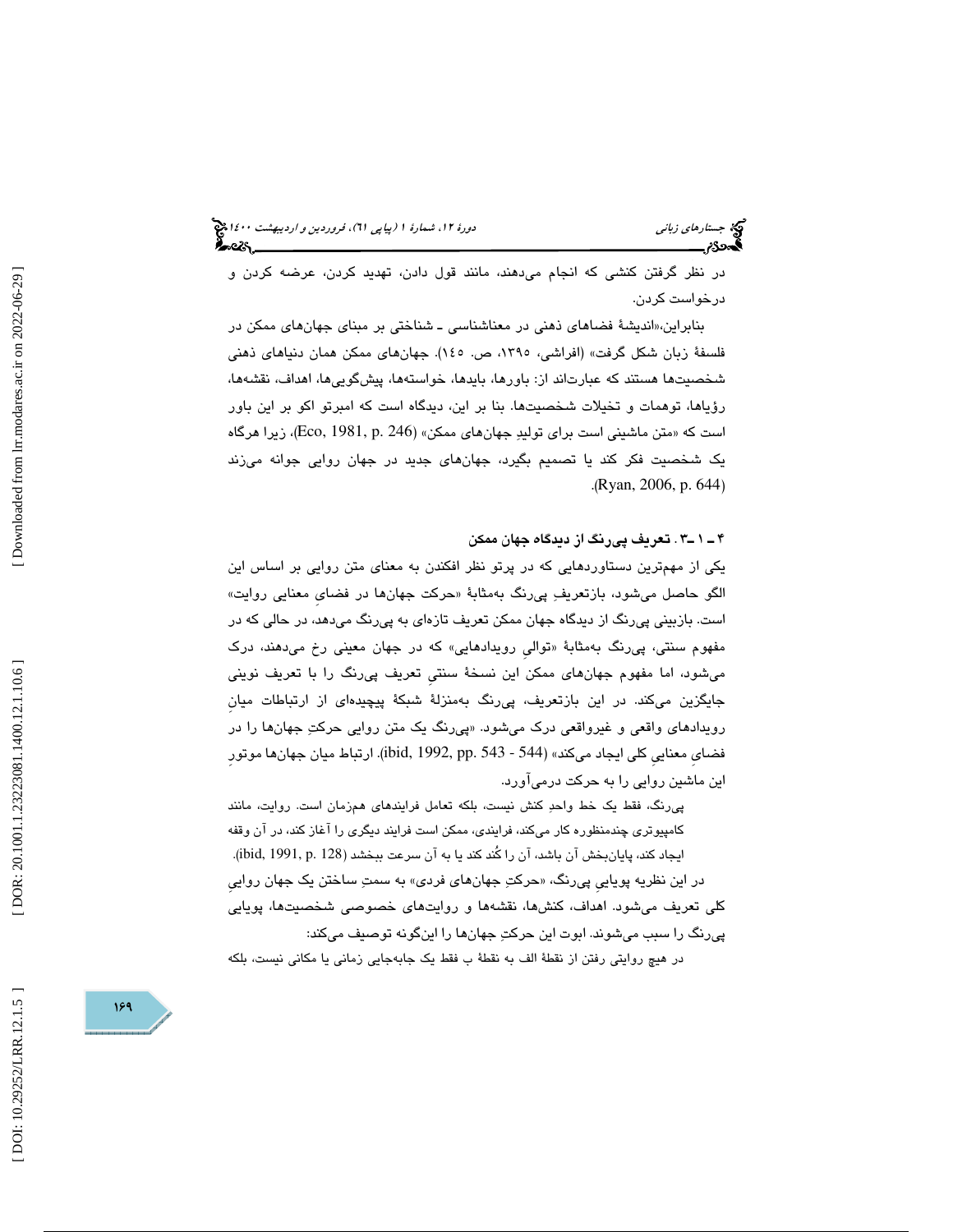مقولهاي است كه فقط به شكل استعاري ميتوان آن را بيان كرد؛ مثل اينكه بگوييم لايهاي از اگاهی بر لایهای دیگر تلنبار میشود (۲۰۰۸، ترجمهٔ پوراذر و اشرفی ۱۳۹۷، صص. ۲۹۸ ـ  $.$  (  $799$ 

4 ـ 1 ـ 4 . تعريف تعارض از ديد گاه جهان ممكن ميدانيم كه هيچ داستاني نيست كه تعارض نداشته باشد، درواقع، داستاني بدون وجود تعارض شكل نمي گيرد. پرسش مهم اين است كه تعارضِ داستاني بر اساس نظرية جهان ممكن چگونه تعريف ميشود؟ در اين نظرگاه تعارض داستاني به معنايِ انطباق نداشتن جهانهاي ممكنِ شخصيتها با جهان واقعيِ داستان يا انطباق نداشتن جهانهاي ممكن شخصيتها با يكديگر است.

پاسخِ به پرسشهايي از قبيلِ تعارضات چگونه حاصل ميشوند و چگونه حل و فصل ميشوند؟ دلايل حركت جهانها در فضاي روايي چيست؟ و چه چيز سازة پيرنگ را به حركت واميدارد؟ و نيز بحث سازههاي ذهنياي كه عامل حركتهاي شخصيتها هستند، يعني جهان معناييِ يا ن سازههاي ذهني، كه مؤلفههاي آن، اهداف و نقشههاي شخصيتهاست ، در حوزة نظرية رويدادهاي روايي قرار ميگيرد (124 .Ryan, 1991, p. 124).

نظرية جهان ممكن پويايي روايت را بهمثابة حركت جهانهاي فردي درون فضاي روايي كلي قالبريزي ميكند. اين حركت زماني كه همة تعارضها حل شود پايان نميپذيرد، زيرا تعارض وضعيت هميشگيِ هر فضايي است، بلكه زماني پايان ميپذيرد كه همة تعارضهاي باقيمانده ايستا ميمانند، زيرا تجربهگرشان ديگر اصلاً مايل يا قادر نيست كه گامي براي حل آنها بردارد (649 .jbid, 2006, p.

 هر زمان كه گزارهاي در يك جهان خصوصي در جهان واقعي محقق نشود، فضاي روايي در وضعيت تعارض قرار مي گيرد. يك جهان خصوصيِ محققشده كاملاً به جهان دانشِ شخصيت ضميمه ميشود، اما برعكس، تعارض بهطور جزئي يا كلي بيرون از جهان دانشِ شخصيت قرار ميگيرد. موتوري كه ماشين روايي را به حركت در ميآورد تلاشي است از جانب شخصيتها تا تعارض را از طريق كاهش دادن فاصلة ميان جهانهاي خصوصيشان و جهان واقعي ازبين ببرند. همچنين ، تعارض ميتواند ميان جهانهاي خصوصي شخص يتهاي متفاوت وجود داشته باشد، براي مثال، قهرمان مثبت و قهرمان شرور با هم

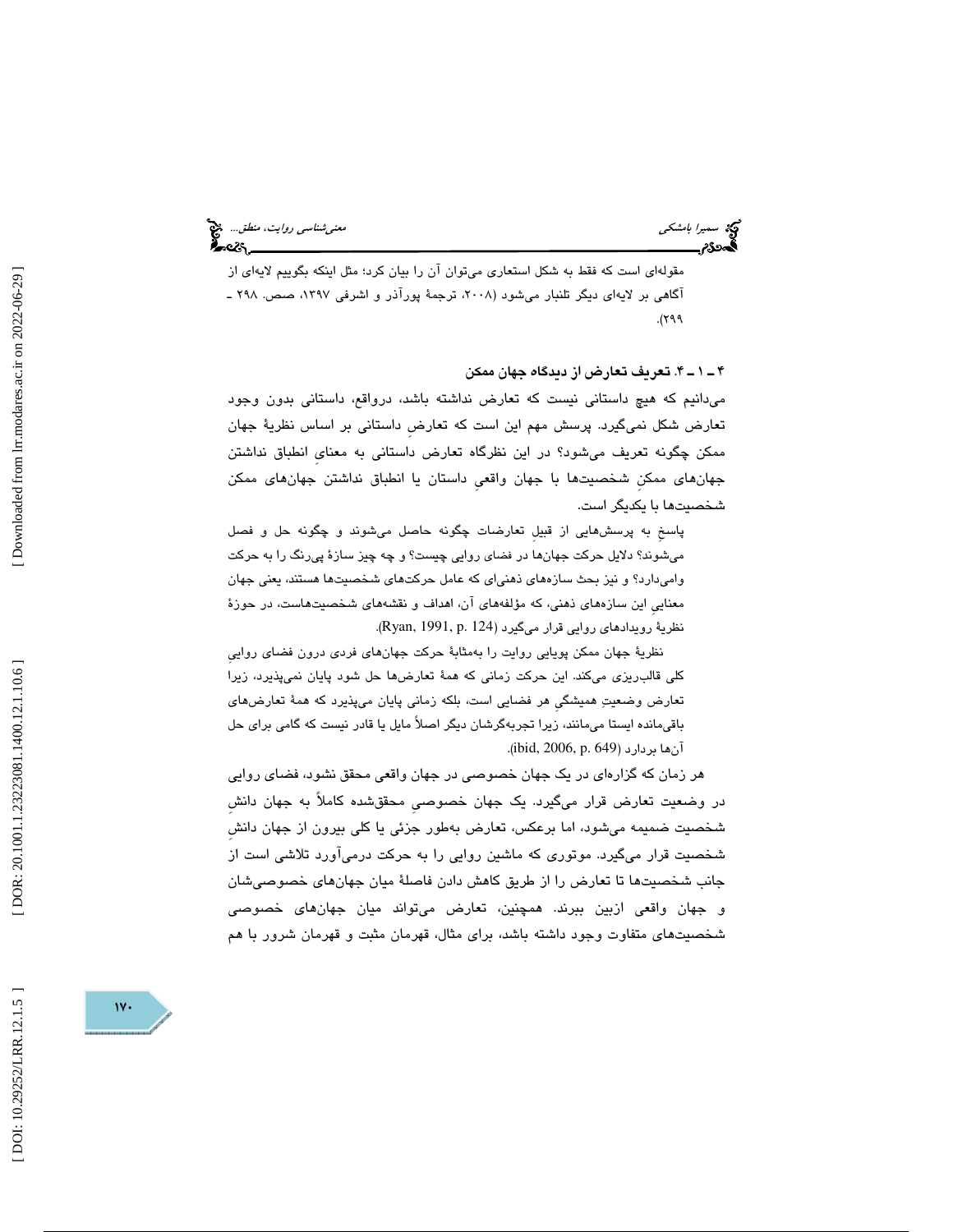دشمن هستند ، زيرا جهان آرزوهايشان بايكديگر ناهمساز است و بهسوي وضعيتهايِ ناهماهنگ حركت ميكنند يا شخصيتها ممكن است تعارض را ميان جهان آرزوها و جهان تكاليفشان تجربه كنند (2006 ,ibid( .

تعارض بر اساس نظرية جهانهاي ممكن عبارت است از: تعارضِ ميان جهانها، تعارض جهان خصوصي شخصيتها با جهان واقعيِ متني، تعارض ميان جهانهاي خصوصي يك شخصيت يا تعارض درون جهانهاي خصوصي، تعارض ميان جهانهاي خصوصي شخصیتهای متفاوت. از این رو، «هدف عمدهٔ شخصیتها حل کردن تعارض بهواسطهٔ همراستا كردنِ تمامِ جهانهاي خصوصيشان با جهان واقعي متني است (» 2005 ,ibid(. به اين ترتيب، مولفة رواييِ تعارض روايي نيز در اين ديدگاه تعريف بديعي پيدا ميكند.

## ۵. تحلیل داستان *جزیرهٔ سرگردانی و ساربان سرگردان*

كريپكي براي تبيين مفهوم جهان ممكن از مثال تاس استفاده كرده است: اگر دو عدد تاس را با هم همزمان بيندازيم، احتمال رخ دادنِ 36 حالت ممكن وجود دارد. هربار يك حالت، به واقع رخ ميدهد و به فعليت ميرسد و 35 حالت ديگر، جهانهاي ممكن يا وضعيتهاي ممكن ديگري هستند كه ممكن بود رخ دهند، اما ندادند. ( وي ،1980 ترجمة لاجوردي، 1381 ) مفهوم جهان ممكن را اينگونه تبيين ميكند. اين 36 حالت تاسها دقيقاً 36 جهان ممكن هستند و فقط يكي از اين جهانها جهانِ واقع است. بر همين اساس ، ميتوان گفت در جهان داستاني تنها يك خط پيرنگ بهواقع رخ ميدهد (ATW(، اما خط پيرنگهاي متعدد ديگر (جهانهاي ممكن يا وضعيتهاي ديگر) همارزِ جهان واقعي داستاني در جهان داستان در حركت هستند كه بههيچ عنوان نميتوان معناي داستان را بدون لحاظ كردن آنها فهم كرد. براي روشنتر شدن موضوع، دوگانهٔ «جزيرهٔ سرگردانی و ساربان سرگردان» را از اين ديدگاه بررس*ی* میکنيم.

#### 1 ـ 5 . خلاصة داستان

اين دو رمان داستان زندگيِ پرفراز و نشيب هستي است. هستي دختري جوان، زيبا و باهوش است كه ميخواهد با همكلاسي خود مراد ازدواج كند، اما مراد بهدليل اينكه خود را وقف مبارزات سياسي و دفاع از مظلومان كرده است، با اينكه هستي را بسيار دوست دارد ازدواج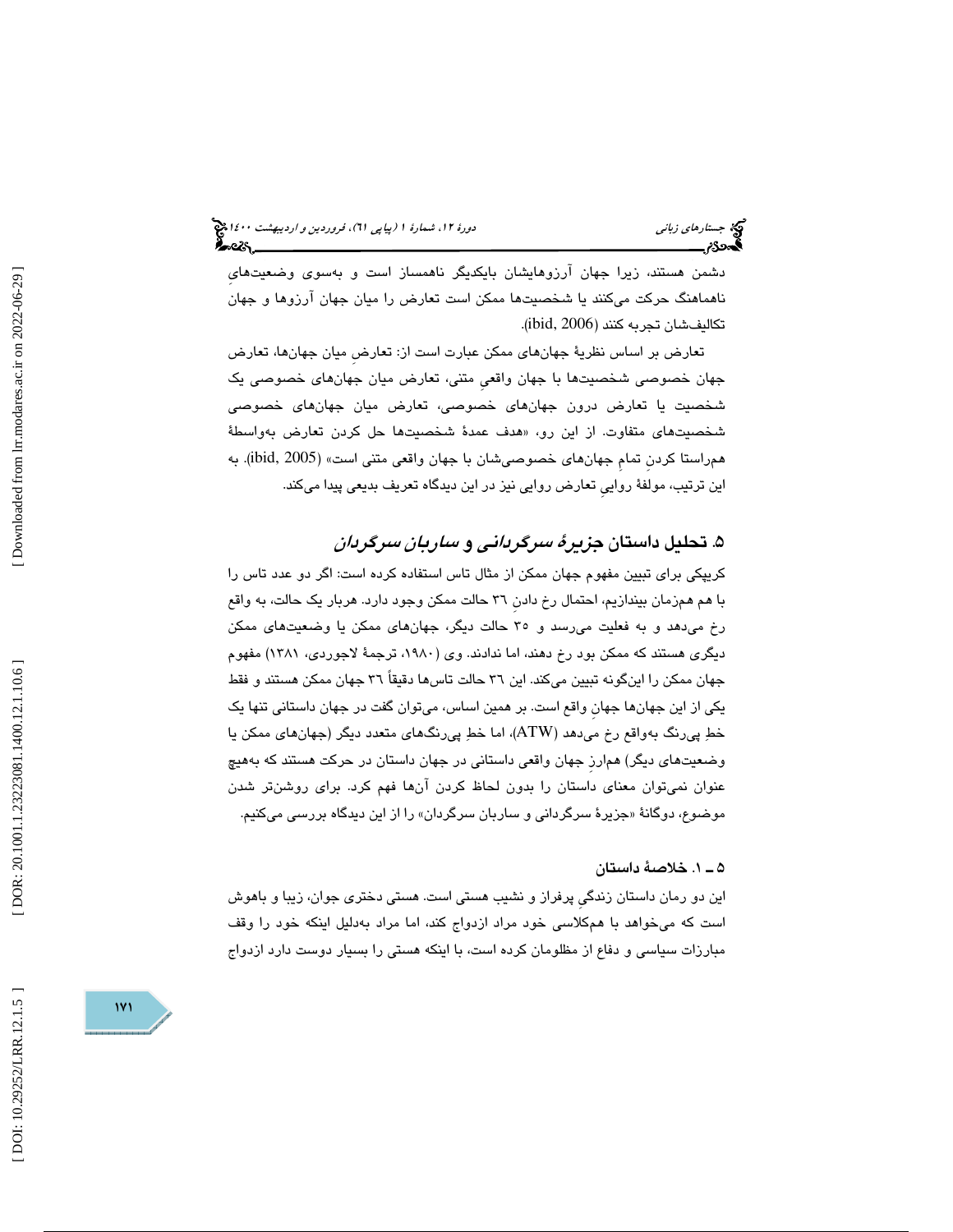را در اولويت برنامههاي زندگي خود نميگذارد. در همين ميان، سليم از هستي خواستگاري ميكند و با وجود ترديدهاي اوليه، هستي تصميم ميگيرد با سليم ازدواج كند. آن دو در خوشبختي كامل زندگي ميكنند كه پس از گذشت مدت كوتاهي، بهدليل بهانهاي سياسي، هستي به زندان ميافتد. سليم براي فراري دادن هستي از زندان بسيار تلاش ميكند، اما نقشة او بهدليل انتخابي عجولانه از سوي خود هستي، شكست ميخورد. سليم كه بهدليل فريب خوردن و دادن اطلاعات اشتباه از سوي همبنديِ هستي از نجات هستي نااميد ميشود، به اجبار خانواده با نيكو ازدواج ميكند، اما هيچگاه عشق به هستي از دل او نميرود. هستي و مراد (كه او هم به زندان افتاده است) به بياباني بهنام «جزيرهٔ سرگرداني» تبعيد و رها ميشوند كه كسي از آنجا جان سالم بهدرنميبرد، اما برحسب اتفاقاتي اين دو از آنجا نجات مييابند. هستي كمكم داراي نوعي آگاهي و شهود ميشود كه نشانة آن ظهور پرندهاي خيالي طوطك» بر هستي است. مدتي پس از آزادي سرانجام هستي و مراد با يكديگر ازدواج بهنام « ميكنند و در نهايت خوشبختي و عشق به يكديگر زندگي ميكنند. هستي پسري نيز بهدنيا ميآورد.

#### 2 ـ 5 . جهانهاي ممكن در جزيرة سرگرداني و ساربان سرگردان

هستي قهرمان اين داستان است. او از ابتداي داستان دچار حسي از سرگرداني و سرگشتگي در انتخاب ميان راهها، ايدئولوژيها، آدمها و غيره است. اگر بخواهيم فضاي متني اين داستان را از ديدگاه جهانهاي ممكن فهم كنيم، بايد در درجة نخست دنياهاي دروني هستي و سپس سليم و مراد را براي فهم عميقتر معناي متن لحاظ كنيم. با اين شيوه، به جهانهاي ممکن یا خط پی٫رنگهای سرکوبشدهای توجه میکنیم که هر یک «نحوی از انجایی که ممکن بود به وقوع بپيوندد، اما نپيوسته است» را نشان ميدهد. يكي از درون مايههاي اصلي اين داستان فرايند «مجموع شدن» هستي در ميان سرگشتگيهاي اين «جزيرهٔ سرگرداني» است.

گفتيم كه هر تصميمِ شخصيت يك جهان ممكن خلق ميكند. هستي از آغاز رمان تا نيمة پایانی جلد دوم میان جهانهای خصوصی متعددش سرگردان است: «سرگشتهام … کرهٔ زمین سرگردان است و من هم یکی از ساکنان کرهٔ زمینم» (دانشور، ۱۳۷۲، ص. ۱۸۰).

هستي همچون هر انسان هستيمند ديگر در اين جزيرة سرگرداني همواره از هر حيث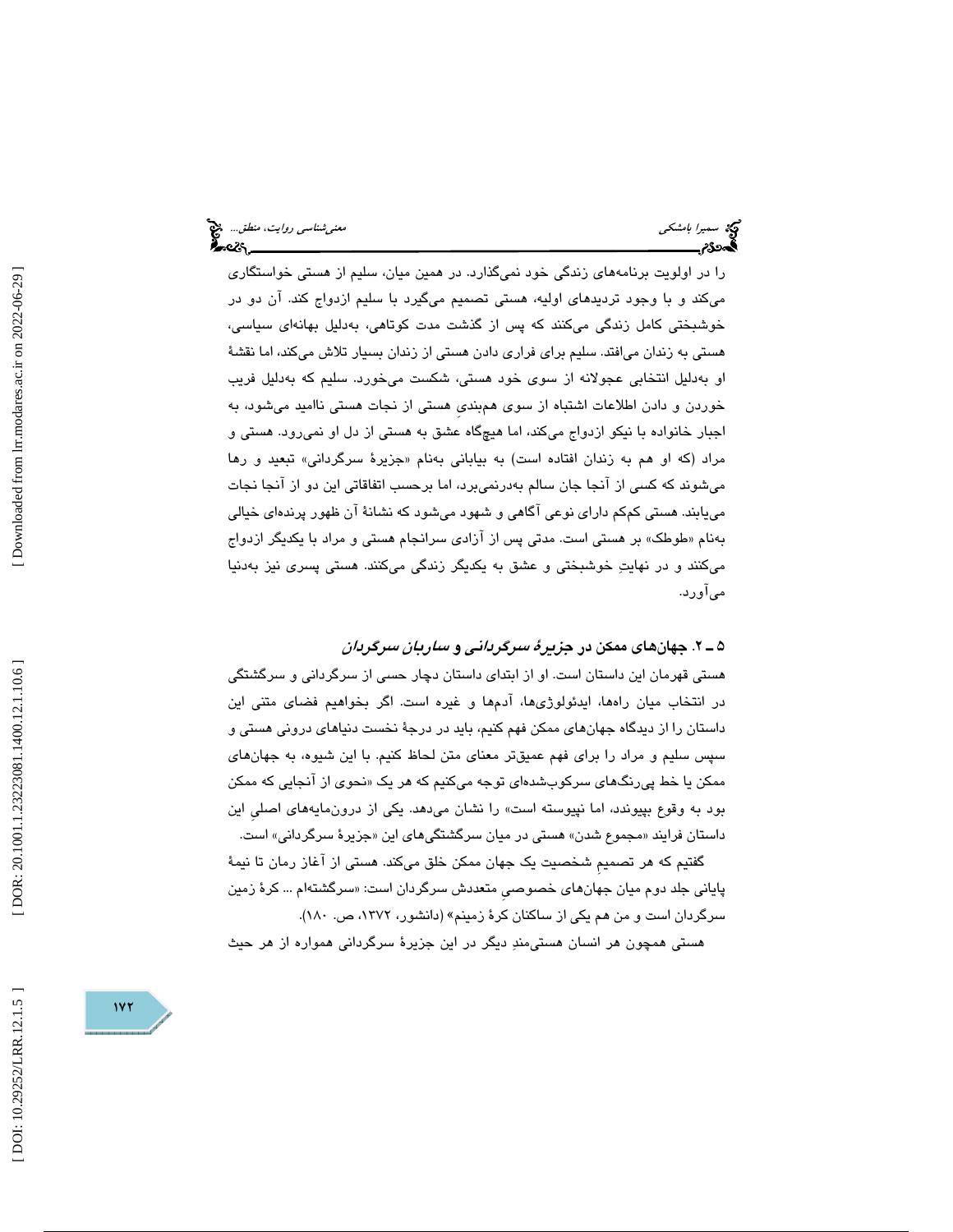سرگردان است: از انتخاب همسر گرفته تا انتخاب راه سياسي و ايدئولوژي، هستي تا اواخر داستان نميتواند ميان جهان آرزوها، جهان تكاليف، جهان دانش، جهان اهداف و جهان روياهايش هماهنگي ايجاد كند. او در ميان جهانهاي خصوصياش سرگردان هست. براي همين است كه نميداند كدام راه را انتخاب كند: ازدواج سنتي يا غيرسنتي؟ ايدئولوژي مذهبي يا چپ؟ راه ايدئالگرايي يا راه سرراست مذهبي؟ مراد يا سليم؟ راه خليل ملكي يا راه جلال آلاحمد يا مهدويت انقلابي؟ راه مصدق يا راه دلالانِ امريكاپرست (مانند احمد گنجور شوهر مامان عشي)؟ راه زن سنتي (مانند نيكو) يا راه زن روشنفكر (خود زمان حال هستي) يا تركيبي از اين دو سبك زندگيِ سنتي و مدرن (مانند ديدگاه سليم: زن تحصيلكرده ، اما خانهداري كه بچهداري ميكند و براي خود در خانه هنرمند است و نمايشگاه ميزند و كتاب میخواند و سفر می رود)؟ هستی درمورد جهان باورهای خود میگوید: «من قاطی پاطی هستم. گاهي فكر ميكنم چپ انساندوستم و هوادار خليل ملكي و گاهي فكر ميكنم به قدرت تحرك مذهب معتقدم و پيرو جلال آلاحمد، يا به قول شما ديناميزم مذهبي» (دانشور، ،1372 ص. ۸۷). او هنوز مردد است. «گاهی فکر میکنم به هنر رو بیاورم با برداشت درست سیاس*ی* اجتماعی، اما چه برداشتی درست است؟ نمیدانم» (همان، ص. ۸۷). او «داشت خودش را كشف ميكرد بي|ينكه بداند بحران، به كشف هم ميتواند بينجامد» (همان، ١٣٨٠، ص. ٢١). هرچند سرانجام ميتواند خود را از سرگشتگي برهاند: « خودم را كشف كردم و مجموع شدم» (همان، ص. ۷۹، ۱۰۱). در اینجا «جهان باورهای هستی» دربارهٔ معنای زندگی را، كه در سراسر داستان با آن درگير است، نشان ميدهيم كه خود گوياي مجموع نبودن اوست :

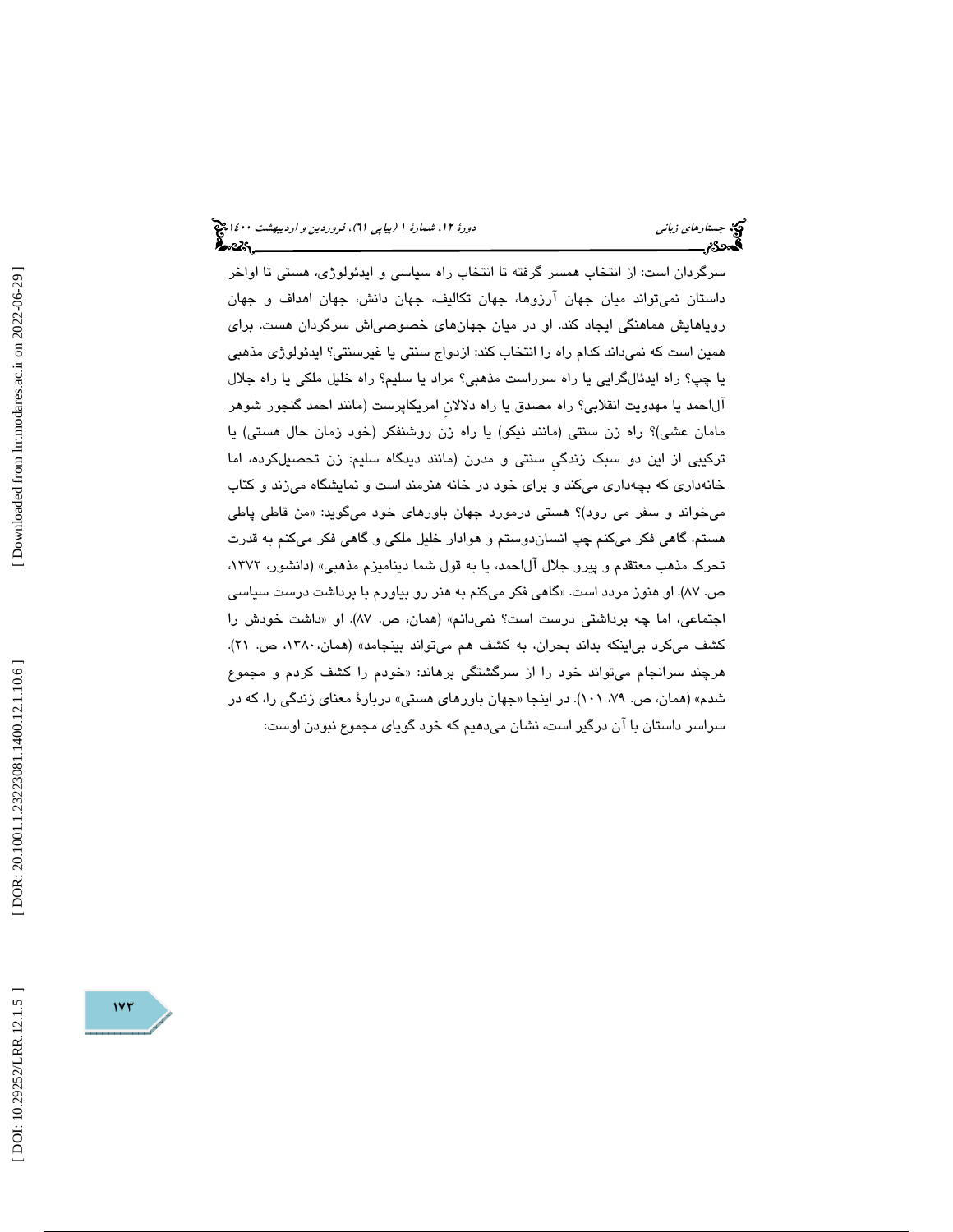

شكل 5 : «هستي و » جهانهاي ممكنِ خصوصي او **Figure 5**: "Hasti" and her private possible worlds

نكتهٔ مهم در اينجاست كه در اين دو داستان خط پي رنگهاي ممكن يا سركوبشدهاي وجود دارد كه پرهيبي از مسير آنها در روايت نشان داده ميشود ، اما ناتمام و ناكامل باقي ميماند. فهم معنايِ كاملتري از پيرنگ اين داستانها در گرو درنظر گرفتن اين خط پيرنگهاي سركوبشده است. جهانهاي ممكني كه هستي ميتوانست آنها را محقق كند، بهواقع در آن زيست كند، اما به وقوع نپيوست.

اگر هستي تصميم ميگرفت به پاي مراد، كه عشق اول او بود صبر كند تا موقعيت ازدواج براي مراد فراهم شود، پيرنگ در مسيرِ ازدواج هستي و مراد حركت ميكرد، نه هجران موقت آنها. اگر هستي تصميم ميگرفت فرخنده را بهجاي خودش از زندان فراري ندهد، پيرنگ در مسيرِ تداوم زندگيِ هستي و سليمِ بينوا حركت ميكرد. اگر هستي تصميم ميگرفت پس از رهايي از تبعيد جزيرة سرگرداني درخواست دوبارة سليم را براي ازدواج با او بپذيرد، پيرنگ در مسيرِ ازدواجِ مجدد هستي و سليم حركت ميكرد، نه جدايي آنها. اگر مراد دست از عقايد ايدئولوژيكي خود برميداشت و ازدواج با هستي را به مبارزات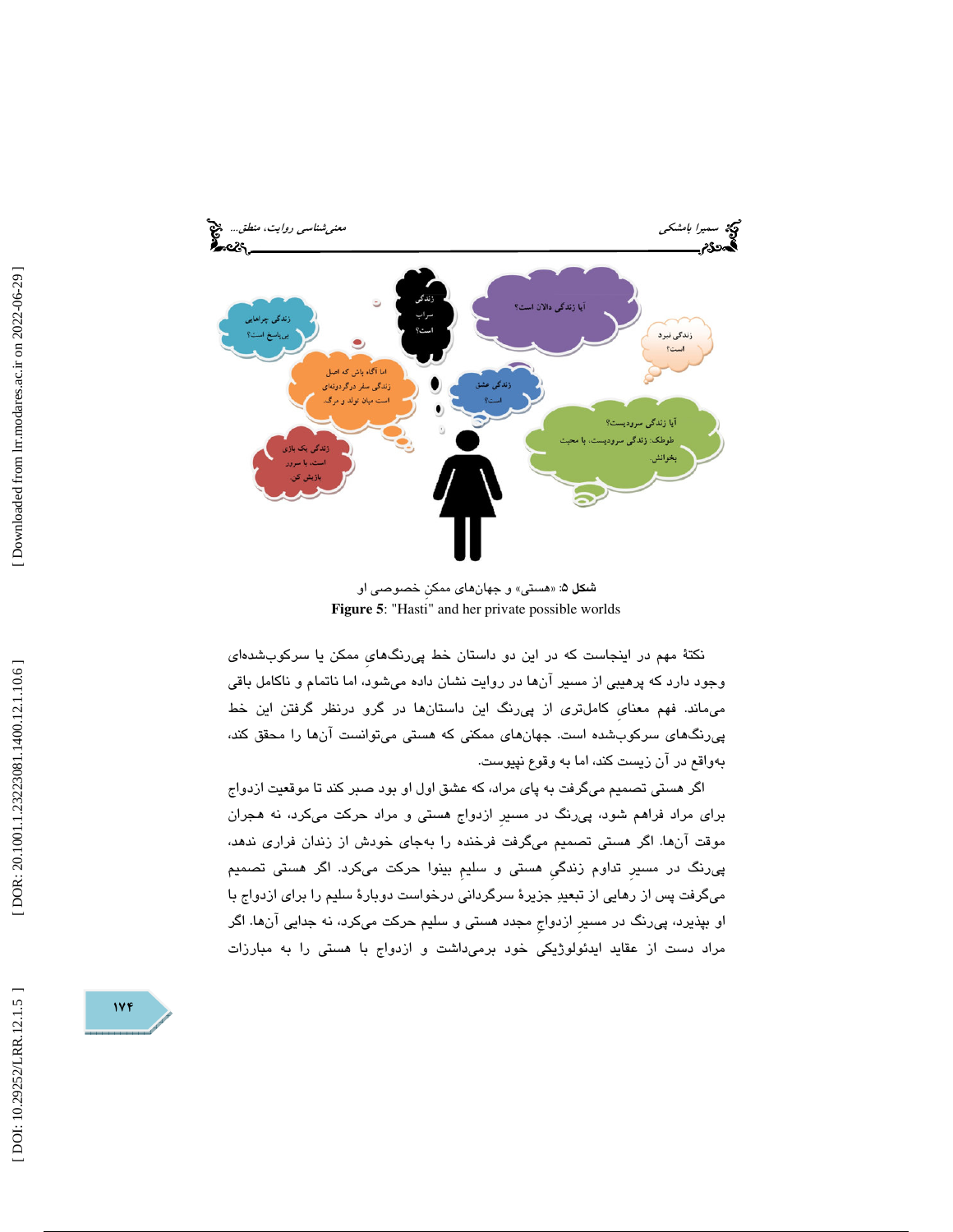





در تمامي اين احتمالات شاهد خطهاي داستانيِ بديل ديگر هستيم. در هر داستاني خطهاي داستانيِ بديلِ فراواني قابل تصور است كه به وقوع نميپيوندند، اما خواننده براي اينكه درك عميقتر و درستتري از معناي داستان داشته باشد بايد حتماً آنها را در خوانش خود لحاظ كند.

خواننده همچون مسافر در اين نظام جديد، نهتنها به كشف دنياي واقعي نويني نائل ميآيد، بلكه طيفي از جهانهاي ممكن ديگرگونه را تجربه ميكند كه حول آن در گردش هستند. چونان كه ما جهانهاي ممكن را از خلال عملكرد ذهني خود ميسنجيم، ساكنان كيهانهاي داستاني نيز چنين عمل ميكنند: جهان واقعي ايشان در معلومات و باورهاي آنها منعكس ميشود، در آرزوهاي ايشان اصلاح ميگردد و در رؤياها و اوهام آنها، جاي خود را به واقعيت جديدي ميدهد. آنها از مجراي تصورات خلاف واقع خود، به اين ميانديشند كه اوضاع ميتوانست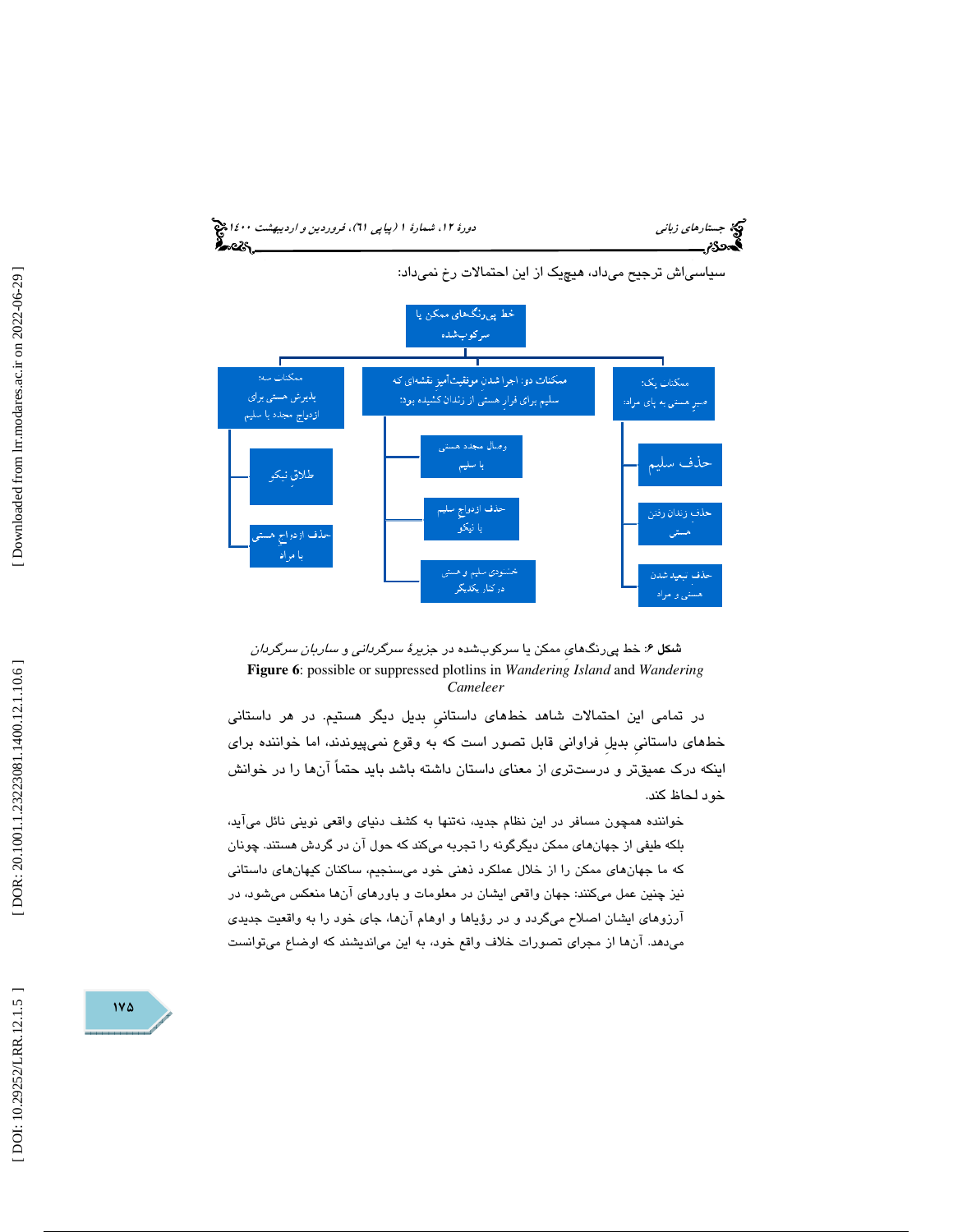سميرا بامشكي معنيشناس*ي روايت، منطق...*. الميخ<br>الصحيح التي تعني معني معني المستخدم التي تعني معني معني من التي تعني التي تعني التي تعني التي تعني التي تعني ا<br>الصحيح التي تعني التي تعني التي تعني التي تعني التي تعني التي ت

طور ديگري باشد، از خلال نقشهها و توطئههايشان، دل بر اين اميد ميبندند كه هنوز فرصتي براي تغيير اوضاع وجود دارد (يوسفيان كناري و قليپور، ،1395 ص. 258 ). و به اين ترتيب معناي روايت به گونهاي ديگر از سوي خواننده تعبير ميشود. از اين رو، در جهان داستان نيز «هرچيزي ميتواند و ميتوانست به شكل ديگري باشد. به عبارت دقيقتر، اين امكان وجود داشت كه ما با «جهان ممكن» ديگرى غير از جهان واقعى اطرافمان سروكار داشته باشيم» (صفوي، ١٣٩١ الف، صص. ٤٠٥ ـ ٤٠٦).

با توجه به تعريفي كه در بالا از تعارض در اين ديدگاه ارائه شد تعارضهايي كه در اين داستان وجود دارد، تعارض میان جهانهاست. «بەواسطهٔ تضاد اساسی یک جهان با جهانهاي ديگر، نظرية جهان ممكن نقشهاي از فضاهاي روايي فراهم ميكند كه واقعي را به غيرواقعي و فيزيكي را به ذهني ربط مي دهد» (Ryan, 2006, p. 684).



شكل ۷: تعارض در جهانهاي ممكن شخصيتهاي ج*زيرهٔ سرگرداني و ساربان سرگردان* ( ibid, p. 650 )

**Figure 7**: Conflict among possible worlds of characters in *Wandering Island* and *Wandering Cameleer*

در ابتدا هستي در جهان ممكن آرزوهاي شخصي|ش خواهان ازدواج با مراد است، اما اين جهان آرزو با TAW) زندگي به سبكي كه مادر با فراهم كردن شرايط ازدواج سنتي هستي با

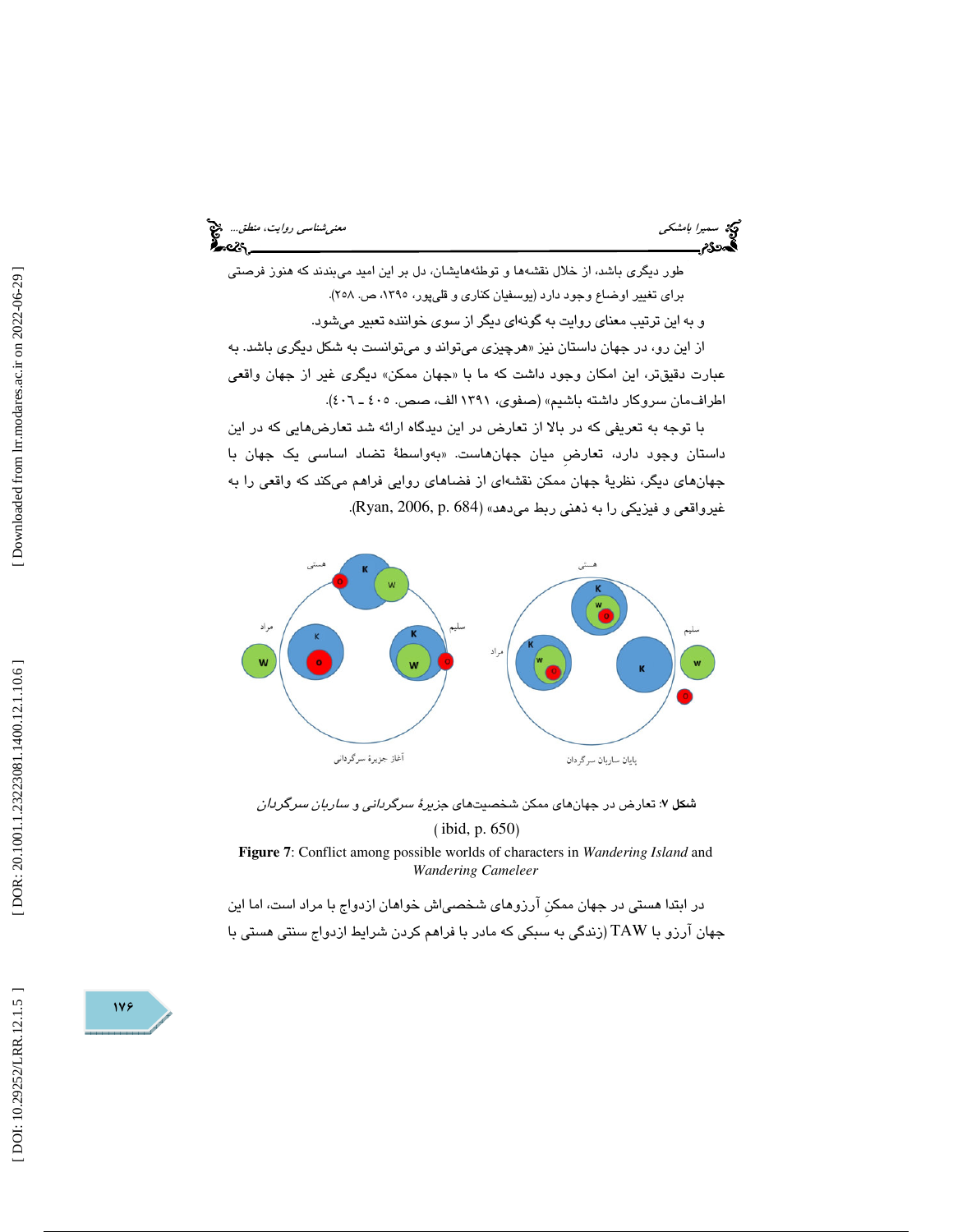يك خواستگار خوب قصد دارد براي او رقم بزند) تطبيق نمييابد و در تضاد و تعارض است: «مادرش يک پايش را مىکشيد و "مراد" پاى ديگرش را» (دانشور، ۱۳۷۲، ص. ۱۸). البته، دليل اصلی این تعارض، جهان تکالیف یا بایدها و نبایدهای مراد است. در «جهان تکالیفِ مراد»، مبارزه در راه حق و ظلمستيزي بايدي است كه جهان آرزوهاي وي را، كه عشق به هستي و ازدواج با وي است (مراد ميگويد: «تمام عالم هستي براي من در هستي خلاصه ميشود» (همان، ص. ١٠٥). يا در بيماري و در حال هذيان ميگويد: «هستي، كل هستي من كجايي؟» (همان، ص. ۲۲۷)، به حاشیه میراند. درست است که «جهان ارزوهای مراد» با «جهان تكاليف خود او» درمورد عشق در تعارض است، اما «جهان تكاليفش» با «جهان باورهايش» منطبق است و بر اساس تعهدات اخلاقياش در جهان واقع عمل ميكند. هم مبارزاتش را بر اساس باورهاي ايديولوژيكياش پيگير ادامه ميدهد و هم بر اساس تعهدات اخلاقي با هستي رفتار ميكند، هستي را در ابهام و تعليق نميگذارد و به سليم ميگويد: تو با او ازدواج كن. «جهان اگاهي هستي» نيز بهطور نصفه و نيمه با جهان واقع تطبيق دارد، زيرا در ابتدا دربارهٔ ايدئولوژهاي سياسي و ديدگاه سفت و سخت مراد دربارة مرجح دانستن مبارزه بر عشق اگاهی كامل ندارد. «جهان تكاليف هستی» نيز در سازگاری با جهان واقع نيست، زيرا بين انجام دادن يا ندادن فعاليتهاي سياسي و چگونگي انجام آن و انتخاب حزب و شيوة تفكر سیاسی همواره در تردید است. «جهان ارزوهای هستی» بهطور کامل بیرون از جهان واقع قرار نميگيرد، زيرا اگرچه در ابتداي داستان به مراد نميرسد، اما عشق سليم را جايگزين عشق به مراد ميكند و خشنود ميشود.

در «جهان ارزوهای سلیم» ازدواج با هستی و خوشبختی حاصل از ازدواج با هستی وجود دارد (سليم در دومين ديدار با هستي ميگويد: «شما هماني هستيد كه من دنبالش ميگشتم» (همان، ص. 38) و در ابتدا اين جهان آرزو با جهان واقعي تطبيق مييابد ، اما خيلي زود اين جهان آرزو با مقررات و قوانين حاكم بر جهان واقعي يعني قوانيني كه حكومت تعيين ميكند در تعارض قرار ميگيرد و سبب به زندان رفتن ناحق هستي در جهان واقعي ميشود. خوشبختي او و هستي تنها چند روز پاييد ... هستي همة حسابها را بههم ميريخت» (همان، » ۱۳۸۰، ص. ۱۱). پس از آن، آنچه در «جهان ارزوهای سلیم» است، هیچگاه در جهان واقعی محقق نمیشود. «جهان ارزوی سلیم» اجرا شدن موفقیتامیز نقشهٔ فرار هستی از زندان

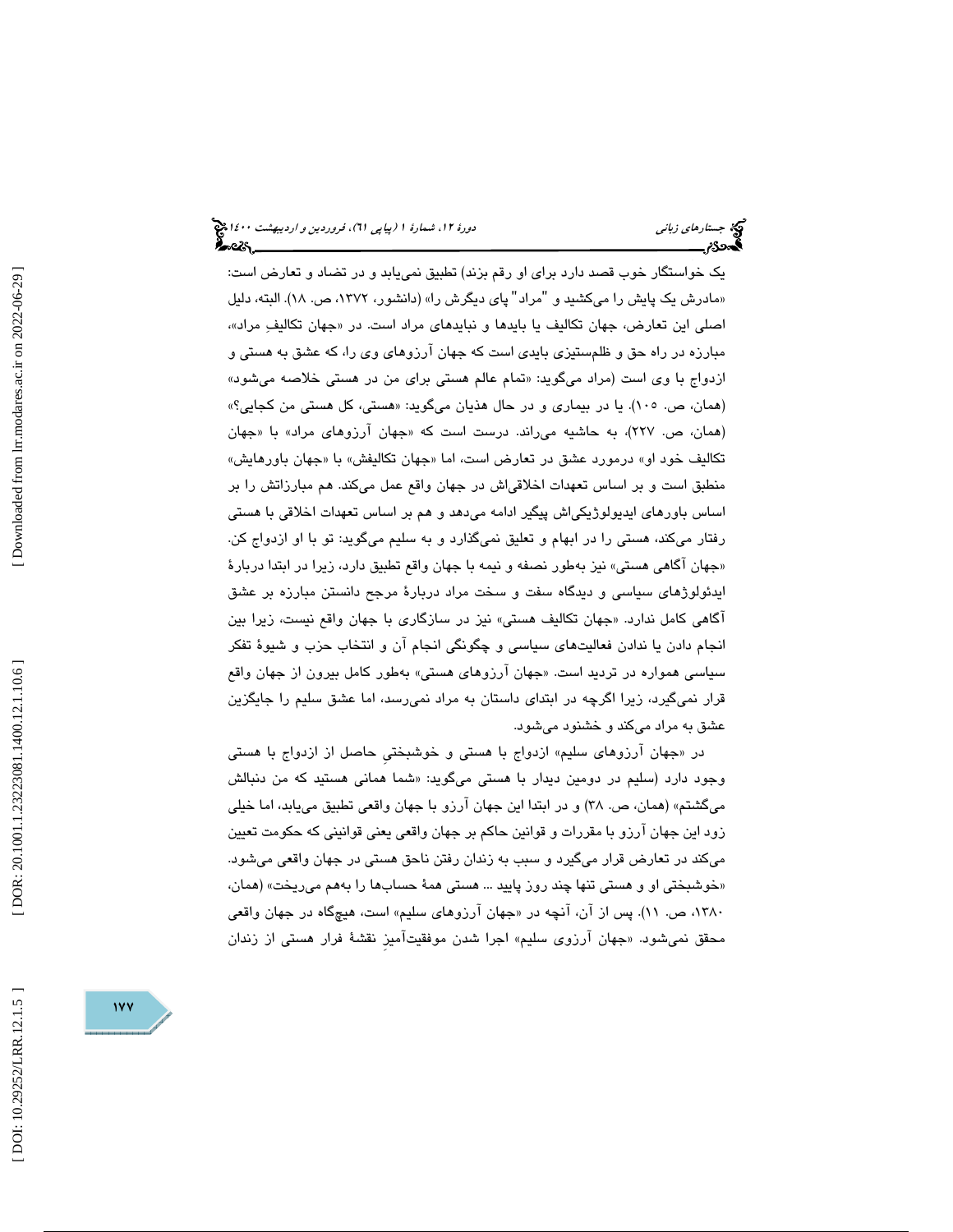است ، اما در جهان واقعي اين نقشه شكست ميخورد و در ادامه تبعيد هستي وجود دارد. در «جهان ارزوهای سلیم» ازدواج مجددش با هستی برجسته است، اما این خواستهٔ «جهان ارزوی سلیم» با «جهان تكالیف هستی» تطبیق نمییابد. هستی خود را مجاز نمیداند كه زندگياش را بر پايههاي زندگيِ زني ديگر، نيكو، همسر سليم بنا كند. از اين نظر در نيمة دوم جهان تكاليف سليم» در بيرون از جهان واقع قرار ميگيرد، زيرا با پيشنهاد ازدواج داستان « مجدد با هستي، درواقع تعهدات اخلاقي و وفاداراياش در ارتباط با نيكو را نقض ميكند. از سوي ديگر، سليم به تعهدات اجتماعياش در راه مبارزه براي طبقة محروم نيز ديگر پايبند نيست.

تعارض ميان جهانهاي تكاليف مراد و سليم ــ كه هريك راه مبارزه را به شيوهاي متفاوت برگزيده است ــ نيز ديده ميشود. تعارض ميان جهانهاي خصوصي هستي و مادرش، تعارض ميان جهانهاي خصوصيِ مادربزرگ و مادر هستي، تعارض ميان جهانهاي خصوصي سليم و خانوادهاش، تعارض ميان جهانهاي خصوصي مراد و خانوادهاش و غيره. تعارضِ جهانهاي ممكن خصوصيِ برخي از شخصيتها مانند هستي و در مرتبة بعد مراد، بهواسطة همراستا كردنِ تمامِ جهانهاي خصوصيشان با جهان واقعي متني حل ميشود. اين همراستا شدن بهواسطة انتخاب متفاوت مراد براي دست كشيدن از مبارزه پس از تبعيد، بازگشت به سمت خانوادهاش (همان، صص. 116 ـ 117) و ازدواج با هستي است. هستي در پايان داستان شخصيتي است كه تمام جهانهاي خصوصي او در سازگاري كامل و همراستا با TAW قرار ميگيرد. هستي به آرزويش دربارة ازدواج با مراد ميرسد. خانوادهاي خوشبخت و آرام و عاشق تشكيل ميدهد، كارهاي هنري انجام ميدهد و تعهدات فكرى اجتماعي خود را پي ميگيرد، از نظر دروني و روحي مجموع ميشود: «شعر، پناه من و تو باد اي وطن سياه روزگار من. خودم را كشف كردم و مجموع شدم» (همان، ص. ۷۹). «كوشش بسيار كردهام كه به «تماميت» برسم. … در خواب خودم را ديدم كه مجموع شدهام» (همان، ص. ١١٠). اوج نشانهٔ اين حالت روحي «جهان خيالي يا فانتزى هستي» و سخنگفتنهای مکرر او با «طوطک» است.

در پیرنگ اين داستان شخصيتی كه در كم¤رين ميزان از موفقيت در حل كردن تعارضاتش<br>بهواسطهٔ همراستا كردن تمام جهانهای خصوصی|ش با جهان واقعی متنی است، سليم است.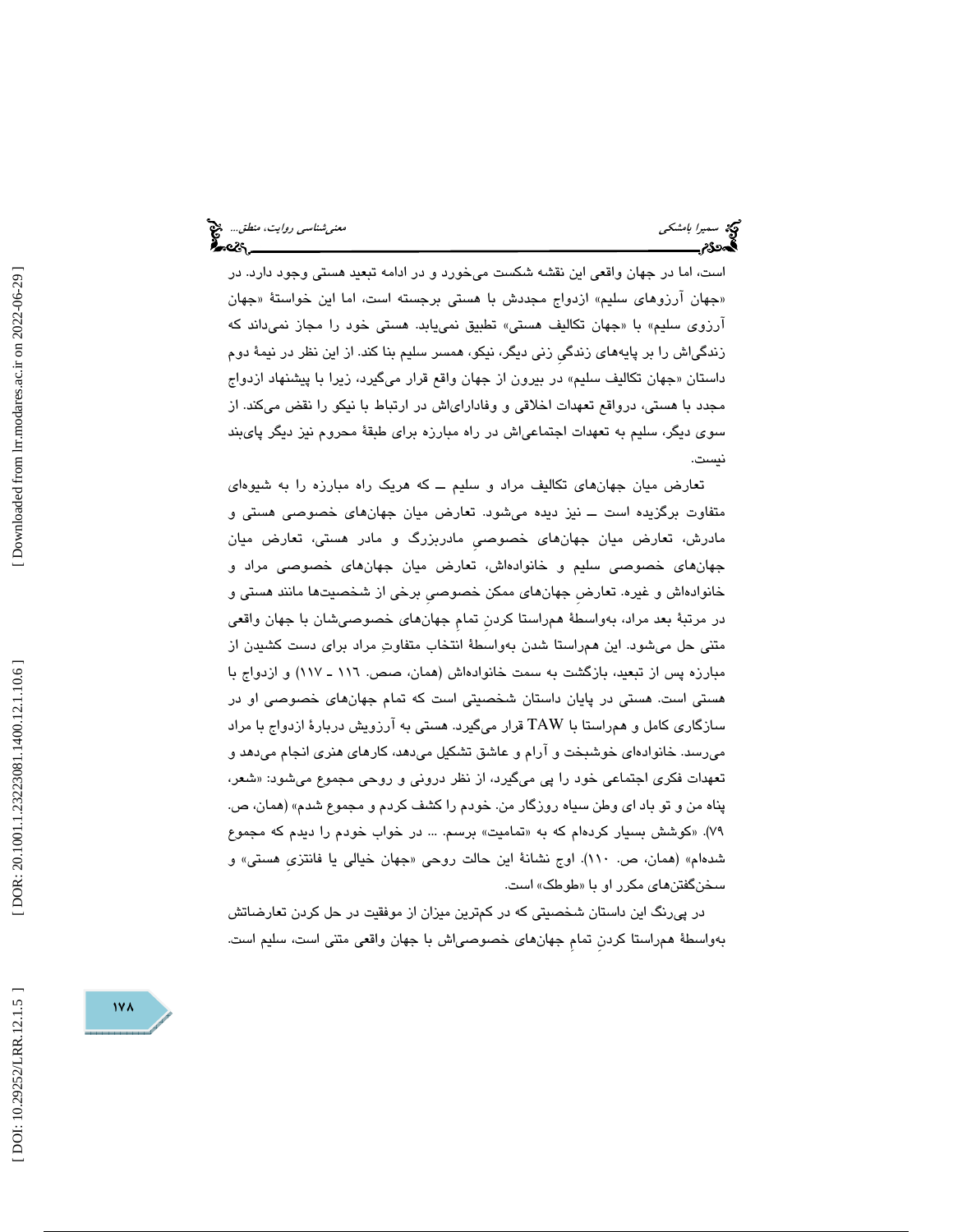سليم ازهم پاشيده. انگار خدايش را ازدست داده» (همان، ص. 255). بنابراين » ارزش اصلي ديدگاه مونتاگيو و پيروانش در اين است كه با روش صورتبندي خود از جهانهاي ممكن، اين امكان را نيز فراهم ميآورند كه بتوان به روشي منطقي، به تحليل عبارات غيرمحقق پرداخت و به سراغ جهانهاي ممكني نظير رؤياها، اميدها، بيمها، جهانهاي علمي ـ تخيلي، جهانهاي خيالي و حتي جهانهاي باورهايمان رفت (لاينز، ،1981 ترجمة صفوي ، ،1391 ص. 330 ).

### ۶. نتيجه

درك داستان از منظر نظرية جهانهاي ممكن پرتوي تازهاي بر فهمِ معناي روايت، پيرنگ، تعارضِ داستاني، شخصيتشناسي، نقشمنديِ رويدادهاي داستاني، ژانرشناسي و غيره میافکند. در این جستار، تنها به اهمیت و کمکی که کاربرد نظریهٔ جهانها*ی* ممکن در «ساخت معنای روايت» دارد، پرداختيم. به قول اكو، «روايت ما را در چارچوب مرزهای يک دنيا حبس ميكند و متوجهمان ميكند كه به نحوي آن را جدي بگيريم» (١٩٩٤، ترجمهٔ سيفالديني، ،1395 ص. 110). با برقرار كردن ارتباط بينارشتهاي ميان روش معنيشناسي در منطق صوري و كاربرد آن در معنيشناسي روايت، تناظر مفيدي بين مفاهيم آن روش و چگونگي تعبير معنا در روايت برقرار كرديم. پيش از اينكه روايتشناسان از روش معنيشناسي منطقي يا صوري در بحث معنيشناسي روايت بهره ببرند، زبانشناسان از اين روش در چگونگي مطالعة معني در زبان سود جسته بودند. زبانشناسان در شاخة معنيشناسي زباني براي چگونگي درك و تعبير معني از مفهومِ جهان ممكن در دلالتشناسي منطق موجهات و معنيشناسي صوري بهره بردهاند (لاينز، ،1981 ترجمة صفوي، 1391). در اين جستار نشان داده شد كه روايتشناسان نيز چگونه از اين روش در تبيينِ چگونگيِ ساخت معناي روايت استفاده كردهاند.

اگر از ديدگاه مفهوم جهانهاي ممكن به معناي روايت نظر افكنيم، براي اينكه منطق كنشهايِ داستان درست فهم شود، در معنيشناسي روايت بايد رويدادهايِ بالقوة موجود در ذهنِ شخصيتها را ، كه دربارة آنها ميانديشند ، در كنار رويدادهايِ واقعياي كه در جهان داستان به وقوع ميپيوندند، در نظر بگيريم. از اين ديدگاه بازنمودهاي ذهنيِ شخصيتها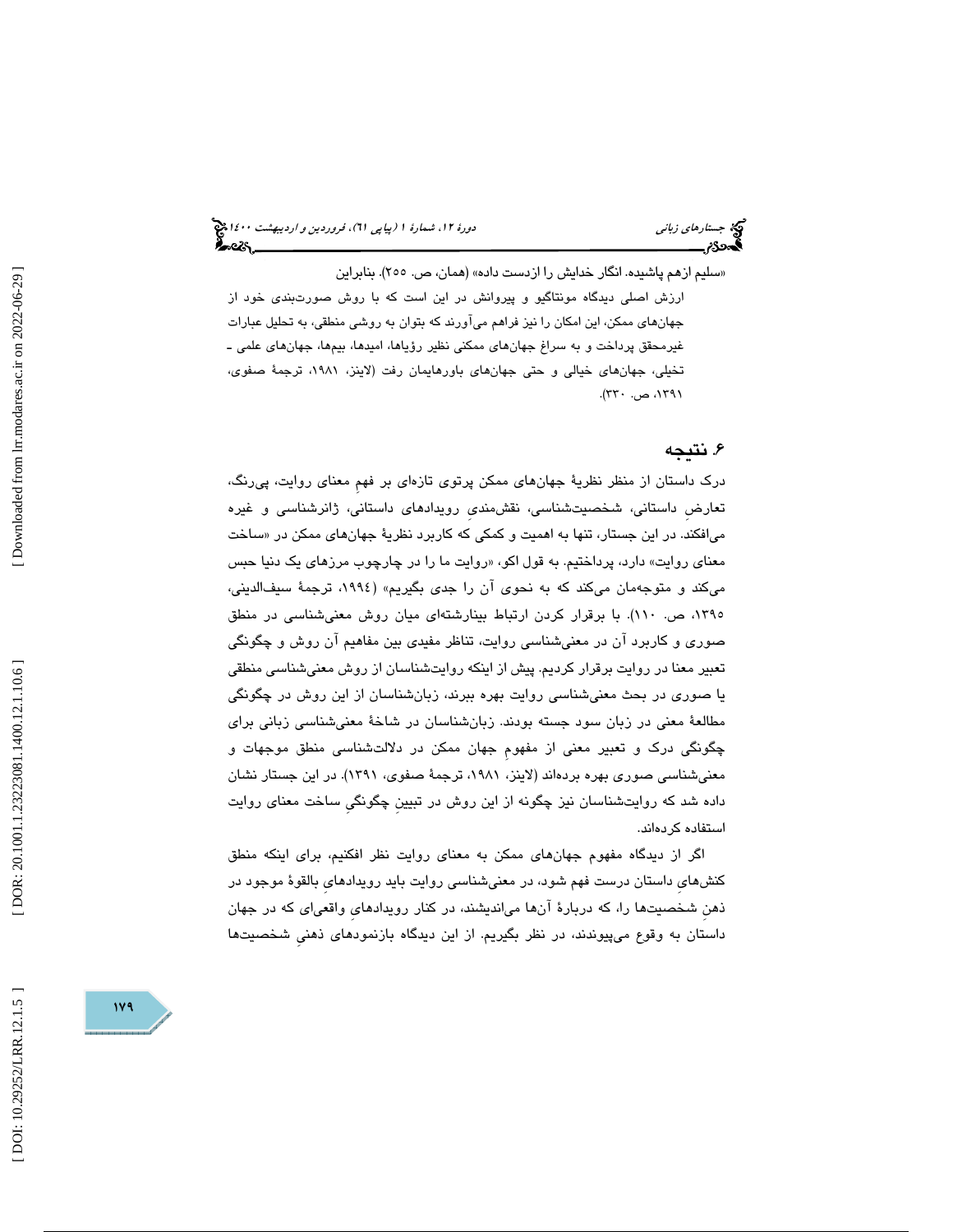بهمثابة جهانهاي ممكنِ يك نظام وجهي درك ميشوند. از اين رو، جهان واقعيِ متني مركز «نظام واقعيت» ماست و جهانِهاي ممكن غيرواقعي نيز در اين نظام وجهي از واقعيت وجود دارند. تحليل مفهوم يك روايت برحسب اجزاي تشكيلدهندهاش است و دنياهاي خصوصي شخصیتها یکی از مهمترین اجزای تشکیلدهندهٔ معنای یک روایت است. پس چگونگی درک معني داستان به شامل كردن يا نكردن جهانهاي ممكنِ داستاني ارتباط مستقيم دارد. اين نگرش درك خاصي از پوياييهايِ كنش روايي ارائه ميدهد.

با لحاظ كردنِ جهانهاي ممكنِ داستاني (كه عبارتاند از: جهان آرزوها، جهان تكاليف، جهان نقشهها و اهداف و جهان فانتزيها) در معنايِ پيرنگ روايي، اتفاق مهمي كه ميافتد اين است كه دامنة معنيشناسي روايت بسيار بسط مييابد و از آن تعريف سنتي پيرنگ كه صرفاً رويدادهاي فيزيكي كه در جهان داستان رخ ميدهند، چارچوبِ معناي روايت را تعيين ميكردند فراتر ميرويم و به بازتعريفي از مفهوم پيرنگ دست مييابيم. در اين نگرشِ تازه، پیرنگ یک داستان «حرکت جهانها»ی گوناگون و متنوع در فضای متنی است و درواقع، این ارتباطات پيچيده و تودرتوي ميان اين جهانهاي واقعي و غيرواقعيِ متني است كه موتورِ ماشينِ روايت را روشن نگه ميدارد و به پويايي آن ميافزايد. در همين مسير است كه تعارض بهمنزلة يك مولفة رواييِ مهم نيز ديگر بهطور سنتي تقابل و مشكل بين دو نيروي خير و شر يا قهرمان مثبت و منفي داستان تعريف نميشود، بلكه تعارض زماني در يك داستان رخ مينمايد كه جهانهاي ممكنِ شخصيتها با يكديگر يا جهان ممكن يك شخصيت با جهان واقعياش همراستا نباشند و انطباق نداشته باشند و پويايي روايت در آن تلاشهايي ظهور مييابد كه شخصيتها انجام ميدهند تا اين جهانها را تا حد امكان با يكديگر همراستا و بر يكديگر منطبق كنند.

جالب است كه در ميان انواع هوش هاي چندگانه كه امروزه براي انسان برميشمارند، رندل از هوش روايي سخن ميگويد. در ميان پنج زيرتواناييِ هوش روايي (پي رنگسازي، شخصيتپردازي، روايتگري، ژانرسازي، و مايگانسازي) يكي از زيرتواناييهايِ فردي كه دارای هوش روايي بالاست، «شخصیتپردازی» است. چنین فردی با ساختن یک تصویر دقیق از شخصيت، كه بر اساس اين پژوهش براي ساختن اين تصوير دقيق و تا حد امكان كامل ميبايست به دنياهاي ممكنِ خصوصيِ شخصيتها نيز توجه شود، معناي روايت را كاملتر و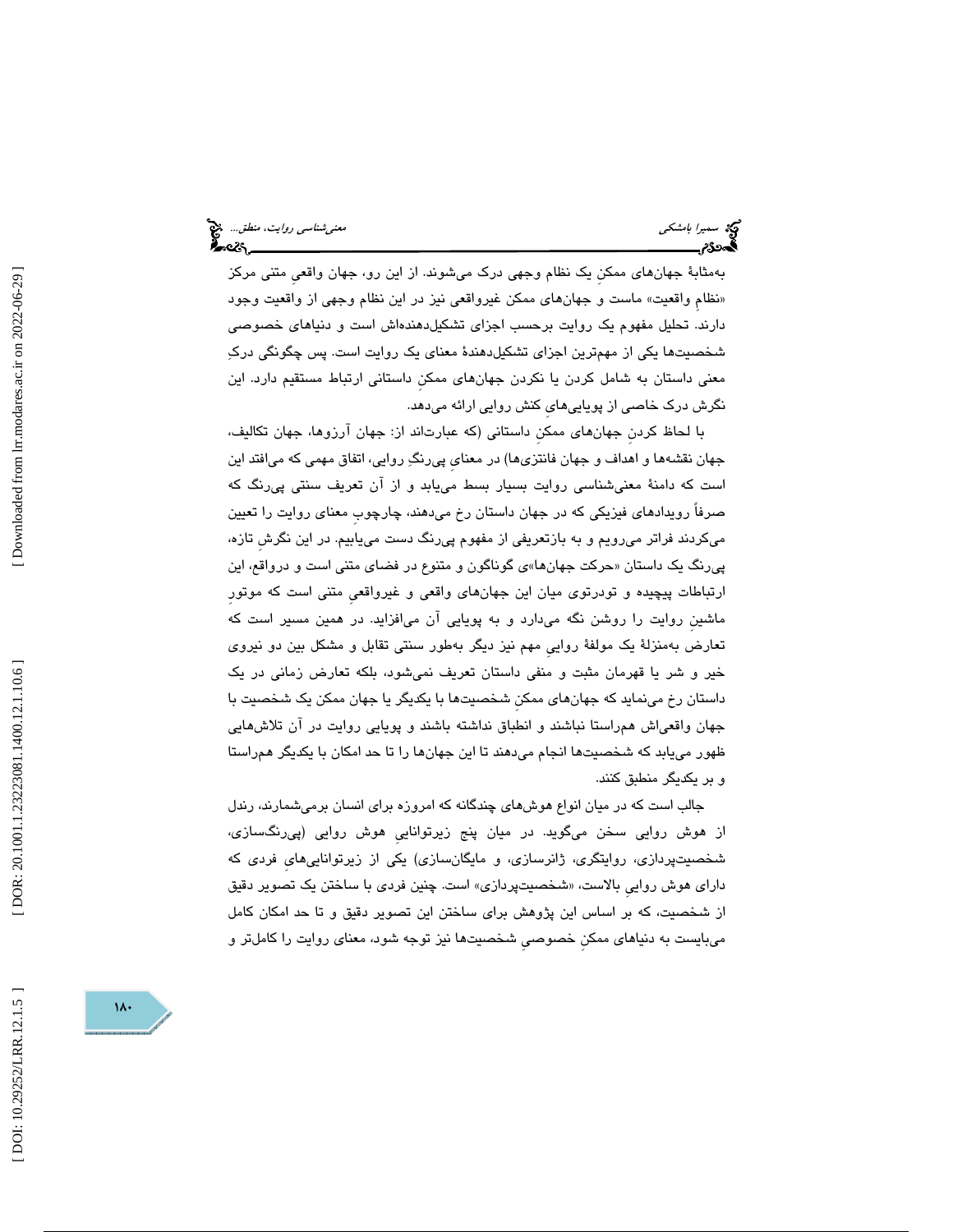# جستار*هاي زباني هي المرديبهشت 1400 ه*ورو 11، شمارة 1 (پياپي 71)، فر*وردين و ارديبهشت 14*00 هج

بهتر درك ميكند. بنابراين، بر اساس اين پژوهش ميتوان گفت كساني كه توانايي هوش رواييِ بالايي دارند، براي ساختن معناي روايت، دنياي ذهن شخصيت را در نحوة شخصيتپردازياي كه رندل بيان ميكند در نظر ميگيرند و اين مولفة مهم را ناديده نميانگارند و درنتيجه به فهم بهتري از معناي روايت دست مييابند (پيشقدم و همكاران، 1398 ).

. پينوشتها 7

- 1. Fictionality
- 2. system of reality
- 3. textual universe
- 4. Ryan
- 5. formal semantics
- 6. Leibniz
- 7. the best of all possible worlds
- 8. actuall
- 9. real
- 10. Kripke 11. Hintikka
- 12. Cresswell
- 13. Lewis
- 14. modal operator
- 15. true
- 16. false
- 17. the sum of the imaginable
- 18. not the sum total of what exists physically
- 19. universe
- 20. worlds
- 21. alternative, or non-actual possible worlds (APWs)
- 22. actuality
- 23. obsolutist view
- 24. Rescher
- 25. autonomous existence
- 26. physically exists
- 27. modal realism
- 28. indexical
- 29. real
- 30. to be
- 31. To exist
- 32. Montague

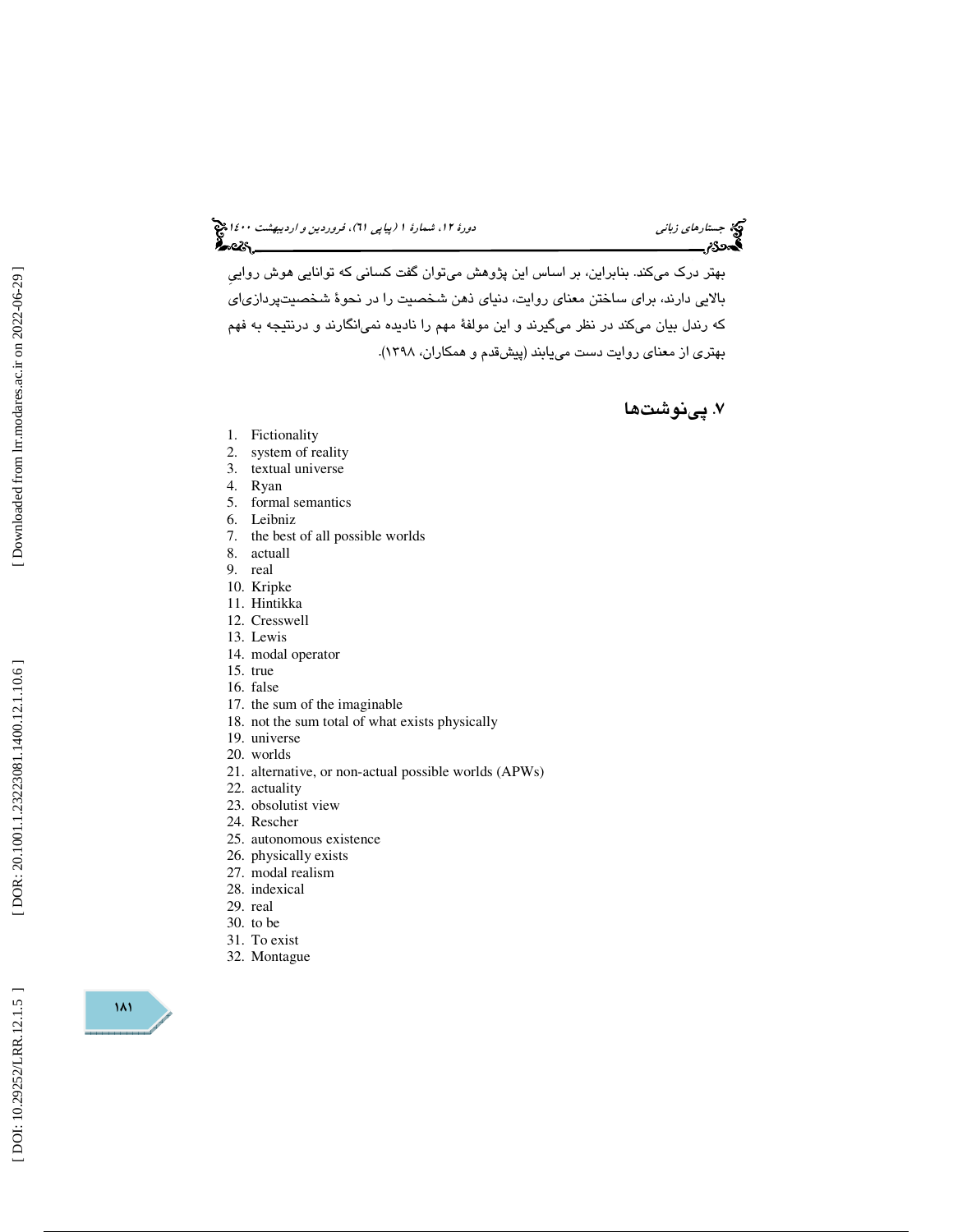- سميرا بامشكى معنى تسميرا بامشكي معنى المسلمان بالمشكل المسلمان المسلمان المسلمان المسلمان المسلمان المسلمان ال<br>المسلمان المسلمان المسلمان المسلمان المسلمان المسلمان المسلمان المسلمان المسلمان المسلمان المسلمان المسلمان ال ) જિલ્લ<sub>ા</sub>
	- 33. Eco
	- 34. Pavel
	- 35. Dolezel
	- 36. Ronen
	- 37. McHale
	- 38. Margolin
	- 39. Palmer
	- 40. Dannenberg
	- 41. Lucia Vaina
	- 42. fiction
	- 43. complete modal system
	- 44. factual
	- 45. non-factual
	- 46. virtualities
	- 47. factual events of TAW
	- 48. virtual events contemplated by characters
	- 49. Todorov
	- 50. Bremond
	- 51. facts
	- 52. Factual mode
	- 53. hypothetical
	- 54. propositional operators
	- 55. obligatory
	- 56. optative
	- 57. conditional
	- 58. predictive
	- 59. possibility trees
	- 60. statement
	- 61. Modalized

Palmer, Alan (2004), *Fictional Minds*, Lincoln: University of كتاب از عنوان اين 62.

Press Nebraska الهام گرفته شده است .

- 63. epistemic or knowledge world/ k- world
- 64. wish world/ w- world
- 65. 6 ٥.obligations world/ o- world
- 66. Goals & plans world
- 67. fantasies worlds
- 68. alethic
- 69. deontic system
- 70. axiological
- 71. epistemic

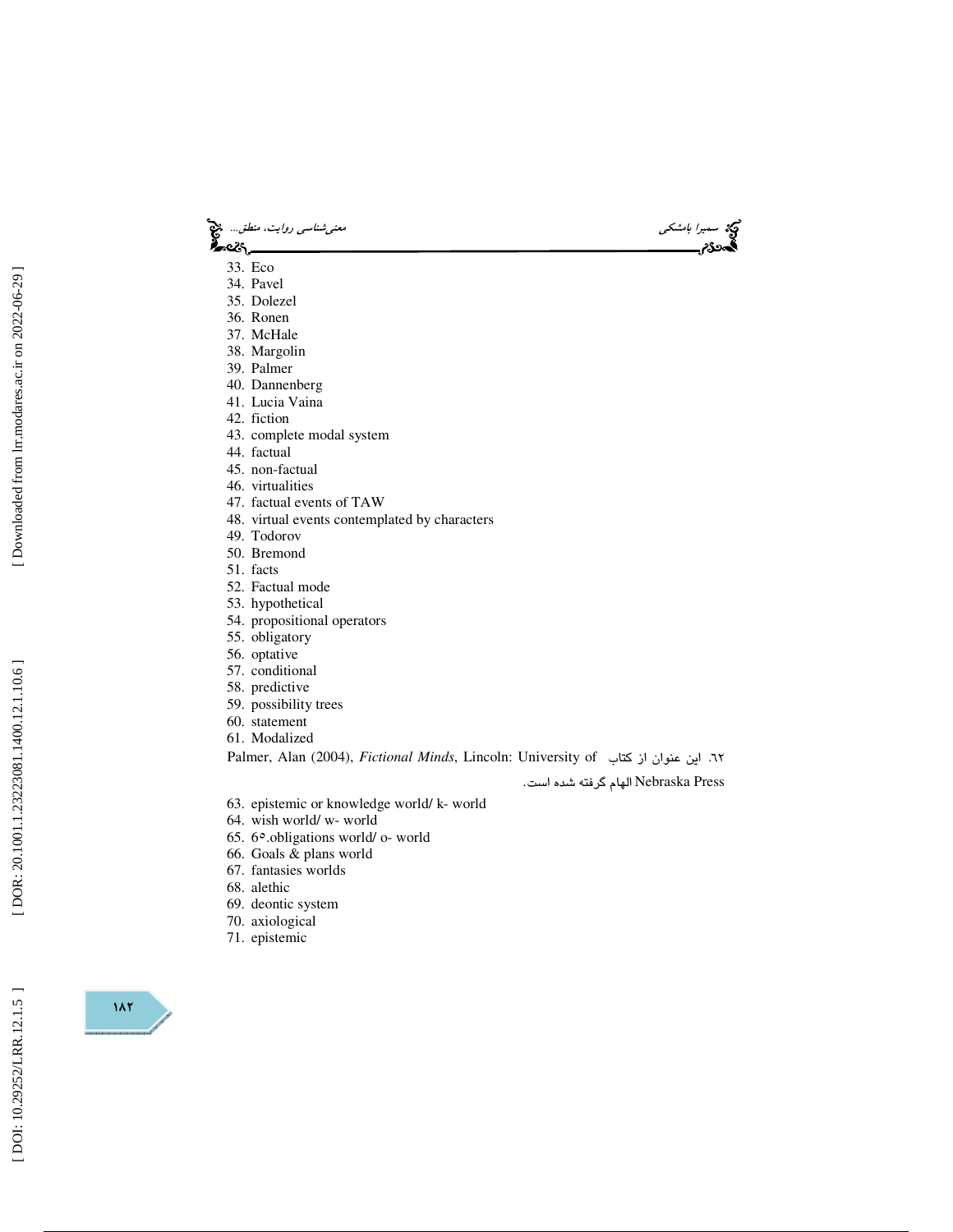### . منابع 8

- ابوت، اچ. پ. (۲۰۰۸). *سواد روايت*. ترجمهٔ ر. پورآذر و ن. م. اشرفی (۱۳۹۷). تهران: اطراف.
- اكو، ا. (١٩٩٤). *شش گشتوگذار در جنگلهاى روايت*. ترجمهٔ ع. سيفالديني (١٣٩٥). تهران: نگاه.
- افراشي، آ. (1395). مباني معناشناشيِ شناختي. تهران: پژوهشگاه علوم انساني و مطالعات فرهنگي.
- پيشقدم. ر،. ابراهيمي، ش،. و طباطبائيان، م. (1398). رويكردي نوين به روانشناسي آموزش زبان. مشهد: دانشگاه فردسي مشهد.
	- دانشور، س. (1372). جزيرة سرگرداني. تهران: خوارزمي. •
	- -------- . (1380). ساربان سرگردان. تهران: خوارزمي. •
	- زاهدي، م. ص. (١٣٨٤). آيا جهانهاي ممكن واقعيت دارند؟. *نامهٔ* حكمت. ٥، ٩ ـ ٤٠.
- سعیدی،مهر، م. (۱۳۸۳). جهانهای ممکن؛ بررسی دیدگاه سول کریپکی، آلوین پلنتینگا و ديويد لوئيس. *نامهٔ مفيد، ٤١،* ٨١ ـ ٠٨٨.
	- صفوي، ك. (1391الف). نوشتههاي پراكنده. دفتر اول معنيشناسي . تهران: علمي. •
	- صفوي، ك. (1391ب). آشنايي با زبانشناسي در مطالعات ادب فارسي. تهران: علمي. •
- كريپكي، س. (١٩٦٣). ملاحظات معناشناختي در منطق وجهي. ترجمهٔ ک. لاجوردي. (۱۳۸۰). نشىرِ ري*اضى، ۱ و ۲، ۲۸–*۳۳.
- كريپكي، س. (١٩٨٠). *نامگذارى و ضرورت*. ترجمهٔ ك. لاجوردى (١٣٨١). تهران: هرمس.
- گلفام، ا.، روشن، ب.، و شیررضا، ف. (۱۳۹۳). کاربرد «نظریهٔ جهان متن» در شناسایی عناصر سازندهٔ متن روايی داستان شازده احتجاب؛ بر مبنای رویکرد شعرشناسی<br>شناختی. *جستارهای زبانی، ه* (۲۱)، ۱۸۳ـ۲۰۲.
- لاینز، ج. (۱۹۸۱). *درآمدی بر معنی شناسی زبان*. ترجمهٔ ک. صفوی (۱۳۹۱). تهران: علمی
	- موحد، ض. (1390). منطق موجهات. تهران: هرمس. •
- يوسفيان كناري، م.ج،. و قليپور، ز. (1395). بررسي تطبيقي زاوية ديد روايي و جهانهاي ممكن در ادبيات داستاني و نمايشي ايران؛ رويكردي زبانشناختي. نمونههاي مطالعاتي:

DOI: 10.29252/LRR.12.1.5

 $117$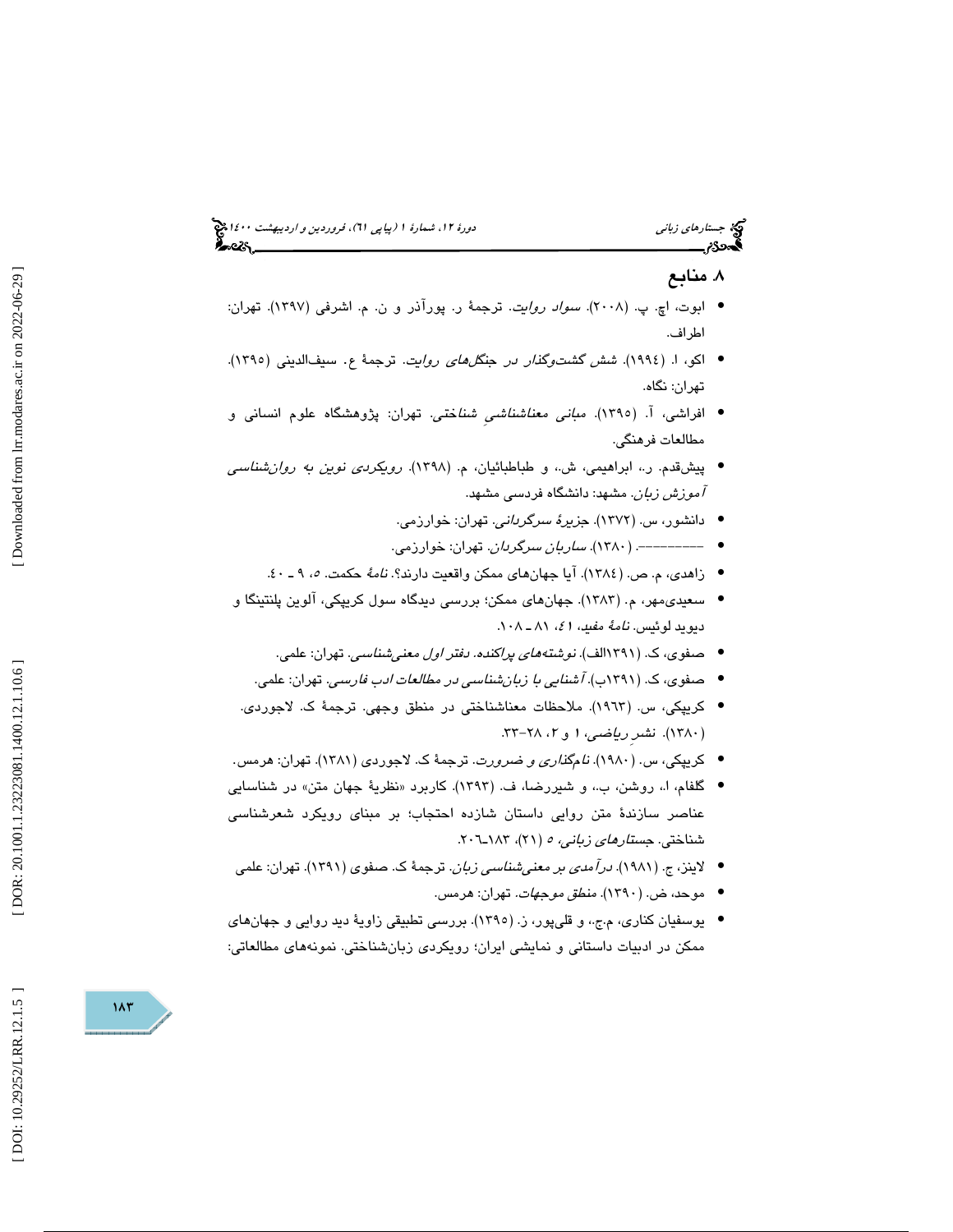سميرا بامشكي معنيشناسي روايت، منطق... ،(33 ) 239 ـ .267 داستان حلزونشكن عدن و نمايشنامة سپنج رنج و شكنج. جستارهاي زباني، <sup>5</sup>

#### **References**

- Abbott. H. Porter. (2008). *The cambidge introduction to narrative.* Translated by Pourazar. R and Ashrafi, N.M. 2<sup>nd</sup> ed. Atraf. [In Persian].
- Afrashi, A. (2017). *Fundamentals of cognitive semantics*.Institute for Humanities and Cultural Studies . [In Persian].
- Daneshvar, S. (1992).*Wandering island.*: Kharazmi. [In Persian].
- Daneshvar, S. (2001).*Wandering cameleer.* Kharazmi. [In Persian].
- Eco, E. (1984). *The role of the reader: Explorations in the semiotics of texts*. Bloomington: Indiana University Press.
- Eco, U. (1994). *Six walks in the fictional woods*. Translated by Seifoldini. A. Negah. [In Persian].
- Golfam, A., Rovshan, B., & Shirreza, F. (2015). The application of text world theory to recognize narrative elements in Shazdeh Ehtejab: A cognitive poetics approach. *Language Related Research*, *5* (21), 183-206.
- Kripke, S. (1963). *Semantic considerations on modal logic*. Translated by Lajevardi. K. Nashre Riyazi. *1 & 2,* 28-33.
- Kripke, S. (1980). *Naming and necessity*. Translated by Lajevardi, K. Hermes. [In Persian].
- Lyons, J. (2013). *Language and linguistic: An introduction*. Translated by Safavi. K. Elmi. [In Persian].
- Movahed, Z. (2012). *Modal Logics*. Hermes. [In Persian].
- Pishghadam, R., Ebrahimi, Sh., & Tabatabayan, M. . (2019). *A novel approach to psychology of language education*. Ferdowsi University of Mashhad. [In Persian].
- Prince, G, (2003). *A dictionary of narratology*. Lincoln & London: University of Nebraska P.